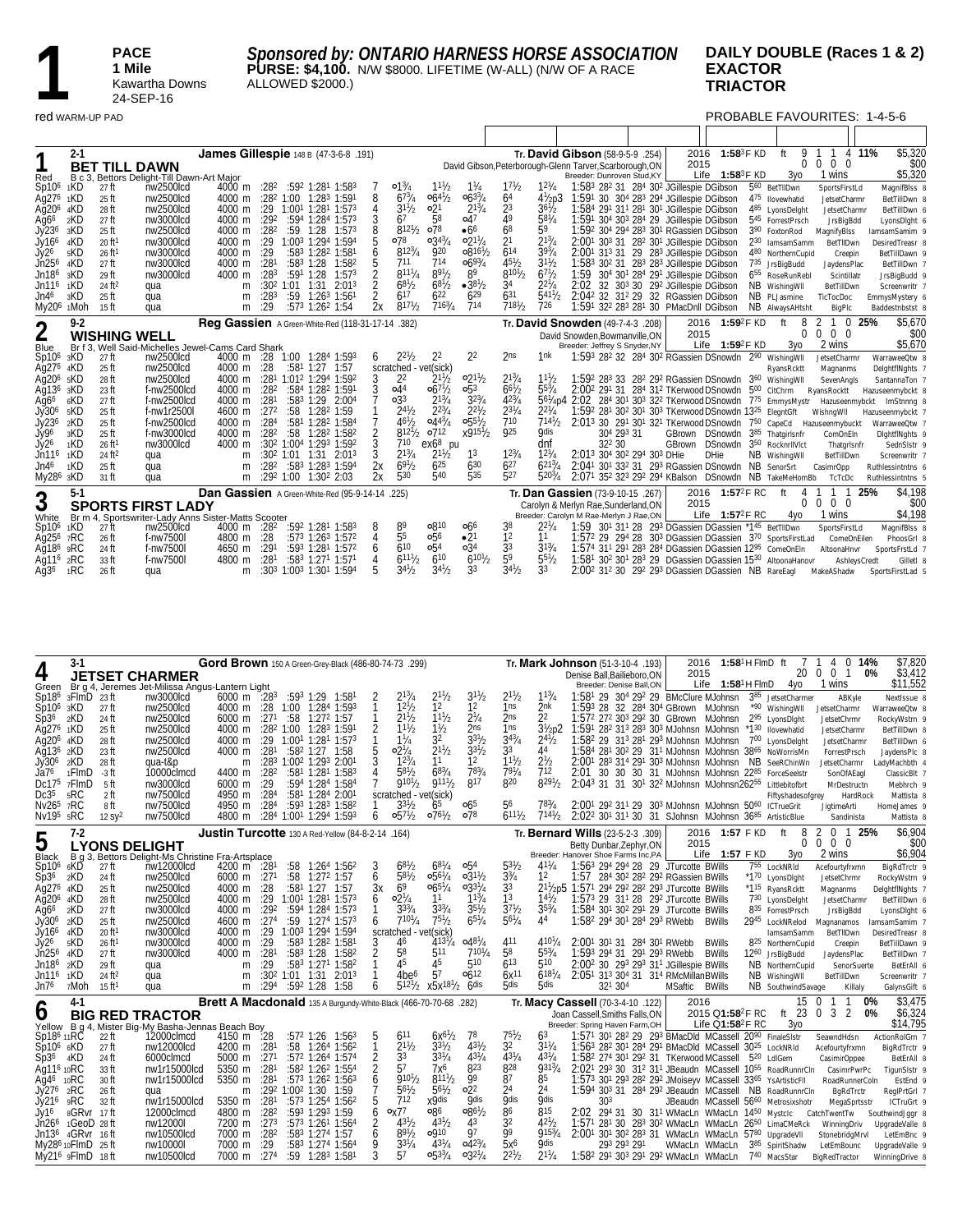PACE<br>
1 Mile<br>
Kawart<br>
24-SEF **1 Mile** Kawartha Downs 24-SEP-16

# *Sponsored by: GREENHAWK HARNESS*

**PURSE: \$4,000.** N/W \$2000. (F & M \$2500.) LIFETIME (W-ALL) (N/W OF A RACE ALLOWED \$2000. (F & M \$2500.)

blue WARM-UP PAD PROBABLE FAVOURITES: 7-4-1-5

| Red                                                                                                                      | 7-2                                              |                                                                                        | <b>JAYDENS PLACE</b><br>B c 3, Vintage Master-Victorias Place-Village Jiffy                                                                                     |                                                                      |                                                             |                 | Doug Hie 227 A Blue-Yellow-Red (91-5-5-17 .147)                                                                                                                                                                                            |                                   |                                                                                                 |                                                                                     |                                                                                      |                                                                                |                                                                                                                             | Tr. Doug Hie (37-1-4-7 .150)<br>Cockshutt Stable-Carman Hie Stable Inc, Rockwood, ON<br>Breeder: Cockshutt Stable-Carman Hie Stable Inc,ON                                                                                                                                         |                                                                                                                                                                                                                                                                                                                                                                                                                       | 2016<br>2015<br>Life |                                                                                                            |                 | 10<br>$\Omega$                                                                                                                                                                           | - 0<br>1<br>$\overline{0}$<br>$0\quad 0$                                                                  | 2             | 0%<br>\$3,714<br>\$00<br>\$3,714                                                                                |
|--------------------------------------------------------------------------------------------------------------------------|--------------------------------------------------|----------------------------------------------------------------------------------------|-----------------------------------------------------------------------------------------------------------------------------------------------------------------|----------------------------------------------------------------------|-------------------------------------------------------------|-----------------|--------------------------------------------------------------------------------------------------------------------------------------------------------------------------------------------------------------------------------------------|-----------------------------------|-------------------------------------------------------------------------------------------------|-------------------------------------------------------------------------------------|--------------------------------------------------------------------------------------|--------------------------------------------------------------------------------|-----------------------------------------------------------------------------------------------------------------------------|------------------------------------------------------------------------------------------------------------------------------------------------------------------------------------------------------------------------------------------------------------------------------------|-----------------------------------------------------------------------------------------------------------------------------------------------------------------------------------------------------------------------------------------------------------------------------------------------------------------------------------------------------------------------------------------------------------------------|----------------------|------------------------------------------------------------------------------------------------------------|-----------------|------------------------------------------------------------------------------------------------------------------------------------------------------------------------------------------|-----------------------------------------------------------------------------------------------------------|---------------|-----------------------------------------------------------------------------------------------------------------|
| Sp10 <sup>6</sup><br>Sp3 <sup>6</sup><br>Ag20 <sup>6</sup><br>Ağ136<br>Ag6 <sup>6</sup><br>Jy306                         | 3KD<br>2KD<br>4KD<br>2KD<br>4KD<br>7KD           | 27 ft<br>24 ft<br>28 ft<br>23 ft<br>27 ft<br>25 ft                                     | nw2500lcd<br>nw2500lcd<br>nw2500lcd<br>nw2500lcd<br>nw8500lcd<br>nw13000l                                                                                       | 4000 m :28<br>6000 m<br>4000 m<br>4000 m<br>4100 m<br>5200 m         | :271<br>:29<br>:281<br>:28 <sup>3</sup><br>:27 <sup>2</sup> |                 | 1:00 1:284 1:593<br>$:58$ 1:27 <sup>2</sup> 1:57<br>1:001 1:281 1:573<br>$:58^2$ 1:27 1:58<br>$:584$ 1:27 <sup>3</sup> 1:57 <sup>2</sup><br>$:56$ 1:25 <sup>2</sup> 1:56 <sup>3</sup>                                                      | 8<br>5<br>9<br>9<br>4             | 34<br>$8^{141}/2$<br>66<br>43<br>66<br>$68^{1}/2$                                               | $3^{31}/2$<br>67<br>$67^{1}/2$<br>$44^{3}/_{4}$<br>$55\frac{1}{2}$<br>$76^{3}/_{4}$ | $44\frac{1}{4}$<br>$6^{41}/2$<br>056<br>$02^{23}/4$<br>$75\frac{1}{2}$<br>$3^{31}/2$ | $42\frac{1}{2}$<br>$5^{31}/4$<br>57<br>$2^{11}/2$<br>76<br>$32^{1}/2$          | 52<br>$4^{4^{1}}/2$<br>$46^{3}/_{4}$<br>31<br>65<br>3nk                                                                     | 1:59                                                                                                                                                                                                                                                                               | 2:00 284 314 29 302 DHie<br>1:574 30 29 <sup>2</sup> 28 <sup>4</sup> 29 <sup>3</sup> DHie<br>301 312 274 293 DHie<br>1:581 284 303 281 303 DHie<br>1:58 <sup>2</sup> 29 <sup>4</sup> 30 28 <sup>4</sup> 29 <sup>4</sup> DHie<br>1:563 29 282 283 303 DHie                                                                                                                                                             |                      | <b>DHie</b><br><b>DHie</b><br><b>DHie</b><br><b>DHie</b><br><b>DHie</b><br><b>DHie</b>                     |                 | 485 Wishing WII<br>1645 LyonsDight<br>205 LyonsDelght<br>365 NoWorrisMn<br>990 LockNReld<br>735 RoyalMachery                                                                             | JetsetCharmr<br>JetsetChrmr<br>JetsetCharmr<br>ForrestPrsch<br>RocknrollVeloct<br>Culpepper               |               | WarraweeQtw 8<br>RockyWstrn 9<br>BetTillDwn 6<br>JaydensPIc 8<br>PlayDnc &<br>JaydensPlace 8                    |
| $\overline{2}$                                                                                                           | $7-1$                                            |                                                                                        |                                                                                                                                                                 |                                                                      |                                                             |                 | Tony Kerwood 168 A Green-Red-Black (139-14-17-16 .207)                                                                                                                                                                                     |                                   |                                                                                                 |                                                                                     |                                                                                      |                                                                                |                                                                                                                             | Tr. Russell Moore (36-2-4-5 .163)                                                                                                                                                                                                                                                  |                                                                                                                                                                                                                                                                                                                                                                                                                       | 2016<br>2015         |                                                                                                            |                 | 2<br>7                                                                                                                                                                                   | $\mathbf 0$<br>$\mathbf 0$<br>$\mathbf 0$<br>$0\quad 0$                                                   | $\mathbf{1}$  | 0%<br>\$480<br>0%<br>\$624                                                                                      |
| Blue<br>Sp10 <sup>6</sup><br>Jy96<br>Jy2 <sup>6</sup><br>Jn186<br>Jn116<br>Jn4 <sup>6</sup>                              | 1KD<br>2KD<br>1KD<br>1KD<br>7KD<br>1KD           | $27$ gd <sup>2</sup><br>25 ft<br>$26$ ft<br>29 ft<br>24 ft<br>25 ft                    | <b>CATRINA ROYALE</b><br>Br m 4, Eagle Luck-Foxy Baron-Rambaran<br>qua<br>qua<br>nw3000lcd<br>f-nw3000lcd<br>f-nw1r3000l                                        | m<br>m<br>4000 m<br>4000 m<br>4000 m                                 |                                                             |                 | $:292$ 1:013 1:304 2:013<br>$:293$ $:584$ 1:283 1:58<br>:30 <sup>2</sup> 1:00 <sup>4</sup> 1:29 <sup>3</sup> 1:59 <sup>2</sup><br>:282 :594 1:284 1:582<br>:293 1:00 1:292 1:593                                                           | 4<br>4<br>2<br>3                  | $2^{11}h$<br>34<br>$6^{81}/2$<br>scratched - vet(sick)<br>$54^{1}/2$<br>$3^{4^{1}}$ /2          | $2^{11}/2$<br>$36\frac{1}{2}$<br>$7^{81}/2$<br>$43^{1}/4$<br>$4^{43}/4$             | $2^{11}/2$<br>48<br>815<br>$53^{1}/4$<br>$4^{33}/4$                                  | $2^{11}/2$<br>417<br>821<br>$43^{1}/2$<br>$4^{31}/2$                           | $42\frac{1}{4}$<br>$428^{1}/_{2}$<br>834<br>$35\%$<br>$4^{21}/4$                                                            | Russell Moore, Port Hope, ON<br>Breeder: Russell A Moore, ON                                                                                                                                                                                                                       | 2:02 293 321 291 31 MSmith<br>2:033 302 293 301 332 DHie<br>2:061 32 30 <sup>2</sup> 301 333 JTurcotte RMoore<br>2:003 302 301 292 303 DHie<br>2:00 <sup>1</sup> 29 <sup>1</sup> 30 <sup>2</sup> 29 <sup>4</sup> 30 <sup>4</sup> DHie                                                                                                                                                                                 | Life                 | RMoore<br>RMoore<br>RMoore 10 <sup>50</sup><br>RMoore                                                      | NB MrXI<br>1550 | NB RealRocker<br>RocknrllVlct<br>Plagirsm<br>Plagiarsm                                                                                                                                   | <b>JrsBigBuddy</b><br>ThunderingBay<br>ThatgrIsnfr<br>Thatgirlisonfr<br>EmmysMyster                       |               | \$1,104<br>ArtUComing 5<br>NobleRei 5<br>SednSlstr 9<br>EmmysMystr 8<br>CatrinaRoyal 8                          |
|                                                                                                                          | $6-1$                                            |                                                                                        | qua                                                                                                                                                             | m                                                                    |                                                             |                 | $:28^2$ $:58^3$ 1:28 <sup>3</sup> 1:594<br>Jason Woodward 207 A Green-White-Black (16-0-1-2 .076)                                                                                                                                          |                                   |                                                                                                 |                                                                                     |                                                                                      |                                                                                |                                                                                                                             | Tr. Jason Woodward (62-1-10-7 .143)                                                                                                                                                                                                                                                |                                                                                                                                                                                                                                                                                                                                                                                                                       | 2016                 |                                                                                                            |                 | NB SenorSrt<br>8                                                                                                                                                                         | CasimrOpp<br>$\Omega$<br>$\mathbf 0$<br>-1                                                                |               | Ruthlessintntns 6<br>\$480<br>0%                                                                                |
| 3                                                                                                                        |                                                  |                                                                                        | <b>SANTANNA TONY</b>                                                                                                                                            |                                                                      |                                                             |                 |                                                                                                                                                                                                                                            |                                   |                                                                                                 |                                                                                     |                                                                                      |                                                                                |                                                                                                                             | Ken Albrecht, Milverton, ON<br>Breeder: Kenneth Albrecht, ON                                                                                                                                                                                                                       |                                                                                                                                                                                                                                                                                                                                                                                                                       | 2015<br>Life         |                                                                                                            |                 | $\Omega$                                                                                                                                                                                 | $0\quad 0$<br>$\Omega$                                                                                    |               | \$00<br>\$480                                                                                                   |
| White<br>Sp10 <sup>6</sup><br>Ag276<br>Ag20 <sup>6</sup><br>Ağ6 <sup>6</sup><br>Jy236<br>Jy166                           | B c 3,<br>зKD<br>1KD<br>5KD<br>2KD<br>3KD<br>4KD | 27 ft<br>25 ft<br>28 ft<br>27 ft<br>25 ft<br>$20$ ft <sup>1</sup>                      | Santanna Blue Chip-Rapid Melody-Rambaran<br>nw2500lcd<br>nw2500lcd<br>nw2500lcd<br>nw3000lcd<br>nw2500lcd<br>nw3000lcd                                          | 4000 m<br>4000 m<br>4000 m<br>4000 m<br>4000 m                       | :29 <sup>2</sup>                                            |                 | 4000 m :28 1:00 1:28 <sup>4</sup> 1:59 <sup>3</sup><br>:282 1:00 1:283 1:591<br>:281 1:012 1:294 1:592<br>:594 1:284 1:573<br>$:28^2$ $:59$ 1:28 1:573<br>:29 1:003 1:294 1:594                                                            | 4<br>5<br>2<br>3                  | 68<br>$56^{1}/4$<br>$45^{1}/4$<br>о56<br>$44^{1}/2$<br>45                                       | 79<br>'/2<br>54<br>44<br>$6^{93}/4$<br>$4^{4^{1}}/2$<br>57                          | $06^{73}/4$<br>$4^{13}/4$<br>$43^{1}/2$<br>$69^{1}/2$<br>7x8<br>068                  | 66<br>$3^{11}/2$<br>$4^{4^{1}}/2$<br>$6^{13}$<br>920<br>67                     | $6^{41}/4$<br>2nsp6<br>$3^{37}/4$<br>$6^{15}h$<br>$936^{1}/4$<br>$67^{3}/4$                                                 |                                                                                                                                                                                                                                                                                    | 2:00 <sup>2</sup> 29 <sup>3</sup> 32 <sup>1</sup> 28 <sup>3</sup> 30 JWoodwd JWoodwd 19 <sup>50</sup> WishingWll<br>1:591 293 311 281 301 JWoodwd JWoodwd 1560 Ilovewhatid<br>2:00 291 33 281 293 JWoodwd JWoodwd 1575 Wishing WII<br>2:003 303 311 284 30 JWoodwd JWoodwd 775 ForrestPrsch<br>2:044 291 303 294 351 MSamons JWoodwd 26 <sup>95</sup> FoxtonRod<br>2:012 30 32 292 30 JWoodwd JWoodwd 1780 lamsamSamm |                      |                                                                                                            |                 |                                                                                                                                                                                          | JetsetCharmr<br>JetsetCharmr<br>SevenAngls<br>JrsBigBdd<br>MagnifyBlss<br>BetTIIDwn                       |               | WarraweeQtw 8<br>BetTillDwn 8<br>SantannaTon 7<br>LyonsDight 6<br>lamsamSamim 9<br>DesiredTreasr 8              |
| 4                                                                                                                        | $5-2$                                            |                                                                                        | <b>DELIGHTFUL NIGHTS</b>                                                                                                                                        |                                                                      |                                                             |                 | Doug Brown 135 A Green-White-Black (154-16-15-14 .188)                                                                                                                                                                                     |                                   |                                                                                                 |                                                                                     |                                                                                      |                                                                                |                                                                                                                             | Tr. Louie Eftimiadis (117-16-6-13 .202)<br>Michael Virdiramo, Markham-Louie Eftimiadis, Newmarket, ON                                                                                                                                                                              |                                                                                                                                                                                                                                                                                                                                                                                                                       | 2016<br>2015         |                                                                                                            |                 | 11                                                                                                                                                                                       | $\mathbf 0$<br>$\mathbf 0$<br>$0\quad 0$<br>$0\quad 0$                                                    | 2             | \$1,440<br>0%<br>\$00                                                                                           |
| Green<br>Sp15 <sup>6</sup><br>Sp5 <sup>6</sup><br>Ag30 <sup>6</sup><br>Aq276<br>Aq16 <sup>6</sup>                        | 7Moh<br>4Moh<br>4KD                              | 20 ft<br>25 ft<br>$4 \text{Geo}D$ 25 ft<br>25 ft<br>$1 \text{GeoD}$ 20 ft <sup>1</sup> | B f 3, Bettors Delight-Casino Nights-Western Ideal<br>f-nw7000l<br>f-nw3000lcd<br>nw2500lcd<br>f-nw3000lcd                                                      | f-nw1r12000l 14000 m $:273$<br>14000 m<br>6000 m<br>4000 m<br>6000 m | :28<br>:28 <sup>4</sup><br>:28<br>:28 <sup>3</sup>          |                 | $:57$ 1:25 <sup>3</sup> 1:55 <sup>2</sup><br>$:573$ 1:26 <sup>3</sup> 1:55 <sup>3</sup><br>$:58^1$ 1:27 1:56 <sup>3</sup><br>:581 1:27 1:57<br>:57 <sup>4</sup> 1:28 <sup>3</sup> 1:59                                                     | 5<br>9<br>$\mathbf{1}$            | $7^{10}$ <sup>1</sup> / <sub>2</sub><br>$3^{3/4}$<br>$9^{101}/2$<br>33<br>scratched - vet(sick) | $89\frac{1}{2}$<br>$3^{3/4}$<br><b>912</b><br>43                                    | 710<br>$4^{41}/2$<br><b>910</b><br>056                                               | $811^{1}/_{4}$<br>$56^{1}/4$<br>9111/2<br>57                                   | 812<br>$6^{63}/4$<br>$8^{91}/4$                                                                                             | Breeder: Dr John D Mcknight, ON<br>1:57 284 293 29 293 DBrown LEftimds 7175 PrfctCnts<br>1:582 304 294 282 292 DBrown LEftimds 4895 TallulahHanovr<br>491/4p3 1:584 283 301 292 303 DLeBlonc LEftimds 890 RyansRcktt                                                               | 1:574 293 291 284 301 DBrown LEftimds 14145 SouthwindJng                                                                                                                                                                                                                                                                                                                                                              | Life                 |                                                                                                            |                 | Avicii                                                                                                                                                                                   | SnappDrssr<br>CapeCd<br>Magnanms<br>CrazyAlice                                                            | PrettyAngelEs | \$1,440<br>Colmnst 10<br>WindsongNatl 9<br>TearfulOfHapp 9<br>DelghtflNghts 7<br>CapeCod 7                      |
| Ag96                                                                                                                     |                                                  | $1 \text{Geo}D$ 25 ft                                                                  | f-nw3000lcd                                                                                                                                                     | 6000 m                                                               | :28 <sup>2</sup>                                            |                 | $:58$ 1:27 <sup>3</sup> 1:57 <sup>3</sup>                                                                                                                                                                                                  | 6                                 | $6^{63}/4$                                                                                      | $67\frac{1}{2}$                                                                     | 066                                                                                  | $4^{33}/4$                                                                     | $4^{21}/_{2}$                                                                                                               | 1:58 294 293 292 291 SYoung LEftimds 4720 ReturnToStyle                                                                                                                                                                                                                            |                                                                                                                                                                                                                                                                                                                                                                                                                       |                      |                                                                                                            |                 |                                                                                                                                                                                          | Avicii                                                                                                    |               | SevenAngels 9                                                                                                   |
| 5<br>Black                                                                                                               | $9-2$                                            |                                                                                        | <b>CASIMIR Q MOTION</b>                                                                                                                                         |                                                                      |                                                             |                 | James Gillespie 148 B (47-3-6-8 .191)                                                                                                                                                                                                      |                                   |                                                                                                 |                                                                                     |                                                                                      |                                                                                |                                                                                                                             | Tr. Doug McCaw $(4-0-0-0)$<br>Douglas McCaw, Peterborough, ON<br>Breeder: Casimir Stables, ON                                                                                                                                                                                      |                                                                                                                                                                                                                                                                                                                                                                                                                       | 2016<br>2015<br>Life |                                                                                                            |                 | 4<br>0                                                                                                                                                                                   | $0\quad 0$<br>$\mathbf 0$<br>$\mathbf 0$<br>$0\quad 0$                                                    |               | \$400<br>0%<br>\$00<br>\$400                                                                                    |
| Sp8 <sup>6</sup><br>Ag276<br>Ag20 <sup>6</sup><br>Ag13 <sup>6</sup> 2KD<br>Jy306<br>Jy236                                | 9FlmD<br>1KD<br>5KD<br>1KD<br>1KD                | 28 ft<br>25 ft<br>28 ft<br>23 ft<br>28 ft<br>31 ft                                     | B g 2, Astronomical-Adulation-Direct Scooter<br>OnSS-rs<br>nw2500lcd<br>nw2500lcd<br>nw2500lcd<br>qua<br>qua-t&p                                                | 18000 m<br>4000 m<br>4000 m<br>4000 m<br>m<br>m                      | :282<br>:281                                                | :302 1:013 1:31 | $:58$ 1:26 <sup>3</sup> 1:56 <sup>2</sup><br>:282 1:00 1:283 1:591<br>:281 1:012 1:294 1:592<br>:58 <sup>2</sup> 1:27 1:58<br>2:00 <sup>2</sup><br>:291 :593 1:302 2:004                                                                   | 5<br>6<br>4<br>$\overline{2}$     | $2^{11}h$<br>$7^{10}$ <sup>1</sup> / <sub>2</sub><br>$1\frac{1}{4}$<br>$11^{1}/2$<br>511        | $5^{33}/_4$<br>32<br>$07^{3}/4$<br>$3^{31}/4$<br>22<br>513                          | $03^{11}/2$<br>56<br>46<br>$2^{13}/_4$<br>$5^{13^{1}/2}$                             | $5^{3}$ /<br>$4i^{27}/4$<br>$57\frac{1}{2}$<br>$4^{43}/4$<br>$2^{11}/2$<br>514 | $5^{10}$ <sup>1</sup> / <sub>2</sub><br>$7^{71}h$<br>$3^{13}/4$<br>$4^{143}/4$                                              | 1:57 <sup>1</sup> 29 <sup>2</sup> 29 <sup>2</sup> 28 <sup>3</sup> 29 <sup>4</sup> JPlante DMcCaw 36 <sup>85</sup><br>631/4p5 1:594 283 314 282 31 RuLowery DMcCaw 1245 Ilovewhatid<br>2:012 301 324 28 302 RuLowery DMcCaw 1375 Wishing WII<br>2:034 312 304 304 304 GBrown DMcCaw | 1:592 281 304 291 311 MSaftic DMcCaw<br>2:004 302 313 292 292 JGillespie DMcCaw                                                                                                                                                                                                                                                                                                                                       |                      |                                                                                                            |                 | DreamfrBJ<br>835 NoWorrisMn<br>NB DubiousClaim<br>NB NothingBtBd                                                                                                                         | TheDarkShdw<br>JetsetCharmr<br>SevenAngls<br>ForrestPrsch<br>Ripper<br>FeaturedIllusn                     |               | AstonHillDv 7<br>BetTillDwn 8<br>SantannaTon 7<br>JaydensPlc 8<br>CasimirQMotion 5<br>TopDllr 6                 |
|                                                                                                                          | $8-1$                                            |                                                                                        |                                                                                                                                                                 |                                                                      |                                                             |                 | Nick Boyd A Green-White-Yellow (118-13-20-19 .258)                                                                                                                                                                                         |                                   |                                                                                                 |                                                                                     |                                                                                      |                                                                                |                                                                                                                             | Tr. Kathy Clark (29-0-3-4 .103)                                                                                                                                                                                                                                                    |                                                                                                                                                                                                                                                                                                                                                                                                                       | 2016                 |                                                                                                            |                 | 15                                                                                                                                                                                       | 2<br>- 0                                                                                                  | 2             | \$4,952<br>0%                                                                                                   |
| ხ<br>Yellow<br>Sp10 <sup>6</sup> 1KD<br>Sp3 <sup>6</sup><br>Ag276 10KD<br>Ağ20 <sup>6</sup> sKD<br>$Aq136$ $3KD$<br>Ağ66 | 4KD<br>6KD                                       | 27 ft<br>24 ft<br>25 ft<br>28 ft<br>23 ft<br>27 ft                                     | <b>HAZUSEENMYBUCKET</b><br>B m 6, Daylon Frontier-Ruths Shark-Cams Card Shark<br>nw2500lcd<br>6000clmcd<br>6000clmcd<br>nw2500lcd<br>f-nw2500lcd<br>f-nw2500lcd | 5000 m<br>3000 m<br>4000 m<br>4000 m<br>4000 m                       | :271<br>:282<br>:28 <sup>2</sup><br>:281                    |                 | 4000 m :28 <sup>2</sup> :59 <sup>2</sup> 1:28 <sup>1</sup> 1:58 <sup>3</sup><br>:572 1:264 1:574<br>:591 1:284 1:582<br>:281 1:012 1:294 1:592<br>:584 1:282 1:591<br>$:583$ 1:29 2:00 <sup>4</sup>                                        | 3<br>5<br>4<br>4<br>8             | 77½<br>7141 <sub>b</sub><br>$6^{113}/4$<br>1 <sup>2</sup><br>66<br>$5i^{43}/4$                  | 79<br>$7^{123}/4$<br>$67^{1/2}$<br>$11^{1}/2$<br>57<br>$\circ 3^2$                  | $0.88^{3}/4$<br>$078\frac{1}{2}$<br>$65\frac{1}{2}$<br>32<br>$\circ 7^5$<br>021      | $8^{113}/4$<br>6 <sup>6</sup><br>68<br>$32^{1}/2$<br>$4^{31}/2$<br>21          | $69\frac{1}{2}$<br>66<br>$45\frac{3}{4}$<br>44<br>$3^{11}/2$<br>34p2                                                        | Kathy Clark-Thomas Meitsch, Janetville, ON<br>Breeder: W Mark Hamilton, ON                                                                                                                                                                                                         | 2:002 294 312 284 302 NBoyd<br>1:59 30 30 28 <sup>2</sup> 30 <sup>3</sup> DHie<br>1:593 304 294 291 294 NBoyd<br>2:001 281 331 284 30 NBovd<br>1:592 293 303 291 30 NBoyd<br>2:013 291 294 301 322 NBoyd                                                                                                                                                                                                              | 2015                 | Life<br><b>KClark</b><br><b>KClark</b><br><b>KClark</b><br><b>KClark</b><br><b>KClark</b><br><b>KClark</b> |                 | $\Omega$<br>980 BetTIIDwn<br>15 <sup>25</sup> LdIGem<br>2 <sup>55</sup> WorthyOfNote<br>3 <sup>15</sup> Wishing WII<br>8 <sup>65</sup> CitChrm RyansRocktt<br>6 <sup>30</sup> EmmysMystr | $0\quad 0$<br>$\Omega$<br>SportsFirstLd<br>CasimirOppee<br>SedonaSeelster<br>SevenAngls<br>Hazuseenmybckt |               | \$00<br>\$4,952<br>MagnifBlss 8<br>BetErAll 8<br>TeaBag 9<br>SantannaTon 7<br>Hazuseenmybckt 8<br>ImStnnng &    |
|                                                                                                                          | $2 - 1$                                          |                                                                                        | <b>ROCKY WESTERN</b>                                                                                                                                            |                                                                      |                                                             |                 | <b>John MacMillan</b> 185 A Red-White (16-1-1-4 .180)                                                                                                                                                                                      |                                   |                                                                                                 |                                                                                     |                                                                                      |                                                                                |                                                                                                                             | Tr. <b>John MacMillan</b> (98-17-18-16 .329)<br>2099551 Ontario Inc, Greely-John MacMillan, Spencerville, ON                                                                                                                                                                       |                                                                                                                                                                                                                                                                                                                                                                                                                       | 2016<br>2015         |                                                                                                            |                 | 3<br>2                                                                                                                                                                                   | $\mathbf 0$<br>- 0<br>$\bf{0}$<br>$0\quad 0$                                                              | 2             | \$1,580<br>0%<br>0%<br>\$00                                                                                     |
| Pink                                                                                                                     |                                                  |                                                                                        | Br g 3, Major In Art-Firstglass Western-Western Hanover                                                                                                         |                                                                      |                                                             |                 |                                                                                                                                                                                                                                            |                                   |                                                                                                 |                                                                                     |                                                                                      |                                                                                |                                                                                                                             | Breeder: Murray L Brethour-Barry W McClennan-Daniel Sarafian, ON                                                                                                                                                                                                                   |                                                                                                                                                                                                                                                                                                                                                                                                                       | Life                 | TMcDnld JMacMill                                                                                           |                 |                                                                                                                                                                                          |                                                                                                           |               | \$1,580                                                                                                         |
| $Sp226$ 2RC<br>Sp8 <sup>6</sup><br>Sp36<br>Ag276 4KD<br>Ag196 6Moh 25 ft<br>Ağ185 4GeoD 25 ft                            | 8RC<br>2KD                                       | 27 ft<br>24 ft<br>25 ft                                                                | nw7500lcd<br>nw7500lcd<br>nw2500lcd<br>nw2500lcd<br>qua<br>2yr-nw4000l                                                                                          | 4800 m<br>6000 m<br>4000 m<br>m<br>$6000 \text{ m}$ :27 <sup>3</sup> | :271<br>:28<br>:29                                          |                 | 4500 m :28 <sup>3</sup> :57 <sup>3</sup> 1:26 <sup>1</sup> 1:56<br>:58 1:27 <sup>2</sup> 1:57<br>:581 1:27 1:57<br>:58 1:28 1:56<br>$:56^1$ 1:25 <sup>2</sup> 1:55 <sup>2</sup>                                                            | 3<br>5<br>2ix<br>4<br>8           | 4 Drawn in to start<br>11<br>$45\frac{1}{2}$<br>712<br>$32^{3}/4$<br>$5^{4^{1}}/2$              | 13<br>$4^{43}/4$<br>$77^{1}/_{4}$<br>$35^{1}/4$<br>$5^{61}/2$                       | 12<br>$01\frac{1}{4}$<br>•67<br>$54\frac{1}{2}$<br>$6^{61}/2$                        | 11<br>1ns<br>69<br>58<br>714                                                   | $3^{3}/_{4}$<br>413<br>727                                                                                                  | 5111/2p41:591 302 291 284 304 JGillespie MBrethr<br>1:583 293 292 294 294 CChristof MBrethr                                                                                                                                                                                        | 1:561 283 29 283 30 TMcDnld JMacMill<br>1:572 281 304 282 30 MBrethr MBrethr<br>2:004 282 29 291 341 BMcClure MBrethr 2240 KngOfSprts                                                                                                                                                                                                                                                                                 |                      |                                                                                                            |                 | 6 <sup>60</sup> RoadWarrior<br>485 LyonsDlght<br>230 RyansRcktt<br>NB SouthwindDisl                                                                                                      | NailBiter<br>JetsetChrmr<br>Magnanms<br>KgCheynn<br>BigYllw                                               |               | RockyWestern 6<br>RockyWstrn 9<br>DelghtflNghts 7<br>AdrienneMyLv 7<br>BarefootBluejns 9                        |
| 8                                                                                                                        | $5-1$                                            | <b>IM STUNNING</b>                                                                     |                                                                                                                                                                 |                                                                      |                                                             |                 | Rodney Hughes 190 A Green-White-Black (15-0-0-2 .044)                                                                                                                                                                                      |                                   |                                                                                                 |                                                                                     |                                                                                      |                                                                                |                                                                                                                             | Tr. Rodney Hughes (30-0-0-2 .022)<br>Cynthia Graham, Hastings-William Woolfrey, Bridgenorth, ON                                                                                                                                                                                    |                                                                                                                                                                                                                                                                                                                                                                                                                       | 2015                 | 2016 Q1:57 <sup>1</sup> F KD                                                                               |                 | 7<br>ft<br>0                                                                                                                                                                             | $0 \t0 \t2$<br>$0\quad 0\quad 0$                                                                          |               | \$1,500<br>0%<br>\$00                                                                                           |
| Gray<br>$Sp106$ 3KD<br>$Sp36 \t2KD$<br>Ag30 <sup>6</sup> 4GeoD 25 ft<br>Ag20 <sup>6</sup> 1KD<br>Ag136 зKD               |                                                  | $Sp156$ 3FlmD 19ft<br>27 ft<br>24 ft<br>28 ft<br>23 ft                                 | Br f 3, Big Jim-Lady Ann Mathew-Matts Scooter<br>f-nw3000lcd<br>nw2500lcd<br>nw2500lcd<br>f-nw3000lcd<br>qua-t&p<br>f-nw2500lcd                                 | 6000 m :271<br>6000 m<br>m                                           | :28 <sup>4</sup><br>:274                                    |                 | 6000 m :29 <sup>2</sup> :59 <sup>4</sup> 1:29 <sup>4</sup> 2:00 <sup>1</sup><br>4000 m :28 1:00 1:284 1:593<br>:58 1:272 1:57<br>$:58^1$ 1:27 1:56 <sup>3</sup><br>:583 1:27 1:571<br>4000 m :28 <sup>2</sup> :584 1:28 <sup>2</sup> 1:591 | 7х<br>4<br>4<br>1<br>$\mathbf{1}$ | $2^{11}h$<br>823<br>$11^{1}/2$<br>$3^{11}/2$<br>$11^{1}/2$<br>$2^{11}/2$                        | 33<br>833<br>$2^{11}/2$<br>3 <sup>3</sup><br>$1^{13}/4$<br>34                       | o21<br>8 <sub>dis</sub><br>$42^{1}/2$<br>$6^{61}/2$<br>$1^2$<br>$64^{1/2}$           | $1\frac{3}{4}$<br>8dis<br>$42^{1}/2$<br>79<br>$12^{1}/2$<br>88                 | $3\frac{1}{2}$<br>8 <sub>dis</sub><br>$56^{1}/4$<br>$76^{3}/_{4}$<br>$1\frac{3}{4}$<br>$8^{17}$ <sup>1</sup> / <sub>4</sub> | Breeder: Bradley A Wallace, OH<br>323 34<br>1:58 29 294 292 294 BMcClure RHughes 580 Tallulah Hanovr CapeCd<br>2:023 283 31 293 332 GBrown RHughes 495 CitChrm                                                                                                                     | $2:001$ 29 <sup>3</sup> 30 <sup>4</sup> 29 <sup>3</sup> 30 <sup>1</sup> RHughes RHughes 9 <sup>10</sup> WarraweeQtwo<br>1:581 271 31 293 302 RWebb RHughes 1015 LyonsDlght<br>1:571 274 304 282 301 RHughes RHughes NB ImStunning                                                                                                                                                                                     |                      | Life $Q1:57^1F$ KD                                                                                         |                 | Зуо<br>RWebb RHughes 780 Wishing WII                                                                                                                                                     | MidwestGal<br>JetsetCharmr<br>JetsetChrmr<br>SolidQueen<br>RyansRocktt                                    |               | \$1,500<br>ImStunning 8<br>WarraweeQtw 8<br>RockyWstrn 9<br>TearfulOfHapp 9<br>BeachPower 6<br>Hazuseenmybckt 8 |
| 9                                                                                                                        | $7-1$                                            |                                                                                        |                                                                                                                                                                 |                                                                      |                                                             |                 | Robert Doyle A Green-Yellow-Maroon (54-4-10-4 .201)                                                                                                                                                                                        |                                   |                                                                                                 |                                                                                     |                                                                                      |                                                                                |                                                                                                                             | Tr. Terry Collins (7-1-0-0 .142)<br>Terry Collins, Frankford, ON                                                                                                                                                                                                                   |                                                                                                                                                                                                                                                                                                                                                                                                                       | 2016<br>2015         |                                                                                                            |                 | 0                                                                                                                                                                                        | 2 0 0 0<br>$0\quad 0\quad 0$                                                                              |               | 0%<br>\$320<br>\$00                                                                                             |
| $Sp36$ 2KD<br>Ag27 <sup>6</sup> 1KD                                                                                      |                                                  | <b>STATEMENT</b><br>24 ft<br>28 ft                                                     | Purple B h 5, Blissfull Hall-Hitting A Highnote-Topnotcher<br>Sp10 <sup>6</sup> 3KD 27 ft mw2500lcd 4000 m :28<br>nw2500lcd<br>qua                              |                                                                      |                                                             |                 | 4000 m :28 1:00 1:284 1:593<br>6000 m :27 <sup>1</sup> :58 1:27 <sup>2</sup> 1:57<br>m :274 :574 1:262 1:564                                                                                                                               | 8i<br>7<br>6                      | $45\frac{1}{2}$<br>9197/2<br>$06^{12^{1}}/2$                                                    | o45<br>$915\frac{1}{2}$<br>515                                                      | $03^{23}/4$<br>912<br>$6^{141}/2$                                                    | 32<br>912<br>$6^{161}/2$                                                       | $41\frac{1}{4}$<br>$7^{101}/2$<br>$5^{161}/4$                                                                               | Breeder: Terry M Collins, ON<br>1:594 29 32 282 302 RDoyle TCollins 2540 Wishing WII<br>1:59 31 30 284 291 PRouleau TCollins 2645 LyonsDight<br>2:00 301 303 282 304 RDoyle TCollins                                                                                               |                                                                                                                                                                                                                                                                                                                                                                                                                       | Life                 |                                                                                                            |                 | NB SolidQueen                                                                                                                                                                            | JetsetCharmr<br>JetsetChrmr<br>EveningJob                                                                 |               | \$320<br>WarraweeQtw 8<br>RockyWstrn 9<br>BetErAll 7                                                            |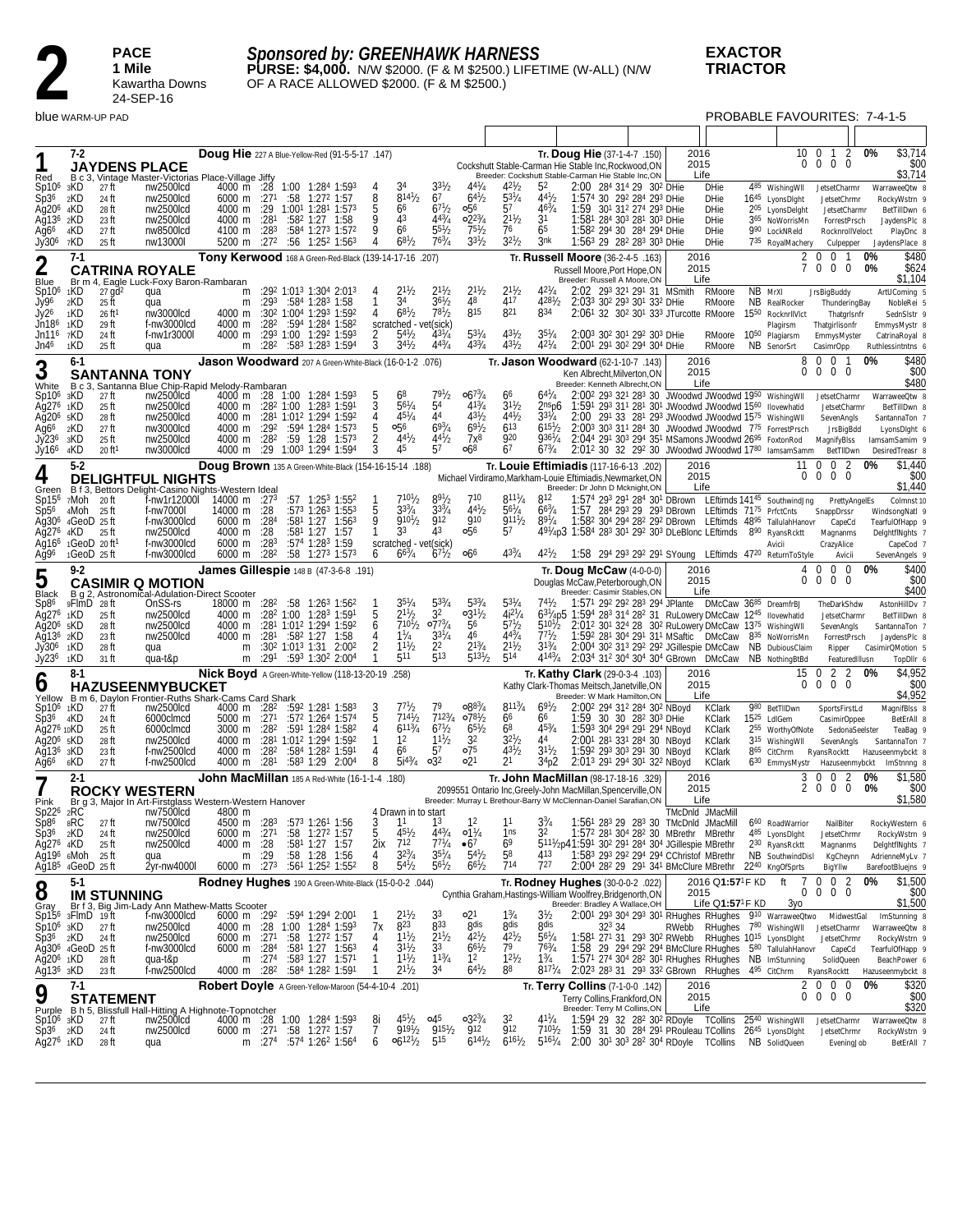

*Sponsored by: MILLAR FARMS*

**PURSE: \$3,100.** N/W \$1000. LAST 3 OR \$3000. IN 2016 (W/O \$12500. IN 2016 N/E)

**EXACTOR TRIACTOR**

white WARM-UP PAD **PROBABLE FAVOURITES: 1-3-6-9** 

| Red                                                                                                               | $2 - 1$                                                                                                                      |                                                                                                                                        | <b>WARKEN ON AIR 1</b><br>B g 5, Ken Warkentin-Joy Of Pleasure-Super Pleasure                                                        | Nick Boyd A Green-White-Yellow (118-13-20-19 .258)                                                   |                                                 |                                                                                                                                                                                                                                                                               |                                                            |                                                                                                       |                                                                                      |                                                                                                 |                                                                                                                          |                                                                                           | Tr. Connie Chisholm (14-0-1-0 .039)<br>Connie & David Chisholm, Brighton, ON<br>Breeder: Connie L Chisholm-David R Chisholm, ON                                                          |                                                                                                                                                                                                                                                                                                                                                                                                                       | 2016         | Life $1:58^1$ F GeoD 4yo                                                              |                          | 10<br>2015 1:58 <sup>1</sup> F GeoD ft 24 3 4 2 13%                                                                                                        | $\overline{0}$<br>-1<br>0<br>3 wins                                                       | 0%                               | \$3,840<br>\$19,973<br>\$23,813                                                                                                      |
|-------------------------------------------------------------------------------------------------------------------|------------------------------------------------------------------------------------------------------------------------------|----------------------------------------------------------------------------------------------------------------------------------------|--------------------------------------------------------------------------------------------------------------------------------------|------------------------------------------------------------------------------------------------------|-------------------------------------------------|-------------------------------------------------------------------------------------------------------------------------------------------------------------------------------------------------------------------------------------------------------------------------------|------------------------------------------------------------|-------------------------------------------------------------------------------------------------------|--------------------------------------------------------------------------------------|-------------------------------------------------------------------------------------------------|--------------------------------------------------------------------------------------------------------------------------|-------------------------------------------------------------------------------------------|------------------------------------------------------------------------------------------------------------------------------------------------------------------------------------------|-----------------------------------------------------------------------------------------------------------------------------------------------------------------------------------------------------------------------------------------------------------------------------------------------------------------------------------------------------------------------------------------------------------------------|--------------|---------------------------------------------------------------------------------------|--------------------------|------------------------------------------------------------------------------------------------------------------------------------------------------------|-------------------------------------------------------------------------------------------|----------------------------------|--------------------------------------------------------------------------------------------------------------------------------------|
| Sp10 <sup>6</sup><br>Aq $206$<br>Ag13 <sup>6</sup><br>Jy30 <sup>6</sup><br>Jy236<br>Jy156                         | 4KD<br>4KD<br>2GRvr 20ft                                                                                                     | $27$ ft $\pm$<br>5GeoD 27ft ‡<br>$6 \text{Geo}D$ 25 sy <sup>2</sup> $\ddagger$<br>$25$ ft $\pm$<br>4GeoD 30ft<br>$\downarrow$<br>-‡    | nw1000L3cd<br>nw25000lcd<br>nw25000lcd<br>nw2500L3cd<br>nw25000lcd<br>nw25000lcd                                                     | 3000 m :28<br>8000 m :28 <sup>2</sup><br>8000 m<br>4600 m :272<br>8000 m<br>7800 m                   | :29                                             | :593 1:284 2:001<br>$:584$ 1:27 <sup>2</sup> 1:57 <sup>1</sup><br>:593 1:291 2:003<br>:583 1:274 1:573<br>:294 1:003 1:294 1:584<br>:293 1:011 1:321 2:022                                                                                                                    | 3<br>2<br>4х                                               | $11^{1}/2$<br>66<br>$3^{31}$ / <sub>2</sub><br>$45^{1}/2$<br>57<br>7dis                               | $11^{1}/2$<br>$5^{4}$<br>$0.32\frac{3}{4}$<br>$46^{1}/_{4}$<br>$4^{43}/4$<br>7dis    | 2 <sub>2</sub><br>53<br>$02^{11}/2$<br>56<br>$4^{31}/4$<br>7 dis                                | $4^{41}$ /<br>79 <sup>3</sup> /4<br>$58^{3}/4$<br>5 <sup>3</sup><br>7dis                                                 | 810 <sub>p</sub> 7<br>$5^{71}$ /4<br>715<br>$68^{1}/2$<br>$5^{21}$ / <sub>2</sub><br>7dis |                                                                                                                                                                                          | 2:021 28 313 291 332 NBoyd<br>1:583 293 30 282 303 SYoung<br>2:033 293 303 291 341 SYoung  CChisholm 885 SecretMiss<br>1:591 282 312 291 301 JGillespie CChisholm1460 ChuckaloCaden<br>1:591 311 302 284 284 SYoung CChisholm2995 CaliforniaRachl                                                                                                                                                                     |              | CChisholm1730 SecrtMss                                                                |                          | CChisholm 445 Shopsmagicwnd PeelingOt<br>BMcClure CChisholm 340 AllOutHenry                                                                                | WrldClssIzz<br>Summajestc<br>PeelingOut<br>Nashville                                      | MidnightTokr                     | BambieBenj 8<br>StonebridgePc 9<br>WalkToFolsm 8<br>ScaryGood 8<br>DadsHt 7<br>DeadRedHitter 7                                       |
| $\mathbf 2$                                                                                                       | $9-2$                                                                                                                        |                                                                                                                                        | <b>FORTUNES FRIEND 1</b>                                                                                                             | Jason Woodward 207 A Green-White-Black (16-0-1-2 .076)                                               |                                                 |                                                                                                                                                                                                                                                                               |                                                            |                                                                                                       |                                                                                      |                                                                                                 |                                                                                                                          |                                                                                           | Tr. Jason Woodward (62-1-10-7 .143)<br>Ken Albrecht, Milverton, ON                                                                                                                       |                                                                                                                                                                                                                                                                                                                                                                                                                       |              |                                                                                       |                          | 2016 2:01 <sup>2</sup> H FlmD gd 23<br>2015 1:59 H FlmD ft 37 9 4 6 24%                                                                                    | 2<br>3 1                                                                                  | 9%                               | \$12,488<br>\$45,778                                                                                                                 |
| Blue<br>Sp10 <sup>6</sup><br>Ag20 <sup>6</sup> 2KD<br>Ag6 <sup>6</sup><br>Jy236<br>Jv166 10KD<br>Jy26             | 4KD<br>7KD<br>9KD<br>10KD                                                                                                    | $27ff \quad \ddagger$<br>28 ft<br>$\downarrow$<br>27 ft<br>25 ft<br>20 ft <sup>1</sup><br>$\ddagger$<br>$26 \text{ ft}^1 \text{ } \pm$ | B g 6, Amigo Hall-Village Fortune-Mr Lavec<br>nw1000L3cd<br>nw750L3cd<br>nw1000L3cd<br>nw2000L3cd<br>nw1500L3cd<br>nw2000L3cd        | 3000 m<br>3000 m :284<br>3000 m<br>3600 m :284<br>3600 m :28 <sup>2</sup><br>3600 m                  | :28<br>:28 <sup>3</sup>                         | :593 1:284 2:001<br>:591 1:283 1:591<br>$:59$ 1:28 <sup>1</sup> 1:59<br>:59 1:281 1:571<br>:571 1:262 1:572<br>:292 1:002 1:302 1:594                                                                                                                                         | 2<br>4<br>4<br>6                                           | $2^{11}/2$<br>$2^{11}/2$<br>$7^{81}/2$<br>$56^{1}/2$<br>$34^{1}/_{4}$<br>33                           | $2^{11/2}$<br>$2^{11}/2$<br>$76^{3}/_{4}$<br>$56^{1}/4$<br>$39^{1}/2$<br>$\circ$ 32  | $3^{31}/4$<br>$3^{2^{1}}/2$<br>$07^{81}/4$<br>67<br>39<br>$02^{11}/4$                           | 45<br>$3^{31}/2$<br>$8^{111}/2$<br>6111/2<br>$49^{3}/_{4}$<br>$3^{31}/4$                                                 | $68$ p5<br>$410^{1}/_{4}$<br>$8^{113}/4$<br>616<br>$6^{12^{1}/4}$<br>797/2                | Breeder: Robert B Burgess-Karin Olsson Burgess, ON                                                                                                                                       | 2:014 281 313 293 322 JWoodwd JWoodwd 6 <sup>20</sup> Shopsmagicwnd<br>2:011 29 302 293 321 JWoodwd JWoodwd 320 Featured IIIsn<br>2:012 301 301 292 313 JWoodwd JWoodwd 565 SeeRChinWn<br>2:00 <sup>2</sup> 30 30 <sup>1</sup> 29 <sup>2</sup> 30 <sup>4</sup> MSamons JWoodwd 8 <sup>45</sup> KenKanWin<br>1:594 291 294 291 313 MSamons JWoodwd 1660 KenKanWin<br>2:013 30 304 294 31 MSamons JWoodwd 1080 EarlyHit |              | Life $1:59$ H FlmD $5y0$                                                              |                          |                                                                                                                                                            | 15 wins<br>MadFrPld<br>CRDynamit<br>ImTheMan<br>OurDesign                                 | PeelingOt<br>MadForPlaid         | \$80,577<br>BambieBenj 8<br>LHSonofthtms 5<br>LHSonofthetims &<br>MadForPlaid 6<br>Redial 9<br>Jamigo 8                              |
| 3                                                                                                                 | 3-1                                                                                                                          | <b>PEELING OUT</b>                                                                                                                     |                                                                                                                                      | Rick Webb 195 A Green-Red-White (93-14-16-11 .285)                                                   |                                                 |                                                                                                                                                                                                                                                                               |                                                            |                                                                                                       |                                                                                      |                                                                                                 |                                                                                                                          |                                                                                           | Tr. Russell Moore (36-2-4-5 .163)<br>Nancy Grimble, Newcastle, ON                                                                                                                        |                                                                                                                                                                                                                                                                                                                                                                                                                       |              | 2016 1:57 <sup>4</sup> F KD                                                           |                          | ft 20<br>2015 2:00 <sup>2</sup> HFlmD ft 11 1 0 1                                                                                                          | 2                                                                                         | 3 1 10%<br>9%                    | \$7.564<br>\$2,559                                                                                                                   |
| White<br>Sp10 <sup>6</sup><br>Sp36<br>Ag20 <sup>6</sup> 8KD<br>Ağ6 <sup>6</sup><br>Jy30 <sup>6</sup><br>Jy236     | 4KD<br>1KD<br>9KD<br>4KD<br>7KD                                                                                              | 27 ft<br>24 ft<br>28 ft<br>27 ft<br>25 ft<br>25 ft                                                                                     | B m 6, Angus Hall-Pamella Seelster-Cheyenne Spur<br>nw1000L3cd<br>nw2500L3cd<br>nw2500L3cd<br>nw2250L3cd<br>nw2500L3cd<br>nw1000L3cd | $3000 \text{ m}$ :28<br>5500 m :28<br>3600 m :28<br>3400 m<br>4600 m :272<br>3000 m :28 <sup>2</sup> | :28                                             | :593 1:284 2:001<br>:58 1:272 1:582<br>:584 1:283 1:59<br>:584 1:281 1:582<br>:583 1:274 1:573<br>$:58$ 1:27 <sup>2</sup> 1:574                                                                                                                                               | 3<br>2<br>4                                                | 33<br>$67\frac{1}{2}$<br>$1^{11}h$<br>$15^{1}/2$<br>34<br>$1^{31}/4$                                  | $68^{1/2}$<br>$11^{1}/2$<br>$1^{2^{1}}/2$<br>$34\frac{1}{2}$<br>$11^{1/2}$           | $55\frac{1}{2}$<br>$66^{1}/2$<br>$11^{1}/4$<br>$2^{2^{1}}/2$<br>$\circ 2^3$<br>$12^{1}/4$       | $5^{61}/2$<br>77<br>$2^{2^{1}/4}$<br>$\frac{2^{41}}{2^4}$<br>$12^{1}/2$                                                  | $66^{1}/4$<br>54<br>$47^{1}/4$<br>$2^{21}h$<br>$12^{1}/2$                                 | 1:58                                                                                                                                                                                     | Breeder: Winbak Farm, MD<br>2:01 283 313 293 311 RWebb<br>1:593 292 301 29 31 NBoyd<br>1:594 28 304 294 311 RWebb<br>1:594 28 304 294 311 RWebb<br>281 311 29 293 RWebb<br>1:574 282 293 292 302 RWebb                                                                                                                                                                                                                |              | Life $1:57^4$ F KD<br>RMoore<br>RMoore<br>RMoore<br>RMoore<br>RMoore<br>RMoore        |                          | 6уо<br>*2 <sup>45</sup> Shopsmagicwnd<br>16 <sup>95</sup> EarlyHit<br>600 SeeRChinWin<br>4 <sup>95</sup> UndercoverBoss<br>415 ChuckaloCaden               | 6 wins<br>Jetcrest<br>PeelingOut                                                          | PeelingOt<br>Federal<br>EarlyHit | \$59,788<br>BambieBenj 8<br>JudyTheBeauty 9<br>EarlyHit 7<br>ScaryGood 6<br>ScaryGood &<br>410 PeelingOt EmmyHanovr MostWantedLind 8 |
| 4                                                                                                                 | $12-1$                                                                                                                       |                                                                                                                                        | <b>ZORGWIJK INDY</b>                                                                                                                 | Matt Harvey 168 A Green-White (113-10-16-22 .232)                                                    |                                                 |                                                                                                                                                                                                                                                                               |                                                            |                                                                                                       |                                                                                      |                                                                                                 |                                                                                                                          |                                                                                           | Tr. Raymond Krick (31-3-3-12 .279)<br>Robyn Lawlor.Camden East.ON                                                                                                                        |                                                                                                                                                                                                                                                                                                                                                                                                                       | 2016<br>2015 | Life $2:00^{\circ}$ F RC                                                              |                          | 8γο                                                                                                                                                        | $\Omega$<br>$\Omega$<br>$\mathbf 0$<br>0 <sub>0</sub><br>3 wins                           | 0%<br>0%                         | \$475<br>\$00<br>\$42,564                                                                                                            |
| Green<br>$Sp156$ 3RC<br>Sp10 <sup>6</sup> 4KD<br>Sp46<br>Ag21 <sup>6</sup> 6RC<br>Ag66<br>Jy31 <sup>6</sup> 11RC  | 9RC<br>7KD                                                                                                                   | 14 ft<br>27 ft<br>25 ft<br>$20$ gd <sup>1</sup><br>27 ft<br>28 ft                                                                      | B g 11, Southwind Lustre-Shana Face-Supergill<br>7000clmhp<br>nw1000L3cd<br>nw2500L3cd<br>nw1000L3cd<br>nw1000L3cd<br>nw2500L3cd     | 4950 m :283<br>3000 m :28<br>5950 m<br>4700 m<br>3000 m<br>5500 m                                    | :28<br>:281<br>:28 <sup>3</sup><br>:281         | :593 1:293 1:584<br>:593 1:284 2:001<br>:58 <sup>1</sup> 1:27 <sup>1</sup> 1:57<br>:593 1:284 1:59<br>$:59$ 1:28 <sup>1</sup> 1:59<br>:573 1:274 1:574                                                                                                                        | 2<br>3<br>2                                                | 045<br>$4^{41}$ / <sub>2</sub><br>55<br>$49^{1}/_{2}$<br>$3^{11}/2$<br>42                             | 65<br>$6^{41}/2$<br>$45\frac{1}{2}$<br>$5^{31}/2$<br>33<br>$4^{41}/2$                | 76<br>67<br>56<br>054<br>$5^{71}/4$<br>54                                                       | $710^{1}/_{4}$<br>$6^{71}/2$<br><b>912</b><br>59<br>$5^{81}$<br>$55^{1}/2$                                               | 9143/4<br>$5^{107}/_4$<br>$7^{81}/2$<br>$66^{3}/4$                                        | Breeder: Zorgwijk Stables Ltd,ON<br>7123/4 2:012 293 31 301 303 MHarvey RKrick<br>563/4p4 2:013 284 313 294 312 MHarvey RKrick                                                           | 2:00 29 301 291 313 SPouliot RKrick<br>2:01 30 301 292 312 CSteacy RKrick<br>2:003 284 304 30 31 MHarvey RKrick<br>1:591 283 294 301 303 MHarvey RKrick                                                                                                                                                                                                                                                               |              |                                                                                       | 33 <sup>35</sup> Prdcrst | 8820 CocoBino<br>2195 Shopsmagicwnd PeelingOt<br>61 <sup>60</sup> MaximusDeo WhatARush<br>2355 NextToGo WhatARush<br>10 <sup>40</sup> SeeRChinWn CRDynamit | ZorgwijkOrchid<br>StonebrdgRch                                                            |                                  | Kona 9<br>BambieBenj 8<br>JIsTooHotTaj 9<br>CollectorClassic 6<br>LHSonofthetims &<br>SosStrikngMnt 6                                |
| 5                                                                                                                 | $8-1$                                                                                                                        |                                                                                                                                        | <b>LH SONOFTHETIMES</b>                                                                                                              | Doug Hie 227 A Blue-Yellow-Red (91-5-5-17 .147)                                                      |                                                 |                                                                                                                                                                                                                                                                               |                                                            |                                                                                                       |                                                                                      |                                                                                                 |                                                                                                                          |                                                                                           | Tr. James McEachern (26-2-3-6 .217)<br>James McEachern, Bailieboro, ON                                                                                                                   |                                                                                                                                                                                                                                                                                                                                                                                                                       | 2016<br>2015 |                                                                                       |                          | 11                                                                                                                                                         | $0\quad0\quad5$<br>19 0 2 4                                                               | 0%<br>0%                         | \$2,728<br>\$4,930                                                                                                                   |
| Black<br>Sp3 <sup>6</sup><br>Ag27 <sup>6</sup><br>Ag20 <sup>6</sup> 2KD<br>Ag66<br>Jy236<br>Jy16 <sup>6</sup> 3KD | 7KD<br>9KD<br>7KD<br>7KD                                                                                                     | 24 ft<br>25 ft<br>28 ft<br>27 ft<br>25 ft<br>20 ft <sup>1</sup>                                                                        | Br g 7, Majestic Son-Supertimes-Super Pleasure<br>nw1100L3cd<br>nw1100L3cd<br>nw750L3cd<br>nw1000L3cd<br>nw1000L3cd<br>nw750L3cd     | 5000 m $:284$<br>3000 m :274<br>3000 m :284<br>3000 m<br>3000 m<br>3000 m                            | :28 <sup>3</sup><br>:282<br>:28 <sup>3</sup>    | :584 1:284 1:591<br>:574 1:282 2:00<br>:591 1:283 1:591<br>$:59$ 1:28 <sup>1</sup> 1:59<br>:58 1:272 1:574<br>:583 1:28 1:581                                                                                                                                                 | 5<br>4<br>3<br>6                                           | $5^{71}$ /2<br>811<br>$56^{1}/2$<br>67<br>$56^{1}/_{2}$<br>$6^{11}\frac{1}{2}$ 079                    | $5^{43}/4$<br>813<br>$0.56^{3}/4$<br>$5^{41}/2$<br>056                               | $0.86^{1}/4$<br>$46^{3}/_{4}$<br>89<br>$06^{61}/4$<br>$6^{10}$ <sup>1</sup> / <sub>2</sub>      | $4^{31}$ /4<br>$74^{3}/_{4}$<br>46<br>710<br>67<br>$6^{111}/2$                                                           | $3^{31}$ /2<br>$3^{3}/_{4}$<br>$38\frac{1}{2}$<br>37<br>58<br>513                         | Breeder: Longhorn International, ON                                                                                                                                                      | 1:594 301 293 293 302 DHie<br>2:001 30 302 291 303 DHie<br>2:004 30 303 292 304 DHie<br>2:00 <sup>2</sup> 30 29 <sup>4</sup> 30 <sup>1</sup> 30 <sup>2</sup> DHie<br>1:592 293 293 292 304 DHie<br>2:004 304 293 293 304 DHie                                                                                                                                                                                         |              | Life 2:01 <sup>1</sup> H GRvr<br>JMcEach 1300 ScaryGod                                |                          | 4yo<br>JMcEach 1290 OurDsgn<br>JMcEach 495 FeaturedIIIsn<br>JMcEach 740 SeeRChinWn CRDynamit<br>JMcEach 1670 PeelingOt EmmyHanovr<br>JMcEach 905 ScaryGood | 1 wins<br>MadForPlad<br>TymalColsss<br>MadFrPld<br>PeelingOut                             |                                  | \$34,730<br>LHSonofthetims &<br>LHSonofthetms &<br>LHSonofthtms 5<br>LHSonofthetims 8<br>MostWantedLind 8<br>EmmyHanover 7           |
| 0                                                                                                                 | $7-2$                                                                                                                        |                                                                                                                                        | <b>BROADWAY PRINCE</b>                                                                                                               |                                                                                                      |                                                 |                                                                                                                                                                                                                                                                               |                                                            |                                                                                                       |                                                                                      |                                                                                                 |                                                                                                                          |                                                                                           | (208). <b>Brett A Macdonald</b> 135 A Burgundy-White-Black (466-70-70-68 .282) Tr. <b>Gary McDonald</b> (210-21-22-32 .208)<br>Graeme Mitchell, Gloucester-George Armstrong, Toronto, ON |                                                                                                                                                                                                                                                                                                                                                                                                                       |              | 2016 2:01 <sup>3</sup> F RC<br>2015 1:54 <sup>4</sup> S Moh                           |                          | gd 16<br>ft 32                                                                                                                                             | 2 <sub>2</sub><br>3 4 4                                                                   | 6%<br>9%                         | \$9,984<br>\$41,970                                                                                                                  |
| Sp136<br>$Sp2^6$<br>My296 2RC<br>My22 <sup>6</sup> 2RC<br>My15 <sup>6</sup> 9RC<br>My16                           | 4FlmD 26ft<br>ہMoh<br>2RC                                                                                                    | 20 ft<br>28 ft<br>22 ft<br>5 ft<br>$6$ gd <sup>1</sup>                                                                                 | Yellow B g 6, Broadway Hall-Queen Of Grace-Yankee Glide<br>nw1500L3cd<br>qua<br>nw1000L3cd<br>nw1000L3cd<br>nw2500L3cd<br>nw2500L3cd | 4800 m :291<br>m<br>4350 m<br>4350 m<br>5950 m<br>5650 m                                             | :28 <sup>4</sup><br>:282<br>:283<br>:28<br>:291 | :594 1:282 1:59<br>$:59$ 1:29 <sup>4</sup> 1:58 <sup>4</sup><br>:582 1:28 1:58<br>:584 1:28 1:58<br>:58 <sup>1</sup> 1:27 <sup>2</sup> 1:56 <sup>2</sup><br>:592 1:29 1:59                                                                                                    | 4<br>4<br>3<br>4<br>3                                      | scratched - vet(sick)<br>57<br>$\circ$ 33<br>$8^{101}/_2$ 0811<br>$45\frac{1}{2}$                     | $4^{103}/4$ 03 <sup>71</sup> / <sub>2</sub><br>055<br>$\circ$ 33<br>$4^{4^{1}}/2$    | $2^{21}/2$<br>∘21<br>$03^{21}/2$<br>$07^{101}/2$<br>056                                         | $2^{3^{1}}/2$<br>34<br>$34^{1}/2$<br>616<br>$68^{1}/_{2}$                                                                | $2^{21}h$<br>46<br>56<br>$518^{1}/_{4}$<br>$7^{10}$ <sup>1</sup> / <sub>2</sub>           | 2:00<br>2:01                                                                                                                                                                             | Breeder: Brittany Farms, KY<br>1:591 31 292 294 29 TreHenry JCopley<br>1:591 294 293 284 31 TMcDnld JCopley<br>1:591 291 301 29 304 TMcDnld JCopley<br>30 30 <sup>2</sup> 29 30 <sup>3</sup> TMcDnld JCopley<br>301 30 30 304 TMcDnld JCopley                                                                                                                                                                         |              | Life $1:54^3$ F PcD                                                                   |                          | Зуо<br>WereRolling<br>NB ClassMeNc<br>*140 GhirardelliLnd<br>*30 Surveillance<br>980 RockyBoy<br>410 Cabrtss                                               | 8 wins<br>Horatio<br>BroadwayPrnc<br>CoastalFlyer<br>Federal<br>CollectorClssc            | TymalColsss                      | \$146,961<br>Excellence 7<br>WayOuttaHr 5<br>OurDsgn 7<br>OurDesign 7<br>WhatARush 9<br>PleasurGrls 7                                |
| 7                                                                                                                 | $8-1$                                                                                                                        |                                                                                                                                        |                                                                                                                                      | <b>Russell Lowery</b> 165 A Green-Grey-White (6-0-0-0-)                                              |                                                 |                                                                                                                                                                                                                                                                               |                                                            |                                                                                                       |                                                                                      |                                                                                                 |                                                                                                                          |                                                                                           | Tr. James McEachern (26-2-3-6 .217)<br>Ralph Allen.Locust Hill.ON                                                                                                                        |                                                                                                                                                                                                                                                                                                                                                                                                                       | 2016         |                                                                                       |                          | 5<br>2015 2:02 <sup>4</sup> H FlmD ft 17                                                                                                                   | 0<br>$\mathbf 0$<br>$\Omega$<br>3 <sup>2</sup><br>1                                       | 0%<br>6%                         | \$205<br>\$7,788                                                                                                                     |
| Pink<br>Sp10 <sup>6</sup><br>Sp36<br>Ag27 <sup>6</sup> 2KD<br>Ağ20 <sup>6</sup> 1KD<br>Ag66<br>Jy96               | 2KD<br>8KD.<br>1KD<br>зKD                                                                                                    | 27 gd <sup>2</sup> ‡<br>24 ft ‡<br>28 ft<br>‡.<br>$\ddagger$<br>28 ft<br>27 ft<br>$\downarrow$<br>$25$ ft $\pm$                        | R DEE TAJ ‡<br>B.h 4, Pilgrims Taj-R Dee Missy-New Victory<br>qua-t&p<br>nw10000lcd<br>qua<br>qua-t&p<br>qua<br>qua-t&p              | m<br>m<br>m<br>m                                                                                     | :274<br>:301<br>:28 <sup>4</sup>                | m :28 <sup>2</sup> :593 1:274 1:58<br>6200 m : 294 1:00 <sup>2</sup> 1:30 <sup>2</sup> 2:01 <sup>1</sup><br>$:283$ 1:00 <sup>1</sup> 1:30 <sup>3</sup> 2:02 <sup>1</sup><br>:583 1:27 1:571<br>:59 1:292 1:591<br>$:58^3$ 1:28 1:58 <sup>3</sup>                              | х5<br>3<br>5<br>4<br>2                                     | 411<br><b>Qdis</b><br>$038^{1}/4$<br>$x5x^{10}\frac{1}{2}$ 6dis<br>$4^{4^{1}}/2$<br>x5x <sup>28</sup> | $4^{10^{1}/4}$<br><b>Qdis</b><br>$2^{5^{1}/2}$<br>$4^{131}/2$<br>5 <sup>dis</sup> pu | 414<br><b>Qdis</b><br>$2^{4^{1}}/2$<br>6 <sup>dis</sup><br>$4^{14}$ <sup>1</sup> / <sub>2</sub> | $4^{17}\frac{1}{2}$<br><b>Qdis</b><br>25<br>6 <sub>dis</sub><br>416                                                      | <b>Qdis</b><br>39<br>6 <sub>dis</sub><br>$429^{1}/2$<br>dnf                               | 428 <sup>1</sup> / <sub>4</sub> 2:03 <sup>3</sup> 30 <sup>3</sup> 31 29 33 EPeconiJr JMcEach NB WichitaJazz<br>294<br>342                                                                | Breeder: Ralph D Allen, ON<br>2:04 301 31 301 323 RuLowery JMcEach NB Hansen<br>2:05 31 303 303 324 RuLowery JMcEach NB Shesthereithng                                                                                                                                                                                                                                                                                |              | Life $2:02^4$ H FlmD<br>RuLowery JMcEach 3100 Krnwll<br>RuLowery JMcEach NB Culpepper |                          | 3уо<br>RuLowery JMcEach NB ImStunning                                                                                                                      | 1 wins<br>Gramps<br>ZorgwijkPrkhll<br>MagicMoss<br>SolidQueen<br>OakleaVctr<br>FoxtonRoad |                                  | \$7,993<br>BrookieBaby 6<br>SweetWithHt 9<br>RDeeTaj 4<br>BeachPower 6<br>SonnyThKd 5<br>Ironclad 5                                  |
| 8                                                                                                                 | $12-1$                                                                                                                       |                                                                                                                                        | <b>GRANDE DIABLO</b>                                                                                                                 | Robert Doyle A Green-Yellow-Maroon (54-4-10-4 .201)                                                  |                                                 |                                                                                                                                                                                                                                                                               |                                                            |                                                                                                       |                                                                                      |                                                                                                 |                                                                                                                          |                                                                                           | Tr. Rocco Dincognito (12-0-1-0 .046)<br>Rocco Dincognito, Jacksons Point, ON                                                                                                             |                                                                                                                                                                                                                                                                                                                                                                                                                       |              |                                                                                       |                          | 2016 Q2:03 F GeoD ft 4 0<br>2015 1:56 <sup>3</sup> S Wdb ft 9 1 0 0 11%                                                                                    | 7 wins                                                                                    | $0 \t0 \t0\t%$                   | \$00<br>\$5,500<br>\$85,875                                                                                                          |
| Gray<br>$Sp106$ 4KD<br>Ag76<br>Jy30°                                                                              | $Ag206$ $gGeoD$ 27 ft<br>8GeoD 25 ft<br>5GeoD 25ft<br>Jỹ16 <sup>6</sup> 1GeoD 16 ft<br>Jn25 <sup>6</sup> 2GeoD 25 ft         | 27 ft                                                                                                                                  | B g 9, Amigo Hall-Giant Miss-Giant Hit<br>nw1000L3cd<br>7000clm<br>nw2500L3cd<br>nw100cd<br>qua<br>qua                               | 3000 m :28<br>4600 m<br>5500 m<br>4600 m<br>m<br>m                                                   | :281<br>:29 <sup>2</sup>                        | :593 1:284 2:001<br>:29 1:00 <sup>2</sup> 1:29 <sup>2</sup> 1:59 <sup>3</sup><br>:581 1:274 1:572<br>:593 1:292 1:592<br>$:30^4$ 1:00 <sup>3</sup> 1:31 <sup>3</sup> 2:03<br>:304 1:004 1:301 2:01                                                                            | 6<br>6<br>1<br>$\begin{array}{c} 6 \\ 5 \end{array}$<br>4х | $8^{111}/2$<br>671/2<br>$79^{1}/2$<br>79<br>$4^{4^{1}}h$<br>518                                       | $8^{81}/4$<br>$76^{1}/4$<br>79<br>$07^{81}/4$<br>$49^{3}/_{4}$<br>521                | $\frac{8ip^{9}}{7^{9}}$<br>87<br>$07^{51}/2$<br>$02^{33}/4$<br>$5^{243}/4$                      | 79<br>712<br>$89^{1}/2$<br>76<br>$2^{21}/4$<br>525                                                                       | 719<br>$8^{17}\frac{1}{4}$<br>712<br>1hd<br>425                                           | Breeder: Matthew J Pasnik, NY<br>4 <sup>61</sup> /4p8 2:01 <sup>2</sup> 30 <sup>1</sup> 31 29 <sup>2</sup> 30 <sup>4</sup> RDoyle                                                        | 2:032 302 311 293 321 LLrchlle<br>2:004 30 30 291 313 LLrchlle RDncgnto 6310 SmBrwn Deweykeepmnwh AmoureuseHanvr 9<br>$2:014$ 31 <sup>1</sup> 30 29 <sup>1</sup> 31 <sup>2</sup> LLrchlle RDncgnto $2640$ TymalRecap<br>2:03 313 31 294 303 LLrchlle RDncgnto NB GrandeDiablo<br>2:06 342 303 301 304 AByron RDncgnto NB Monopoly                                                                                     |              | Life $1:56^3$ S Wdb<br>RDncgnto 28 <sup>15</sup> IveGotItAll                          |                          | 8уо<br>RDncgnto 2500 Shopsmagicwnd                                                                                                                         | KenUSing<br>Sibson                                                                        | PeelingOt<br>Kona<br>PLJeepers   | BambieBenj 8<br>TimT <sub>7</sub><br>HavaKadabra 8<br>Keepall 5<br>MagicalMayhem 5                                                   |
| 9                                                                                                                 | 4-1                                                                                                                          |                                                                                                                                        | ANUTHERDYNAMIC                                                                                                                       | Reg Gassien A Green-White-Red (118-31-17-14 .382)                                                    |                                                 |                                                                                                                                                                                                                                                                               |                                                            |                                                                                                       |                                                                                      |                                                                                                 |                                                                                                                          |                                                                                           | Tr. William Walters (3-0-0-1 .111)<br>Linda Rumney, Tiny-William Walters, Coldwater, ON                                                                                                  |                                                                                                                                                                                                                                                                                                                                                                                                                       |              | 2016 Q2:00 <sup>2</sup> S Moh ft<br>Life $Q2:00^2S$ Moh                               |                          | 2015 2:01 H FlmD ft 3 1 0 0 33%<br>5yo                                                                                                                     | 2 0 0 1<br>1 wins                                                                         | 0%                               | \$720<br>\$3,000<br>\$3,720                                                                                                          |
| Ag66<br>Jy226<br>Oc4 <sub>5</sub><br>Sp19 <sup>5</sup>                                                            | Ag20 <sup>6</sup> 1GeoD 27 ft<br>3GeoD 25ft<br>5Moh 28 ft<br>4FlmD 10ft<br>$6$ FlmD 15ft <sup>1</sup><br>$Ag305$ 6GeoD 22 ft |                                                                                                                                        | Purple B g 5, Super Pleasure-Its All Go-Angus Hall<br>nw5000lcd<br>nw5000lcd<br>qua<br>nw3000lcd<br>nw3000lcd<br>nw5000lcd           | 6000 m<br>6000 m<br>m<br>6000 m<br>6000 m                                                            | :291                                            | :282 1:001 1:294 2:002<br>:29 <sup>1</sup> :59 <sup>2</sup> 1:30 <sup>3</sup> 2:00 <sup>4</sup><br>:303 1:001 1:302 2:002<br>:584 1:294 2:011<br>:30 1:00 <sup>2</sup> 1:30 <sup>4</sup> 2:01<br>7000 m :28 <sup>3</sup> :58 <sup>1</sup> 1:27 <sup>3</sup> 1:56 <sup>3</sup> | 4<br>3<br>5<br>6                                           | x6 <sup>9</sup><br>33<br>$13^{1}/2$<br>$58^{3}/4$<br>$2^{11}h$<br>02 <sup>1</sup>                     | $6^{6^{1}/2}$<br>3 <sup>3</sup><br>14<br>x822<br>$2^{11}/2$<br>14                    | $75\frac{1}{4}$<br>$43^{1}/2$<br>$1\frac{1}{4}$<br>x8dis<br>$1^{4^{1}}$ / <sub>2</sub><br>11    | $x6^{7}$ <sup>1</sup> / <sub>2</sub><br>$4^{31}/2$<br>1 <sup>3</sup><br>8 <sub>dis</sub><br>1 <sup>5</sup><br>$3^{23}/4$ | 720<br>$3^{21}/4$<br>$14^{1}/2$<br>8dis<br>$16^{3}/_{4}$<br>$716^{1}/2$                   | Breeder: Linda A Rumney-William T Walters, ON                                                                                                                                            | 2:042 301 311 292 333 TKerwood WWalters *160 PointeShoes<br>2:011 294 301 311 30 AByron WWalters *130 Withhritmich Whambmithnkmm Anthrdnmc 9<br>2:00 <sup>2</sup> 30 <sup>3</sup> 29 <sup>3</sup> 30 <sup>1</sup> 30 PMacDnll WWalters NB Anutherdynmc<br>31 321<br>$2:01$ $30^1$ $30^2$ $30^1$ $30^1$ MWhelan WWalters $*1^{35}$ Anutherdynmc JimoriShmmr<br>1:594 284 292 292 321 DBoughtn WWalters 330 MargusVI    |              | MWhelan WWalters *05 PLIcabd                                                          |                          |                                                                                                                                                            | ChicChick<br>Windshld<br>JuarezCyclon<br>ElegantHold                                      |                                  | CrystalGirl 7<br>TheeDesperd 4<br>ZorgwijkQuen 8<br>WinByDsgn 8<br>PilgrimsJorn 9                                                    |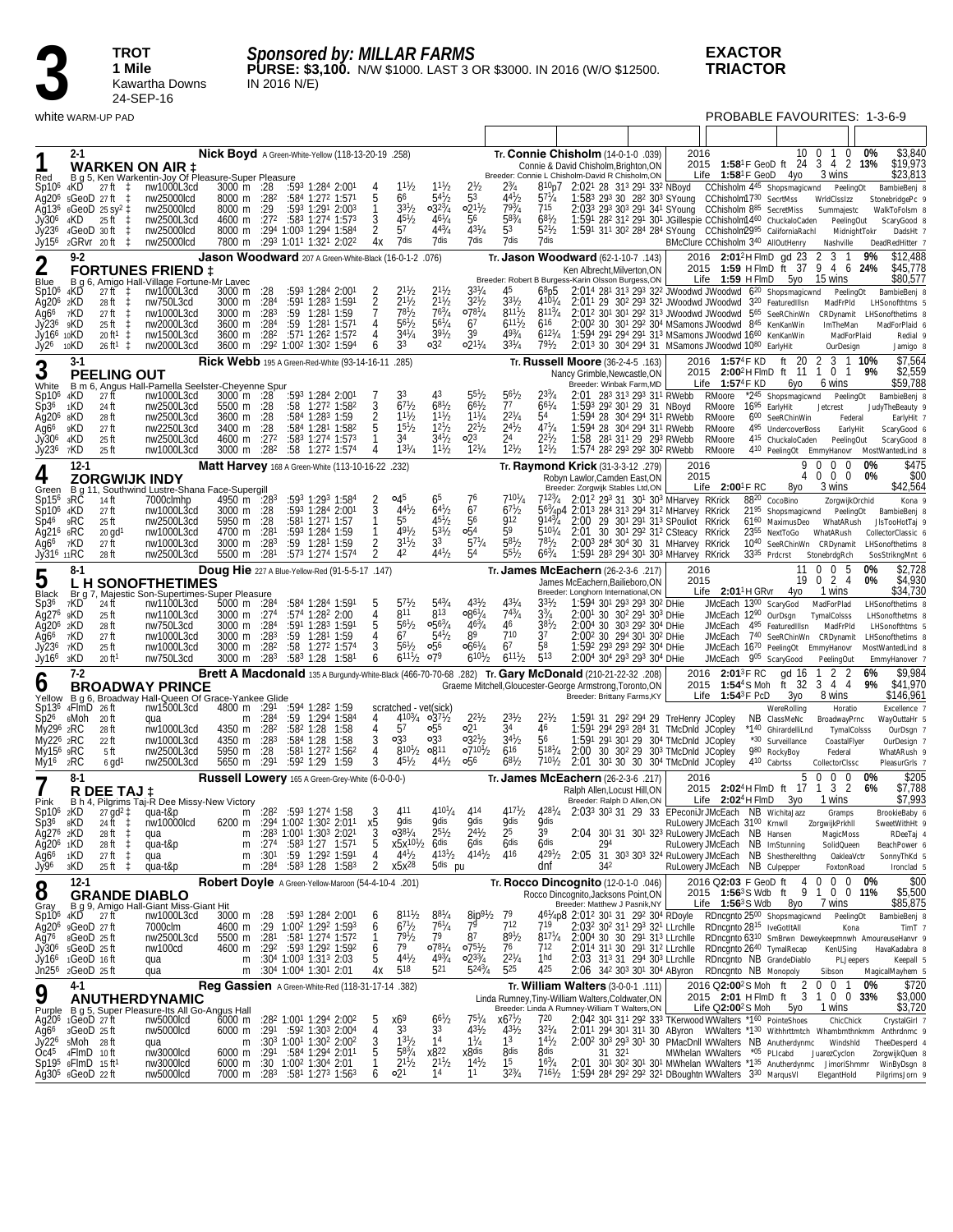

*Sponsored by: MONEY MART*

**PURSE: \$4,000.** N/W \$2000. (F & M \$2500.) LIFETIME (W-ALL) (N/W OF A RACE ALLOWED \$2000. (F & M \$2500.)

**EXACTOR TRIACTOR**

PROBABLE FAVOURITES: 1-6-5-4

Г

|                                                                         | $2 - 1$                  | <b>SHELBYS IDEAL</b>                                                        |                                                                          | Doug Brown 135 A Green-White-Black (154-16-15-14 .188)           |                          |              |                                                                                                                                                  |                                 |                                                                                            |                                               | Ken Sucee, Bowmanville, ON-Shelby Novick, Delray Beach, FL           |                                         | Tr. Ken Sucee (42-8-4-3 .267)                                                  |      |                                                                                                                                                                           |                                                                               | 2016<br>2015                                                                                                 |      | 0<br>0                                                                                                                               | $\mathbf 0$<br>$\bf{0}$<br>$\mathbf 0$<br>$\mathbf 0$ | $\mathbf 0$<br>$\Omega$       |                                  | \$00<br>\$00    |
|-------------------------------------------------------------------------|--------------------------|-----------------------------------------------------------------------------|--------------------------------------------------------------------------|------------------------------------------------------------------|--------------------------|--------------|--------------------------------------------------------------------------------------------------------------------------------------------------|---------------------------------|--------------------------------------------------------------------------------------------|-----------------------------------------------|----------------------------------------------------------------------|-----------------------------------------|--------------------------------------------------------------------------------|------|---------------------------------------------------------------------------------------------------------------------------------------------------------------------------|-------------------------------------------------------------------------------|--------------------------------------------------------------------------------------------------------------|------|--------------------------------------------------------------------------------------------------------------------------------------|-------------------------------------------------------|-------------------------------|----------------------------------|-----------------|
| Red                                                                     |                          |                                                                             | B c 3, Western Ideal-Kandys Delight-Bettors Delight                      |                                                                  |                          |              |                                                                                                                                                  |                                 |                                                                                            |                                               |                                                                      |                                         |                                                                                |      | Breeder: Shelby Novick,FL                                                                                                                                                 |                                                                               | Life                                                                                                         |      |                                                                                                                                      |                                                       |                               |                                  | \$00            |
| $Sp2^6$                                                                 | Sp166 sMoh<br>4Moh 20 ft | - 15 ft                                                                     | qua<br>qua                                                               | m<br>m                                                           | :283<br>:293             |              | :583 1:282 1:56<br>:592 1:281 1:561                                                                                                              | 6<br>х6                         | $13^{1}/2$<br>$6^{21}$                                                                     | $11^{3}/_{4}$<br>$6^{151}/2$                  | $6^{173}/4$                                                          | $6^{22}$                                | $32^{3}/_{4}$<br>$6^{293}/4$                                                   |      |                                                                                                                                                                           | 1:563 283 30 294 281 PMacDnll KSucee<br>2:021 334 283 292 302 PMacDnll KSucee |                                                                                                              |      | NB WhoSaidNotT<br>NB SportsColumn                                                                                                    |                                                       | ManyFacts<br>DeoGalileo       | Shelbysidel 6                    | Ardeen 6        |
| Aq276                                                                   | 1KD                      | 28 ft                                                                       | qua                                                                      | m                                                                | :274                     |              | :574 1:262 1:564                                                                                                                                 | -1                              | 714                                                                                        | 617                                           | $0.513^{3}/_{4}$                                                     | 411                                     | 412                                                                            |      |                                                                                                                                                                           | 1:591 303 303 28 30 RWebb                                                     | KSucee                                                                                                       |      | NB SolidQueen                                                                                                                        |                                                       | EveningJob                    |                                  | BetErAll 7      |
|                                                                         |                          |                                                                             |                                                                          |                                                                  |                          |              |                                                                                                                                                  |                                 |                                                                                            |                                               |                                                                      |                                         |                                                                                |      |                                                                                                                                                                           |                                                                               |                                                                                                              |      |                                                                                                                                      |                                                       |                               |                                  |                 |
|                                                                         |                          |                                                                             |                                                                          |                                                                  |                          |              |                                                                                                                                                  |                                 |                                                                                            |                                               |                                                                      |                                         |                                                                                |      |                                                                                                                                                                           |                                                                               |                                                                                                              |      |                                                                                                                                      |                                                       |                               |                                  |                 |
| 2                                                                       | 9-2                      | <b>PAY THE DOS</b>                                                          |                                                                          | Brett A Macdonald 135 A Burgundy-White-Black (466-70-70-68 .282) |                          |              |                                                                                                                                                  |                                 |                                                                                            |                                               |                                                                      |                                         | Tr. Randy Scott (66-9-12-9 .282)                                               |      | Randy Scott, Trenton, ON                                                                                                                                                  |                                                                               | 2016<br>2015                                                                                                 |      | 3<br>$\Omega$                                                                                                                        | 0<br>$\overline{0}$<br>$\mathbf 0$                    | 0<br>0 <sub>0</sub>           | 0%                               | \$00<br>\$00    |
| Blue                                                                    |                          |                                                                             | B g 2, Bettors Delight-Honky Tonk Woman-Western Ideal                    |                                                                  |                          |              |                                                                                                                                                  |                                 | Breeder: Let It Ride Stables Inc-Mentally Stable Inc-Robert Cooper Stables LLC,FL<br>433/4 | $45\frac{1}{4}$                               | 781/2                                                                | 711                                     | $711\frac{1}{4}$                                                               |      |                                                                                                                                                                           | 2:004 291 311 292 31 BMacDld RScott                                           | Life                                                                                                         |      | 800 BetTIIDwn                                                                                                                        |                                                       |                               |                                  | \$00            |
| Sp10 <sup>6</sup><br>Ag276                                              | 1KD<br>1KD               | 27 ft<br>25 ft                                                              | nw2500lcd<br>nw2500lcd                                                   |                                                                  |                          |              | 4000 m :28 <sup>2</sup> :59 <sup>2</sup> 1:28 <sup>1</sup> 1:58 <sup>3</sup><br>4000 m :28 <sup>2</sup> 1:00 1:28 <sup>3</sup> 1:59 <sup>1</sup> | 2<br>7                          | $4^{43}/_{4}$                                                                              | $04^{21}/2$                                   | $5^{3}$ <sup>1</sup> / <sub>2</sub>                                  | 53                                      | $73^{3}/_{4}$                                                                  |      |                                                                                                                                                                           | 2:00 292 31 284 304 RWebb                                                     | MBrethr                                                                                                      |      | 480 Ilovewhatid                                                                                                                      |                                                       | SportsFirstLd<br>JetsetCharmr | MagnifBlss 8                     | BetTillDwn 8    |
| Ag20 <sup>6</sup> 4KD<br>Jy236                                          | 3KD                      | 28 ft<br>25 ft                                                              | nw2500lcd<br>nw2500lcd                                                   | 4000 m<br>4000 m                                                 | :29<br>:28 <sup>2</sup>  | :59          | $1:00^1$ 1:28 <sup>1</sup> 1:57 <sup>3</sup><br>$1:28$ $1:573$                                                                                   | 3                               | $5^{4}$ <sup>1</sup> / <sub>2</sub><br>scratched - vet(sick)                               | $5^{53}/4$                                    | $6^{61}/2$                                                           | 6 <sup>9</sup>                          | $69\frac{1}{2}$                                                                |      |                                                                                                                                                                           | 1:59 <sup>2</sup> 29 <sup>4</sup> 31 <sup>3</sup> 28 30 MBrethr MBrethr       |                                                                                                              |      | *1 <sup>50</sup> LyonsDelght<br>FoxtonRod                                                                                            | MagnifyBlss                                           | JetsetCharmr                  | lamsamSamim 9                    | BetTillDwn 6    |
| Jy166                                                                   | 1KD                      | 20 ft                                                                       | qua                                                                      | m                                                                | :281                     |              | :583 1:284 1:593                                                                                                                                 | 2                               | $45\frac{1}{4}$                                                                            | $4^{4^{3}/4}$                                 | $43^{3}/_{4}$                                                        | 44                                      | $4^{33}/_{4}$                                                                  |      |                                                                                                                                                                           | 2:00 <sup>2</sup> 291 30 <sup>2</sup> 30 30 <sup>4</sup> JGillespie MBrethr   |                                                                                                              |      | NB WorthyOfNt                                                                                                                        |                                                       | DGNickabckr                   |                                  | llovewhatd 6    |
| Jy96                                                                    |                          | $3Geob$ 22 ft <sup>1</sup>                                                  | qua                                                                      | m                                                                |                          |              | $:31^4$ 1:03 1:32 <sup>1</sup> 2:01 <sup>3</sup>                                                                                                 | 3                               | 23                                                                                         | 2 <sup>3</sup>                                | $45^{1}/_{4}$                                                        | $4^{93}/4$                              | $4^{151}/4$                                                                    |      |                                                                                                                                                                           | 2:043 322 311 293 312 SByron                                                  | MBrethr                                                                                                      |      | NB TheCameIExpress                                                                                                                   |                                                       | OkJewel                       | RockinStyle 4                    |                 |
| 3                                                                       | $10-1$                   | <b>NOBLE REI</b>                                                            |                                                                          | James Bailey 194 B Green-Gold-Black (18-0-2-1                    |                          |              |                                                                                                                                                  |                                 | .080)                                                                                      |                                               |                                                                      |                                         |                                                                                |      | Tr. Robert Brown (6-0-0-0)<br>Robert Brown, Lindsay, ON                                                                                                                   |                                                                               | 2016<br>2015                                                                                                 |      | 6<br>0                                                                                                                               | - 0<br>$\mathbf 0$<br>$0\quad 0$                      | $0\quad 0$                    | 0%                               | \$200<br>\$00   |
| White                                                                   |                          |                                                                             | Br g 3, Cheyenne Rei-Ten Pound Puff-Dexter Nukes                         |                                                                  |                          |              |                                                                                                                                                  |                                 |                                                                                            |                                               |                                                                      |                                         |                                                                                |      | Breeder: Sondra E Bayard, ON                                                                                                                                              |                                                                               | Life                                                                                                         |      |                                                                                                                                      |                                                       |                               |                                  | \$200           |
| Sp10 <sup>6</sup><br>Ag276 1KD                                          | 3KD                      | 27 ft<br>25 ft                                                              | nw2500lcd<br>nw2500lcd                                                   | 4000 m                                                           |                          | :282 1:00    | 4000 m :28 1:00 1:28 <sup>4</sup> 1:59 <sup>3</sup><br>1:283 1:591                                                                               | 4                               | 56½<br>$79^{1}/4$                                                                          | $5^{71}/4$<br>$76^{3}/_{4}$                   | $87^{3}/4$                                                           | $76^{1}/_{2}$<br>$87^{1}/2$             | $87^{1}/4$                                                                     |      | 2:003 291 321 29 301 NBoyd<br>2:003 301 311 284 302 JBailey                                                                                                               |                                                                               | RBrown<br>RBrown                                                                                             | 1995 | 11 <sup>75</sup> Wishing WII<br>Ilovewhatid                                                                                          | JetsetCharmr                                          | JetsetCharmr                  | WarraweeQtw 8                    | BetTillDwn 8    |
| Jy30 <sup>6</sup><br>Jy236                                              | 2KD                      | 25 ft                                                                       | nw2500lcd                                                                | 4600 m                                                           | :274                     | :59          | 1:274 1:573                                                                                                                                      |                                 | scratched - vet(sick)                                                                      | ∘21                                           | 04 <sup>5</sup>                                                      | $5^{61}/2$                              |                                                                                |      |                                                                                                                                                                           |                                                                               |                                                                                                              |      | LockNRelod                                                                                                                           | Magnanamos                                            |                               | lamsamSamim 7                    |                 |
| Jy166 4KD                                                               | 3KD                      | 25 ft<br>20 ft <sup>1</sup>                                                 | nw2500lcd<br>nw3000lcd                                                   | 4000 m<br>4000 m                                                 | :28 <sup>2</sup><br>:29  | :59          | $1:28$ $1:573$<br>1:003 1:294 1:594                                                                                                              | 4                               | $2\frac{1}{4}$<br>$89^{1}/2$                                                               | $812^{1/2}$                                   | $8^{111}/2$                                                          | 8111/2                                  | 7131/2                                                                         |      | 2:00 <sup>2</sup> 28 <sup>2</sup> 30 <sup>4</sup> 29 <sup>4</sup> 31 <sup>2</sup> JBailey<br>2:02 <sup>2</sup> 30 <sup>4</sup> 32 <sup>1</sup> 29 30 <sup>2</sup> JBailey |                                                                               | RBrown<br>RBrown                                                                                             |      | 2275 FoxtonRod<br>2350 lamsamSamm                                                                                                    | MagnifyBlss                                           | BetTIIDwn                     | lamsamSamim 9<br>DesiredTreasr 8 |                 |
| Jy96                                                                    | 2KD                      | 25 ft                                                                       | qua                                                                      | m                                                                | :293                     |              | :584 1:283 1:58                                                                                                                                  | 3                               | $45\frac{1}{2}$                                                                            | 48                                            | $\circ$ 37                                                           | 313                                     | 317                                                                            |      | 2:012 303 294 293 312 JBailey                                                                                                                                             |                                                                               | RBrown                                                                                                       |      | NB RealRocker                                                                                                                        |                                                       | ThunderingBay                 |                                  | NobleRei 5      |
| 4                                                                       | $7-2$                    | <b>ILOVEWHATIDO</b>                                                         |                                                                          | Nick Boyd A Green-White-Yellow (118-13-20-19                     |                          |              |                                                                                                                                                  |                                 | .258)                                                                                      |                                               |                                                                      |                                         | Tr. Charlie Peake (21-4-2-2 .275)                                              |      | Charlie Peake, Peterborough, ON                                                                                                                                           |                                                                               | 2016 1:59 <sup>1</sup> F KD<br>2015                                                                          |      | 5<br>ft<br>0                                                                                                                         | $0\ 0\ 0$                                             | $0 \t0 \t20%$                 |                                  | \$2,640<br>\$00 |
| Green                                                                   |                          |                                                                             | B g 3, No Pan Intended-Gussies Girl-The Panderosa                        |                                                                  |                          |              |                                                                                                                                                  |                                 |                                                                                            |                                               |                                                                      |                                         |                                                                                |      | Breeder: Synerco Ventures Inc,ON                                                                                                                                          |                                                                               | Life $1:59$ <sup>1</sup> F KD                                                                                |      | Зуо                                                                                                                                  | 1 wins                                                |                               |                                  | \$2,640         |
| Sp10 <sup>6</sup><br>Sp36                                               | 1KD<br>2KD               | 27 ft<br>24 ft                                                              | nw2500lcd<br>nw2500lcd                                                   | 4000 m :28 <sup>2</sup><br>$6000 \text{ m}$ :27 <sup>1</sup>     |                          | :58          | :592 1:281 1:583<br>$1:272$ 1:57                                                                                                                 | 5<br>9                          | $066^{1}/2$<br>713                                                                         | $66^{81}/4$<br>$8^{9^{1}/2}$                  | $0.44^{1}/_{4}$<br>$8^{7}$ <sup>1</sup> / <sub>2</sub>               | 27 <sup>1</sup> b<br>$76^{1}/2$         | 45h<br>$8^{103}/4$                                                             |      |                                                                                                                                                                           | 1:593 293 312 28 303 GBrown CPeake                                            | 1:591 294 30 29 30 <sup>2</sup> TKerwood CPeake                                                              |      | 235 BetTIIDwn<br>430 LyonsDight                                                                                                      |                                                       | SportsFirstLd<br>JetsetChrmr  | MagnifBlss 8<br>RockyWstrn 9     |                 |
| Ag27 <sup>6</sup> 1KD                                                   |                          | 25 ft                                                                       | nw2500lcd                                                                | 4000 m                                                           |                          | $:28^2$ 1:00 | 1:28 <sup>3</sup> 1:591                                                                                                                          |                                 | $3^{31}/4$<br>$56^{3}/4$                                                                   | $02\frac{1}{2}$                               | $\circ$ 1 <sup>ns</sup><br>$•76^{1}/4$                               | 2 <sub>ns</sub><br>78                   | 1ns<br>710                                                                     |      |                                                                                                                                                                           | 1:591 29 31 283 303 GBrown CPeake                                             |                                                                                                              |      | 3 <sup>25</sup> Ilovewhatid                                                                                                          |                                                       | JetsetCharmr                  |                                  | BetTillDwn 8    |
| Jy306 2KD<br>Jy236                                                      | 3KD                      | 25 ft<br>25 ft                                                              | nw2500lcd<br>nw2500lcd                                                   | 4600 m<br>4000 m                                                 | :274<br>:28 <sup>2</sup> |              | :59 1:274 1:573<br>$:59$ 1:28 1:57 <sup>3</sup>                                                                                                  | 2<br>3                          | 6 <sup>8</sup>                                                                             | $06^{47}/$<br>67                              | $0.55\frac{1}{2}$                                                    | 46                                      | $48^{3}/_{4}$                                                                  |      |                                                                                                                                                                           | 1:593 291 303 291 303 GBrown                                                  | CPeake<br>1:592 30 302 283 302 GBrown CPeake                                                                 |      | 6 <sup>50</sup> LockNRelod<br>5 <sup>60</sup> FoxtonRod                                                                              | Magnanamos<br>MagnifyBlss                             |                               | lamsamSamim 7<br>lamsamSamim 9   |                 |
| Jy16 <sup>6</sup>                                                       | 1KD                      | 20 ft                                                                       | qua                                                                      | m                                                                | :281                     |              | $:583$ 1:28 <sup>4</sup> 1:59 <sup>3</sup>                                                                                                       | 3                               | $6^{101}/4$                                                                                | $6^{81}/4$                                    | $0.54\frac{3}{4}$                                                    | 55                                      | 33                                                                             |      |                                                                                                                                                                           |                                                                               | 2:00 <sup>1</sup> 30 <sup>1</sup> 30 29 <sup>3</sup> 30 <sup>2</sup> GBrown CPeake                           |      | NB WorthyOfNt                                                                                                                        |                                                       | DGNickabckr                   |                                  | llovewhatd 6    |
| 5                                                                       | $3-1$                    |                                                                             | <b>DUBIOUS CLAIM</b>                                                     | Rick Webb 195 A Green-Red-White (93-14-16-11                     |                          |              |                                                                                                                                                  |                                 | .285)                                                                                      |                                               |                                                                      |                                         | Tr. Dr Pete Johnston (1-0-0-0)<br>Dr A Johnston, Cavan Monaghan, ON            |      |                                                                                                                                                                           |                                                                               | 2016 Q2:00 <sup>2</sup> F KD<br>2015                                                                         |      | ft<br>0                                                                                                                              | $\boldsymbol{0}$<br>0<br>$\mathbf{0}$<br>0            | $\mathbf 0$<br>- 0            | 0%                               | \$320<br>\$00   |
| Black                                                                   |                          |                                                                             | B c 2, Western Terror-Gadgets To Go-Cams Card Shark                      |                                                                  |                          |              |                                                                                                                                                  |                                 |                                                                                            |                                               |                                                                      |                                         |                                                                                |      | Breeder: Winbak Farm, MD                                                                                                                                                  |                                                                               | Life $Q2:00^2F$ KD                                                                                           |      | 2γο                                                                                                                                  |                                                       |                               |                                  | \$320           |
| Ag13°<br>Ag6 <sup>6</sup>                                               | 2KD<br>2KD               | 23 ft<br>27 ft                                                              | nw2500lcd<br>nw3000lcd                                                   | 4000 m :28 <sup>1</sup><br>4000 m                                | :292                     |              | $:58^2$ 1:27 1:58<br>:594 1:284 1:573                                                                                                            |                                 | scratched - vet(sick)<br>2 $45\frac{1}{2}$ $46$                                            |                                               | $5^{73}/4$                                                           | $59^{1}/4$                              | $47^{3}/4$                                                                     |      |                                                                                                                                                                           | 1:591 302 303 292 284 RWebb                                                   |                                                                                                              |      | NoWorrisMn<br>DrP.John *205 ForrestPrsch                                                                                             |                                                       | ForrestPrsch<br>JrsBigBdd     | JaydensPlc 8                     | LyonsDight 6    |
|                                                                         |                          |                                                                             |                                                                          |                                                                  |                          |              |                                                                                                                                                  |                                 |                                                                                            |                                               |                                                                      |                                         |                                                                                |      |                                                                                                                                                                           |                                                                               |                                                                                                              |      |                                                                                                                                      |                                                       |                               |                                  |                 |
| $Jy306$ 1KD                                                             |                          | 28 ft                                                                       | qua                                                                      | m                                                                |                          |              | $:30^2$ 1:01 <sup>3</sup> 1:31 2:00 <sup>2</sup>                                                                                                 | 3                               | $2^{11}/2$                                                                                 | $3^{4^{1}}/2$                                 | $03^{23}/4$                                                          | 32                                      | 1hd                                                                            |      |                                                                                                                                                                           | 2:002 303 314 291 284 RWebb                                                   |                                                                                                              |      | WAdams NB DubiousClaim                                                                                                               | Ripper                                                |                               | CasimirQMotion 5                 |                 |
|                                                                         |                          |                                                                             |                                                                          |                                                                  |                          |              |                                                                                                                                                  |                                 |                                                                                            |                                               |                                                                      |                                         |                                                                                |      |                                                                                                                                                                           |                                                                               |                                                                                                              |      |                                                                                                                                      |                                                       |                               |                                  |                 |
|                                                                         |                          |                                                                             |                                                                          |                                                                  |                          |              |                                                                                                                                                  |                                 |                                                                                            |                                               |                                                                      |                                         |                                                                                |      |                                                                                                                                                                           |                                                                               |                                                                                                              |      |                                                                                                                                      |                                                       |                               |                                  |                 |
|                                                                         | $5-2$                    |                                                                             |                                                                          | James Gillespie 148 B (47-3-6-8.191)                             |                          |              |                                                                                                                                                  |                                 |                                                                                            |                                               |                                                                      | Tr. Murray Brethour (207-24-26-23 .222) |                                                                                |      |                                                                                                                                                                           |                                                                               | 2016<br>2015                                                                                                 |      |                                                                                                                                      | $\mathbf 0$<br>$0\quad 0\quad 0\quad 0$               |                               | 0%                               | \$2,500<br>\$00 |
| O                                                                       |                          | <b>SEVEN ANGELS</b>                                                         | Yellow Br f 3, Cheyenne Rei-Cams High Society-Camluck                    |                                                                  |                          |              |                                                                                                                                                  |                                 |                                                                                            |                                               |                                                                      |                                         |                                                                                |      | Heather Young, Keswick, ON<br>Breeder: Virginia A Quinlan, ON                                                                                                             |                                                                               | Life                                                                                                         |      |                                                                                                                                      |                                                       |                               |                                  | \$2,500         |
| Sp12 <sup>6</sup> 7Moh 20 ft<br>$Sp5^6$                                 | 4Moh                     | -25 ft                                                                      | f-nw1r7000l<br>f-nw7000l                                                 | 14000 m :274<br>14000 m                                          | :28                      |              | :571 1:253 1:544<br>:573 1:263 1:553                                                                                                             |                                 | $8^{10^{1}/2}$<br>$x6^{101}/4$<br>2х                                                       | 810ء<br>814                                   | $\bullet 89^{1/2}$<br>$7^{81}/2$                                     | 810<br>791/2                            | $6^{111}/4$<br>77h                                                             | 1:57 |                                                                                                                                                                           |                                                                               | 1:57 294 292 281 293 TreHenry MBrethr<br>30 30 <sup>2</sup> 27 <sup>4</sup> 28 <sup>4</sup> TreHenry MBrethr |      | 2930 OutOfSight<br>12 <sup>95</sup> PrfctCnts                                                                                        | SnappDrssr                                            | TearfulOfHappy                | WindsongNatl 9                   | LauraHill 10    |
| Ag30 <sup>6</sup>                                                       |                          | 4GeoD 25 ft                                                                 | f-nw3000lcd                                                              | 6000 m                                                           | :284                     |              | :581 1:27 1:563                                                                                                                                  | 8                               | 89                                                                                         | $8^{10^{1}/2}$                                | $8^{81}/2$                                                           | $89^{1}/2$                              | $56^{3}/_{4}$                                                                  | 1:58 |                                                                                                                                                                           |                                                                               | 303 293 282 292 PMacKnz MBrethr                                                                              |      | 2430 TallulahHanovr                                                                                                                  |                                                       | CapeCd                        | TearfulOfHapp 9                  |                 |
| Ag20 <sup>6</sup><br>Aq96                                               | 5KD                      | 28 ft<br>$1 \text{GeoD}$ 25 ft                                              | nw2500lcd<br>f-nw3000lcd                                                 | 4000 m<br>6000 m                                                 | :281<br>:28 <sup>2</sup> |              | 1:012 1:294 1:592<br>:58 1:27 <sup>3</sup> 1:57 <sup>3</sup>                                                                                     | 7<br>5                          | $3^{31}/2$<br>783/4                                                                        | $03^{13}/4$<br>79                             | $11\frac{1}{2}$<br>$7^{73}/_4$                                       | $1^{13}/4$<br>54                        | $2^{11}/2$<br>32                                                               | 1:58 |                                                                                                                                                                           | 1:593 284 33 28 294 MBrethr MBrethr<br>301 293 292 284 PMacKnz MBrethr        |                                                                                                              |      | *140 Wishing WII<br>2 <sup>25</sup> ReturnToStyle                                                                                    | SevenAngls                                            | Avicii                        | SantannaTon 7<br>SevenAngels 9   |                 |
| Ağ36                                                                    |                          | 1GRvr 28 ft                                                                 | f-nw3000lcd                                                              | 6000 m                                                           | :282                     |              | :582 1:28 1:582                                                                                                                                  | 2                               | 45                                                                                         | $04x^{31}/2$                                  | 912                                                                  | 910                                     | $812^{3}/_{4}$                                                                 | 2:01 |                                                                                                                                                                           | 292 293 312 303 PMacKnz MBrethr                                               |                                                                                                              |      | 290 GrannyPants                                                                                                                      |                                                       | MimisDelight                  | MachetTime 9                     |                 |
|                                                                         | 12-1                     |                                                                             |                                                                          | Dan Gassien A Green-White-Red (95-9-14-14 .225)                  |                          |              |                                                                                                                                                  |                                 |                                                                                            |                                               |                                                                      |                                         | Tr. Dan Gassien (73-9-10-15 .267)                                              |      |                                                                                                                                                                           |                                                                               | 2016<br>2015                                                                                                 |      | 4<br>0                                                                                                                               | 0<br>$\mathbf{0}$<br>$\overline{0}$                   | -1<br>$0\quad 0$              | 0%                               | \$480<br>\$00   |
| Pink                                                                    |                          |                                                                             | <b>LADY MACHBETH</b><br>B m 4, Mach Three-Breezey Road-On The Road Again |                                                                  |                          |              |                                                                                                                                                  |                                 |                                                                                            |                                               |                                                                      |                                         | Carolyn & Merlyn Rae, Sunderland, ON<br>Breeder: Carolyn M Rae-Merlyn J Rae,ON |      |                                                                                                                                                                           |                                                                               | Life                                                                                                         |      |                                                                                                                                      |                                                       |                               |                                  | \$480           |
|                                                                         |                          | $Sp176$ 1Hnvr 19 gd <sup>2</sup><br>Sp12 <sup>6</sup> 1GRvr 23 ft           | f-nw3000lcd<br>f-nw3000lcd                                               |                                                                  |                          |              | 4000 m :293 1:021 1:322 2:023<br>6000 m :28 <sup>3</sup> :584 1:29 <sup>2</sup> 1:59 <sup>2</sup>                                                | 3<br>8                          | $32\frac{3}{4}$<br>$913^{1}/_{2}$                                                          | 53<br>911                                     | $54^{1}/4$<br>$98\frac{1}{2}$                                        | 66<br>99                                | 35½<br>912                                                                     |      |                                                                                                                                                                           |                                                                               | 2:033 301 323 302 302 DGassien DGassien 2060 CrazyRch                                                        |      |                                                                                                                                      | WildBluePondr<br>MimisDelight                         |                               | LadyMachbth 7                    | LadySherri 9    |
|                                                                         | Sp3° 5HNVr 17Π           |                                                                             | f-nw3000lcd                                                              |                                                                  |                          |              | 4000 m :29 <sup>2</sup> 1:00 <sup>1</sup> 1:31 2:02 <sup>1</sup>                                                                                 |                                 | $8^{111}/4$                                                                                | 791/2                                         | 86                                                                   | $6^{41}/2$                              | $6^{41}/4$                                                                     |      |                                                                                                                                                                           |                                                                               | 2:014 311 294 30 304 DGassien DGassien 2905 BigLis                                                           |      | 31 <sup>3</sup> 30 <sup>2</sup> 30 <sup>1</sup> 30 <sup>4</sup> DGassien DGassien 8 <sup>70</sup> DearWMI HighWstSlvr                |                                                       |                               | Acefortyfourshl 8                |                 |
| $Ag206$ $sKD$<br>Ag10 <sup>6</sup> 2RC                                  |                          | 28 ft<br>30 ft                                                              | nw2500lcd<br>qua                                                         |                                                                  |                          |              | 4000 m :28 <sup>1</sup> 1:01 <sup>2</sup> 1:294 1:592<br>m :31 1:014 1:31 2:004                                                                  | $\frac{8}{2}$<br>$\overline{4}$ | $56^{3}/4$<br>$45^{1}/2$                                                                   | 56<br>$45^{1}/_{2}$                           | $7^{103}/_4$<br>0 <sub>33</sub>                                      | 713<br>33                               | $6^{123}/4$<br>$4^{11}/4$                                                      |      |                                                                                                                                                                           |                                                                               |                                                                                                              |      | 2:02 293 33 292 30 DGassien DGassien 855 Wishing WII Seven Angls<br>2:01 32 304 284 292 DGassien DGassien NB CasimirOrtzdst MakAShdw |                                                       |                               | SantannaTon 7<br>SportsCwb 5     |                 |
| $\overline{Ag36}$ 3RC                                                   |                          | 26 ft                                                                       | qua                                                                      |                                                                  |                          |              | m :30 <sup>2</sup> 1:00 <sup>4</sup> 1:30 <sup>3</sup> 2:01                                                                                      | 3                               | 056                                                                                        | $04^{41}/2$ $0x4^4$                           |                                                                      | 536                                     | 445                                                                            |      |                                                                                                                                                                           |                                                                               |                                                                                                              |      | 2:10 313 30 294 383 DGassien DGassien NB NobleHighShadw ThisOnesForDc                                                                |                                                       |                               |                                  | XternI 5        |
|                                                                         | $15-1$                   |                                                                             |                                                                          | Jason Woodward 207 A Green-White-Black (16-0-1-2 .076)           |                          |              |                                                                                                                                                  |                                 |                                                                                            |                                               |                                                                      | Tr. Jason Woodward (62-1-10-7 .143)     |                                                                                |      |                                                                                                                                                                           |                                                                               | 2016                                                                                                         |      |                                                                                                                                      | 6 0 1 1                                               |                               | 0%                               | \$1,680         |
| 8<br>Gray                                                               |                          | <b>MAGNIFY BLISS</b>                                                        | B g 4, Blissfull Hall-Magnificent Millie-Island Fantasy                  |                                                                  |                          |              |                                                                                                                                                  |                                 |                                                                                            |                                               |                                                                      |                                         |                                                                                |      | Arlene MacIntyre, Frankford, ON<br>Breeder: Arlene M MacIntyre,ON                                                                                                         |                                                                               | 2015<br>Life                                                                                                 |      |                                                                                                                                      | $0\ 0\ 0\ 0$                                          |                               |                                  | \$00<br>\$1,680 |
| Sp10 <sup>6</sup> 1KD                                                   |                          | 27 ft                                                                       | nw2500lcd                                                                | 4000 m :28 <sup>2</sup>                                          |                          |              | $:59^2$ 1:28 <sup>1</sup> 1:58 <sup>3</sup>                                                                                                      |                                 | $3^{21}/4$<br>$57\frac{1}{4}$                                                              | $\frac{3^3}{5^5}$                             |                                                                      | 510<br>711                              | 35<br>6171b                                                                    |      |                                                                                                                                                                           |                                                                               | 1:593 284 311 291 302 JWoodwd JWoodwd 1520 BetTlIDwn                                                         |      |                                                                                                                                      |                                                       | SportsFirstLd                 | MagnifBlss 8                     |                 |
| Ag276 4KD<br>Ağ20 <sup>6</sup> 4KD                                      |                          | 25 ft<br>28 ft                                                              | nw2500lcd<br>nw2500lcd                                                   | 4000 m :28                                                       |                          |              | :581 1:27 1:57<br>4000 m : 29 1:00 <sup>1</sup> 1:28 <sup>1</sup> 1:57 <sup>3</sup>                                                              | 6<br>2                          | 43                                                                                         | $43^{3}/4$                                    | $\frac{5^{51}}{7^9}$<br>45                                           | $46^{1}/_{2}$                           | $58^{1}/4$                                                                     |      |                                                                                                                                                                           |                                                                               |                                                                                                              |      | 2:002 292 294 293 313 JWoodwd JWoodwd 1020 RyansRcktt<br>1:591 293 312 281 30 JWoodwd JWoodwd 630 LyonsDelght                        | Magnanms                                              | JetsetCharmr                  | DelghtflNghts 7                  | BetTillDwn 6    |
|                                                                         |                          | 25 ft<br>25 ft                                                              | nw2500lcd<br>nw2500lcd                                                   | 4600 m :274<br>4000 m :282                                       |                          |              | $:59$ 1:27 <sup>4</sup> 1:57 <sup>3</sup><br>:59 1:28 1:573                                                                                      | 6                               | 1 <sup>2</sup><br>33                                                                       | 1 <sup>1</sup><br>$32^{1}/4$                  |                                                                      | $2^{33}/4$<br>$2^{11}/2$                | $6^{6^{1}/4}$<br>$2^{11}/2$                                                    |      |                                                                                                                                                                           |                                                                               | 1:574 29 302 29 292 JWoodwd JWoodwd 3035 FoxtonRod                                                           |      | 1:584 274 311 291 303 JWoodwd JWoodwd 740 LockNRelod                                                                                 | Magnanamos<br>MagnifyBlss                             |                               | lamsamSamim 7<br>lamsamSamim 9   |                 |
| Jý30 <sup>6</sup> 2KD<br>Jy23 <sup>6</sup> 3KD<br>Jý16 <sup>6</sup> 1KD |                          | 20 ft                                                                       | qua                                                                      |                                                                  | $m$ :281                 |              | :583 1:284 1:593                                                                                                                                 | 6                               | $03^{3/4}$                                                                                 | 3 <sup>3</sup>                                | $\frac{2^2}{3^{2}}$<br>3 <sup>2</sup>                                | $3^{23}/4$                              | 65                                                                             |      |                                                                                                                                                                           |                                                                               |                                                                                                              |      | 2:003 29 301 30 312 JWoodwd JWoodwd NB WorthyOfNt                                                                                    |                                                       | DGNickabckr                   |                                  | llovewhatd 6    |
|                                                                         | 12-1                     |                                                                             |                                                                          | Christopher A Brown 165 A Black-Red-White (32-1-2-1 .076)        |                          |              |                                                                                                                                                  |                                 |                                                                                            |                                               |                                                                      | Tr. Christopher Brown (25-0-1-1 .035)   |                                                                                |      |                                                                                                                                                                           |                                                                               | 2016                                                                                                         |      | 4                                                                                                                                    | $0\quad 0\quad 0$                                     |                               | 0%                               | \$00            |
| 9                                                                       |                          | <b>EVV DIVINO</b>                                                           | Purple Br f 3, Rambaran-Honest Ironstone-Arturo                          |                                                                  |                          |              |                                                                                                                                                  |                                 |                                                                                            |                                               |                                                                      |                                         |                                                                                |      | Louie Sorella, Mississauga, ON<br>Breeder: Tyler J Nostadt, ON                                                                                                            |                                                                               | 2015<br>Life                                                                                                 |      | 0                                                                                                                                    | $\mathbf 0$                                           | $0\quad 0$                    |                                  | \$00<br>\$00    |
| Sp176 1Sar                                                              |                          | 18 gd <sup>1</sup>                                                          | qua                                                                      |                                                                  |                          |              | m :29 <sup>2</sup> :594 1:29 1:59 <sup>2</sup>                                                                                                   |                                 | $11\frac{1}{4}$                                                                            | 23<br>07 <sup>7</sup>                         | 22                                                                   | 35                                      | 7123/4                                                                         |      |                                                                                                                                                                           |                                                                               |                                                                                                              |      | 2:021 292 31 29 324 DDuford GRobnsn NB ButeCouragN                                                                                   |                                                       | TiocfaidhArL                  |                                  | EvvDivin 4      |
| $Sp106$ 7Sar<br>$Sp36 \quad 3Sar$                                       |                          | 20 ft<br>22 ft                                                              | nw3000lcd<br>qua                                                         | m                                                                | :30                      |              | 4000 m :30 1:03 <sup>1</sup> 1:33 <sup>2</sup> 2:03<br>:592 1:291 1:591                                                                          | $\frac{8}{3}$                   | 813<br>$32^{3}/4$                                                                          | $34^{1}/2$                                    |                                                                      | $8^{81}/2$<br>38                        | $311\frac{1}{2}$                                                               |      |                                                                                                                                                                           |                                                                               |                                                                                                              |      | 2:053 323 32 30 31 DDuford GRobnsn 1270 CocoChanel<br>2:012 303 293 294 312 MWilliams GRobnsn NB NurseMolly                          | PuddinPie                                             | JimoriShimmer                 | MissMegalodon 8                  | EvvDivino 5     |
|                                                                         |                          | Ag28 <sup>6</sup> 10Leam 26 sy <sup>8</sup><br>Ag18 <sup>6</sup> 9Moh 25 ft | maiden-cd<br>nw1r7500lcd                                                 | 14000 m :27 <sup>3</sup>                                         |                          |              | 3600 m :30 <sup>1</sup> 1:04 <sup>1</sup> 1:37 <sup>3</sup> 2:09 <sup>3</sup><br>$:58$ 1:27 <sup>3</sup> 1:54 <sup>3</sup>                       | 3<br>$\frac{5}{5}$              | 44<br>510                                                                                  | $03^{11}/2$<br>$5^{81}/2$<br>$6^{113}/4$ 0518 | $\frac{6}{2^{4}}$ / <sub>2</sub><br>$03^{11}/4$<br>$7^{61}/2$<br>324 | $52^{1}/2$<br>$8^{113}/4$<br>332        | 629<br>$8^{181}/2$                                                             |      |                                                                                                                                                                           |                                                                               |                                                                                                              |      | 2:152 31 332 332 373 MWilliams GRobnsn *115 NellysRockett<br>1:581 293 30 291 292 MSaftic GRobnsn 7785 VintageBab                    |                                                       | JiminiTp<br>ThisDayForwrd     | MasterEmersn 6                   | Columnst 8      |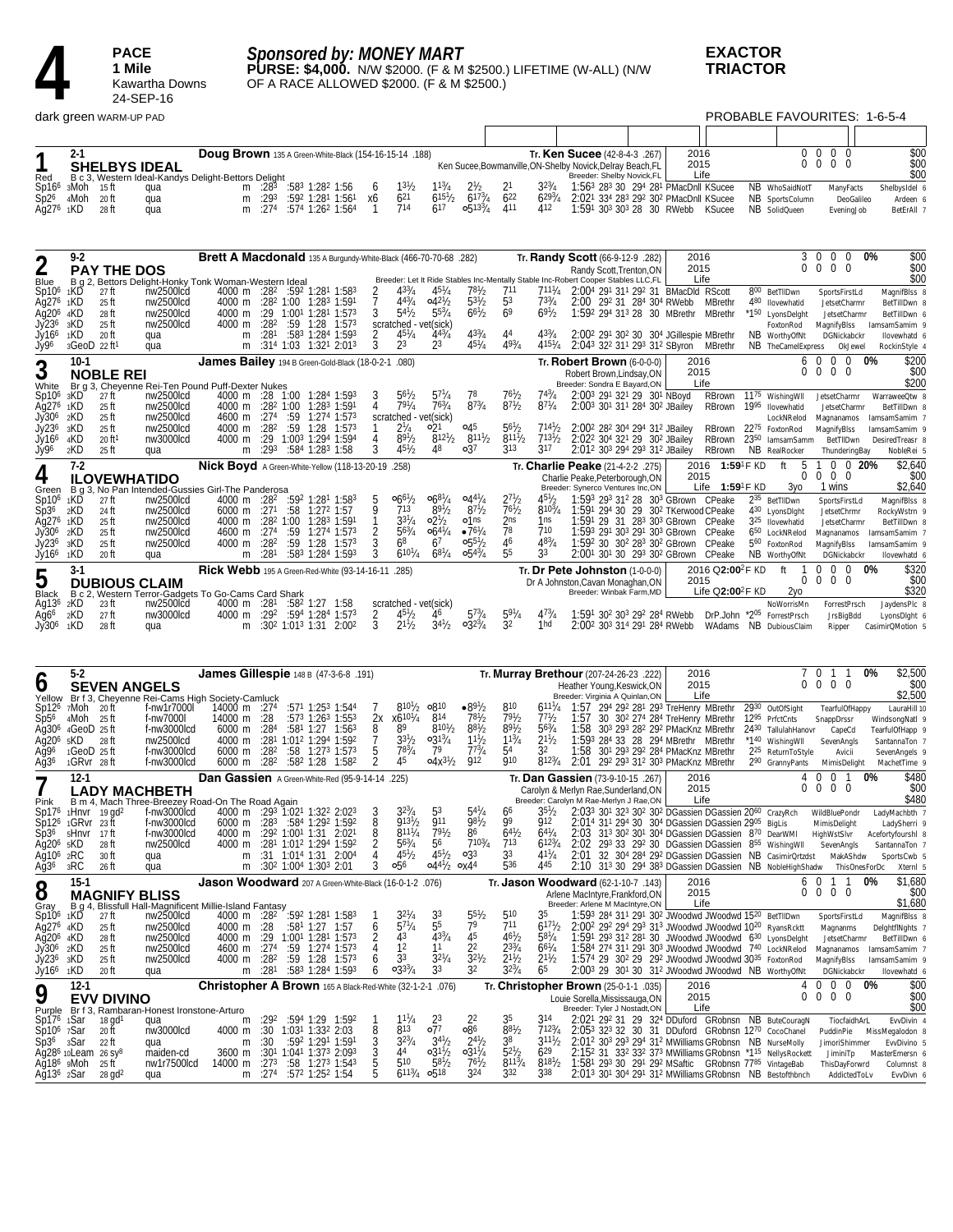

*Sponsored by: VAN HUIZEN FLOORING* **PURSE: \$3,000.** CLAIMING \$6000. - FOR N/W \$20000. (F & M \$25000.) LIFETIME (W-ALL)

**EXACTOR TRIACTOR**

|                                                  |                                                                           | black WARM-UP PAD             |                                                 |                                                                  |                  |                                                                 |                                  |                                                                       |                                                  |                                                   |                                             |                                     |                                                                                                                                                                                                                 |                                  |                                                   | PROBABLE FAVOURITES: 1-2-3-4                                                  |                                |       |                                   |
|--------------------------------------------------|---------------------------------------------------------------------------|-------------------------------|-------------------------------------------------|------------------------------------------------------------------|------------------|-----------------------------------------------------------------|----------------------------------|-----------------------------------------------------------------------|--------------------------------------------------|---------------------------------------------------|---------------------------------------------|-------------------------------------|-----------------------------------------------------------------------------------------------------------------------------------------------------------------------------------------------------------------|----------------------------------|---------------------------------------------------|-------------------------------------------------------------------------------|--------------------------------|-------|-----------------------------------|
|                                                  |                                                                           |                               |                                                 |                                                                  |                  |                                                                 |                                  |                                                                       |                                                  |                                                   |                                             |                                     |                                                                                                                                                                                                                 |                                  |                                                   |                                                                               |                                |       |                                   |
|                                                  | 8-5                                                                       |                               | \$9000                                          | Nick Boyd A Green-White-Yellow (118-13-20-19 .258)               |                  |                                                                 |                                  |                                                                       |                                                  |                                                   |                                             |                                     | Tr. <b>James Boyd</b> $(5-3-1-1)$ . 777)                                                                                                                                                                        | 2016                             | 1:574F KD                                         | ft                                                                            | 16 3 1                         | 2 19% | \$7,220                           |
| Red                                              |                                                                           | <b>LDL GEM</b>                |                                                 | Br m 4, Badlands Hanover-Claudia C-Cambest                       |                  |                                                                 |                                  |                                                                       |                                                  |                                                   |                                             |                                     | James Boyd-Jessica Boyd-Dustin Boyd, Orono, ON<br>Breeder: Lisa D Leamen, ON                                                                                                                                    |                                  | Life $1:57^4$ F KD                                | 2015 2:00 <sup>3</sup> H Hnvr ft 20 1 2 1<br>4yo                              | 4 wins                         | 5%    | \$9,642<br>\$16,862               |
| $Sp106$ 2KD                                      | 4KD                                                                       | 27 ft                         | 6000clmcd                                       | 2800 m :281<br>5000 m :27 <sup>1</sup>                           |                  | :592 1:282 1:584<br>$:57^2$ 1:26 <sup>4</sup> 1:57 <sup>4</sup> |                                  | $11\frac{1}{2}$<br>$1^{11}$ / <sub>2</sub>                            | 12<br>$1^{11}$ / <sub>2</sub>                    | $1\frac{3}{4}$<br>$1^{11}/2$                      | $1\frac{1}{2}$<br>$1^{11}h$                 | $12\frac{1}{4}$<br>1 <sub>hd</sub>  | 1:584 281 311 29 302 NBoyd                                                                                                                                                                                      |                                  | JBoyd                                             | *1 <sup>50</sup> LdIGem                                                       | RyansRockette                  |       | CasimirOppee 9                    |
| Sp36<br>Ag20 <sup>6</sup> 10KD                   |                                                                           | 24 ft<br>28 ft                | 6000clmcd<br>6000clmcd                          | 3000 m :28 <sup>2</sup>                                          |                  | :592 1:29 1:59                                                  | 3                                | 21ه                                                                   | $2^{11}/2$                                       | 11                                                | $11^{1}/_{2}$                               | 11                                  | 1:574 271 301 292 31 NBoyd<br>1:59 283 31 292 30 NBoyd                                                                                                                                                          |                                  | JBoyd<br>JBoyd                                    | $*2^{25}$ LdIGem<br>3 <sup>20</sup> LdIGem                                    | CasimirOppee<br>Noodles        |       | BetErAll 8<br>ConfidentFella 8    |
| Ag136 1KD                                        | 8KD                                                                       | 23 ft<br>27 ft                | 6000clmcd<br>6000clmcd                          | 3000 m :281<br>3000 m :28                                        |                  | $:59$ 1:27 <sup>3</sup> 1:57 <sup>3</sup><br>:572 1:272 1:584   | $\overline{2}$<br>$\overline{7}$ | $43^{1}/4$<br>0 <sup>21</sup>                                         | $0.32^{1}/4$<br>21ه                              | $02^{11}/2$<br>$02\frac{1}{4}$                    | $3^{31}/2$<br>$2^{11}/4$                    | $3^{2^{3}/4}$<br>2hd                | 1:581 284 303 282 302 NBoyd<br>1:584 281 292 294 312 NBoyd                                                                                                                                                      |                                  | JBoyd<br>JBoyd                                    | 2 <sup>65</sup> ELWildSpirit<br>10 <sup>60</sup> ConfidentFella               | ConfidentFella<br>LdIGem       |       | LdIGem 9<br>TeaBag 9              |
| Ag6 <sup>6</sup><br>Jy23 <sup>6</sup>            | 4KD                                                                       | 25 ft                         | 6000clmcd                                       | 3000 m                                                           | :282             | :59 1:281 1:574                                                 |                                  | 811                                                                   | 065                                              | $04^{27}/4$                                       | 42                                          | $76^{1}/2$                          | 1:59 303 292 283 302 RDoyle                                                                                                                                                                                     |                                  | NWhite                                            | 1605 CasimirOppe                                                              | SonOfAEagl                     |       | ELImperialCt 8                    |
| $\mathbf 2$                                      | $5-2$                                                                     |                               | \$9000                                          | Rick Webb 195 A Green-Red-White (93-14-16-11                     |                  |                                                                 |                                  | .285)                                                                 |                                                  |                                                   |                                             |                                     | Tr. <b>Jeff Durham</b> (22-3-2-5 .262)                                                                                                                                                                          |                                  | 2016 Q1:59 <sup>4</sup> F KD                      | 8<br>ft                                                                       | 2<br>1                         | 2 13% | \$7,356                           |
| Blue                                             |                                                                           | <b>BET ER ALL</b>             |                                                 | B m 4. Tell All-Armbro Sideshow-Artsplace                        |                  |                                                                 |                                  |                                                                       |                                                  |                                                   |                                             |                                     | Jack Durham, Omemee, ON<br>Breeder: Jack B Durham, ON                                                                                                                                                           |                                  | 2015 1:58 <sup>4</sup> F KD<br>Life $1:58^4$ F KD | 8<br>ft<br>Зуо                                                                | 2 0 0 25%<br>3 wins            |       | \$4,500<br>\$11,856               |
|                                                  | Sp13 <sup>6</sup> 1FlmD 26ft                                              |                               | f-12500clmcd                                    | 4800 m                                                           | :284             | :584 1:29 1:592                                                 |                                  | $45\frac{3}{4}$<br>$2^{11}/2$                                         | 46<br>$2^{11}/2$                                 | $0.54\frac{1}{2}$<br>$2^{11}/2$                   | $43^{1}/4$<br>$2^{11}/2$                    | 31<br>3 <sup>1</sup> / <sub>2</sub> | 1:593 30 30 294 294 BForward JDurham 1405 KrystalC<br>1:574 272 301 292 304 MBrethr JDurham                                                                                                                     |                                  |                                                   |                                                                               | Avicii                         |       | BetErAll 9                        |
| Sp36<br>Ag27 <sup>6</sup> 1KD                    | 4KD                                                                       | 24 ft<br>28 ft                | 6000clmcd<br>qua                                | 5000 m :271<br>m                                                 | :27 <sup>4</sup> | :572 1:264 1:574<br>:574 1:26 <sup>2</sup> 1:564                | 4<br>7                           | 34                                                                    | $35\frac{1}{4}$                                  | $35\frac{1}{4}$                                   | $3^{43}/4$                                  | $36^{3}/4$                          | 1:581 283 301 283 304 RHughes JDurham                                                                                                                                                                           |                                  |                                                   | 5 <sup>15</sup> LdIGem<br>NB SolidQueen                                       | CasimirOppee<br>EveningJob     |       | BetErAll 8<br>BetErAll 7          |
| Jy166<br>Jy96                                    | 6KD<br>2KD                                                                | $20$ ft <sup>1</sup><br>25 ft | nw10000lcd<br>nw8000lcd                         | 4100 m<br>4100 m                                                 | :292             | :583 1:273 1:583<br>:291 1:002 1:291 1:59                       | 2                                | $3^{31}/4$<br>$2^{13}/4$                                              | $45^{1}/4$<br>$2^{11}/2$                         | $065\frac{1}{2}$<br>$3^{11}/2$                    | 66<br>$3^{11}/2$                            | $63\frac{3}{4}$<br>$5^{23}/4$       | 1:592 30 293 29 304 NBoyd<br>1:593 293 31 284 301 NBoyd                                                                                                                                                         |                                  | JDurham                                           | 380 ELDartsmyb<br>JDurham 375 SippenWhisk                                     | Culpppr<br>DgRamtogh           |       | Thatgirlisonfr 7<br>ELDartsmybo 8 |
| Jy <sub>26</sub>                                 | зKD                                                                       | $26 \text{ ft}^1$             | nw11000lcd                                      | 4100 m                                                           | :291             | :593 1:294 1:593                                                |                                  | $1^{13}/4$                                                            | $2^{11}/2$                                       | $3^{11}/2$                                        | $2^{13}/4$                                  | $2^{3}/_{4}$                        | 1:594 291 303 301 294 NBoyd                                                                                                                                                                                     |                                  | JDurham                                           | 975 FlightOfAnAngel                                                           | BetErAll                       |       | Culpepper &                       |
| 3                                                | $7-2$                                                                     |                               | \$6000                                          | Dan LeBlonc 178 A Blue-Red-White (17-0-2-3 .124)                 |                  |                                                                 |                                  |                                                                       |                                                  |                                                   |                                             |                                     | Tr. Jason Woodward (62-1-10-7 .143)                                                                                                                                                                             |                                  | 2016 Q1:58 <sup>3</sup> F KD                      | 9 0<br>ft                                                                     | 2 <sub>2</sub>                 | 0%    | \$3,309                           |
|                                                  |                                                                           | <b>CULPEPPER</b>              |                                                 | White Gr g 6, Camluck-Bunny My Gal-Precious Bunny                |                  |                                                                 |                                  |                                                                       |                                                  |                                                   |                                             |                                     | Dan LeBlonc, Zephyr, ON<br>Breeder: Bloomingwood Farms Ltd,ON                                                                                                                                                   |                                  | 2015 Q1:58 <sup>3</sup> F KD<br>Life Q1:57 F KD   | 5<br>ft<br>Зуо                                                                | 2 0<br>0<br>1 wins             | 0%    | \$2,325<br>\$11,114               |
| Sp10 <sup>6</sup> 6KD                            |                                                                           | 27 ft                         | nw12000lcd                                      | 4200 m $:281$                                                    |                  | $:58$ 1:26 <sup>4</sup> 1:56 <sup>2</sup>                       | 5                                | 681/2                                                                 | $8^{13^{1}/_{2}}$ 09123/ <sub>4</sub> 077<br>086 | $•74\frac{1}{2}$                                  | 77<br>741/2                                 | $98^{3}/_{4}$                       | 1:581 304 294 273 30 DLeBlonc JWoodwd 1540 LockNRId                                                                                                                                                             |                                  |                                                   |                                                                               | Acefourtyfrxmn                 |       | BigRdTrctr 9                      |
| Ag276 5KD<br>Ag20 <sup>6</sup> 6KD               |                                                                           | 25 ft<br>28 ft                | nw12000lcd<br>nw12000lcd                        | 4200 m :274<br>4200 m :27 <sup>2</sup>                           |                  | :583 1:271 1:562<br>$:57$ 1:26 <sup>3</sup> 1:56 <sup>4</sup>   | 4                                | $67\frac{1}{2}$                                                       | $68^{1}/4$                                       | $0.53^{1}/4$                                      | 53                                          | $64\frac{3}{4}$<br>$62^{1}/4$       | 1:572 292 302 281 292 DLeBlonc JWoodwd 320 RoyalMacher<br>1:571 284 294 283 30 DLeBlonc JWoodwd 390 LockNRelod                                                                                                  |                                  |                                                   |                                                                               | LockNRelod<br>NorthernPrim     |       | ELDartsmybo 9<br>RoyalMacher 8    |
| Ag7 <sup>6</sup>                                 | 2GeoD 25 ft                                                               |                               | 12000clmcd                                      | 5200 m $:283$<br>5200 m :272                                     |                  | $:574$ 1:27 <sup>2</sup> 1:56 <sup>4</sup><br>:56 1:252 1:563   | 8                                | $46\frac{1}{2}$<br>813                                                | 032<br>89                                        | ∘21<br>$•56\frac{3}{4}$                           | 32<br>$53^{1}/4$                            | $67\frac{1}{4}$<br>2nk              | 1:581 294 282 292 303 DLeBlonc JWoodwd 2610 DraftSeelstr<br>1:563 30 274 29 294 DLeBlonc JWoodwd 830 RoyalMachery                                                                                               |                                  |                                                   |                                                                               | WineShrk                       |       | Amillionbcks 7                    |
| Jy306<br>Jy236                                   | 7KD<br>5KD                                                                | 25 ft<br>25 ft                | nw13000l<br>nw12000lcd                          | 4100 m                                                           |                  | $:274$ $:584$ 1:28 1:571                                        | 4                                | $68^{1}/2$                                                            | $06^{51}/2$                                      | $•5^{23}/4$                                       | 34                                          | $34^{1}/_{2}$                       | 1:58 292 302 284 292 DLeBlonc JWoodwd 410 RoyalMachery                                                                                                                                                          |                                  |                                                   |                                                                               | Culpepper<br>ELDartsmyboy      |       | JaydensPlace 8<br>Culpepper 7     |
| 4                                                | $5-1$                                                                     |                               | \$9000                                          | Brett A Macdonald 135 A Burgundy-White-Black (466-70-70-68 .282) |                  |                                                                 |                                  |                                                                       |                                                  |                                                   |                                             |                                     | Tr. Macy Cassell (70-3-4-10 .122)                                                                                                                                                                               |                                  | 2016 1:57 F KD                                    | ft 11                                                                         | 2<br>0                         | 9%    | \$4,456                           |
|                                                  |                                                                           |                               | <b>RYANS ROCKETTE</b>                           | Green B m 4, Sportswriter-Stonebridge Award-Western Hanover      |                  |                                                                 |                                  |                                                                       |                                                  |                                                   |                                             |                                     | Keith Cassell. Smiths Falls. ON<br>Breeder: Dr John D Mcknight-Robin L Mcknight,ON                                                                                                                              |                                  | 2015 Q2:00 <sup>1</sup> F RC<br>Life $1:57$ F KD  | ft $9$<br>4yo                                                                 | $0\quad 0\quad 0$<br>1 wins    | 0%    | \$00<br>\$5,896                   |
| $Sp15^6$ 2RC                                     |                                                                           | 14 ft                         | f-nw7500l                                       |                                                                  |                  | 4650 m :28 <sup>1</sup> :574 1:264 1:552                        |                                  | 46                                                                    | $0.34^{3}/_{4}$                                  | $02^{2}/2$                                        | 58                                          | 614                                 | 1:581 292 292 282 31 BMacDld MCassell 1515 DriftPanic                                                                                                                                                           |                                  |                                                   |                                                                               | Thrillogy                      |       | HpCleo 7                          |
| Sp10 <sup>6</sup> 2KD<br>Sp3 <sup>6</sup> 6KD    |                                                                           | 27 ft<br>24 ft                | 6000clmcd<br>nw12000lcd                         | 2800 m :28 <sup>1</sup><br>$6300 \text{ m}$ :27 <sup>4</sup>     |                  | :592 1:282 1:584<br>$:582$ 1:27 <sup>3</sup> 1:57 <sup>1</sup>  | 5<br>6                           | $7^{101}/2$<br>$8^{121}/2$                                            | $0.44^{3}/_{4}$<br>78                            | $02\frac{3}{4}$<br>$•75\frac{1}{2}$               | 2 <sup>1</sup> / <sub>2</sub><br>$7^{61}/2$ | $2^{21}/4$<br>66                    | 1:591 301 301 281 303 BMacDld MCassell 245 LdIGem<br>1:58 <sup>2</sup> 30 <sup>1</sup> 29 <sup>4</sup> 28 <sup>3</sup> 29 <sup>4</sup> JTurcotte MCassell 13 <sup>65</sup> RoyalMacher ELDartsmybo LockNRelod 8 |                                  |                                                   |                                                                               | RyansRockette                  |       | CasimirOppee 9                    |
| Ag276 4KD                                        |                                                                           | 25 ft                         | nw2500lcd                                       | 4000 m :28                                                       |                  | :581 1:27 1:57                                                  |                                  | $4^{43}/4$<br>$8^{91}/4$                                              | $0.32^{1/2}$<br>$8^{91}/4$                       | $12^{1}/4$<br>$-4^2$                              | 12<br>$3^{13}/4$                            | $1^{11}h$<br>21                     | 1:57                                                                                                                                                                                                            |                                  |                                                   | 29 293 282 30 BMacDld MCassell 710 RyansRcktt                                 | Magnanms                       |       | DelghtflNghts 7                   |
| Ag13 <sup>6</sup> 3KD<br>Ağ6 <sup>6</sup>        | 6KD                                                                       | 23 ft<br>27 ft                | f-nw2500lcd<br>f-nw2500lcd                      | 4000 m :28 <sup>2</sup><br>4000 m                                | :281             | :584 1:282 1:591<br>$:58^3$ 1:29 2:00 <sup>4</sup>              | 6                                | $7^{73}/_4$                                                           | $\circ 5^5$                                      | x5 <sup>11</sup>                                  | $5^{41}/2$                                  |                                     | $1:59^2$ 30 <sup>1</sup> 30 <sup>2</sup> 28 <sup>1</sup> 30 <sup>3</sup> BMacDld MCassell $13^{25}$ CitChrm RyansRocktt<br>2 <sup>11</sup> /2p7 2:01 294 294 313 294 BMacDld MCassell 865 EmmysMystr            |                                  |                                                   |                                                                               | Hazuseenmybckt                 |       | Hazuseenmybckt 8<br>ImStnnng &    |
| 5                                                | $12-1$                                                                    |                               | \$7500                                          | Stephen Gassien 185 A Green-White-Red (8-0-0-3 .125)             |                  |                                                                 |                                  |                                                                       |                                                  |                                                   |                                             |                                     | Tr. Mary Lee Quinn (9-0-0-3 .111)                                                                                                                                                                               | 2016                             |                                                   | 14                                                                            | $\Omega$<br>0 <sub>4</sub>     | 0%    | \$2,282                           |
| Black                                            |                                                                           | <b>TEA BAG</b>                |                                                 | Br m 6, Rambaran-Song Writer-Cams Card Shark                     |                  |                                                                 |                                  |                                                                       |                                                  |                                                   |                                             |                                     | Robert Quinn, Beaverton, ON<br>Breeder: Kendra C Casselman, ON                                                                                                                                                  | 2015                             | Life                                              |                                                                               | 11 0 0 1                       | 0%    | \$2,528<br>\$8,380                |
| Sp10 <sup>6</sup> 2KD                            |                                                                           | 27 ft                         | 6000clmcd                                       | 2800 m :28                                                       |                  | :592 1:282 1:584                                                |                                  | 9133/4                                                                | <b>910</b>                                       | $0.97\%$                                          | 99                                          | $911\frac{1}{2}$                    | 2:01 31 30 <sup>2</sup> 28 <sup>2</sup> 31 <sup>1</sup> SGassien MQuinn                                                                                                                                         |                                  |                                                   | 805 LdIGem                                                                    | RyansRockette                  |       | CasimirOppee 9                    |
| Sp36<br>Ag276 10KD                               | 4KD                                                                       | 24 ft<br>25 ft                | 6000clmcd<br>6000clmcd                          | 5000 m :271<br>3000 m :28 <sup>2</sup>                           |                  | :572 1:264 1:574<br>:591 1:284 1:582                            | 3                                | $5^{10^{1}/2}$<br>36                                                  | $58^{1}/4$<br>46                                 | $67\frac{3}{4}$<br>34                             | $78^{1}/_{2}$<br>$3^{4^{1}}$ /2             | 711<br>$3^{31}$ / <sub>2</sub>      | 2:00<br>1:59 293 304 291 292 SGassien MQuinn                                                                                                                                                                    | 291 294 292 313 JTurcotte MQuinn |                                                   | 845 LdIGem<br>740 WorthyOfNote                                                | CasimirOppee<br>SedonaSeelster |       | BetErAll 8<br>TeaBag 9            |
| Ag13 <sup>6</sup> 1KD                            |                                                                           | 23 ft                         | 6000clmcd                                       | 3000 m $:281$                                                    |                  | $:59$ 1:27 <sup>3</sup> 1:57 <sup>3</sup>                       | 6                                | $89^{1}/2$<br>$43^{1}/_{2}$                                           | 87                                               | $97\frac{1}{2}$<br>42                             | 89<br>$41^{3}/4$                            | $77^{1}/_{4}$<br>$32^{1}/4$         | 1:59 30 30 <sup>2</sup> 28 <sup>3</sup> 30 SGassien MQuinn                                                                                                                                                      |                                  |                                                   | 1640 ELWildSpirit                                                             | ConfidentFella                 |       | LdIGem 9                          |
| Ağ66<br>Jy30 <sup>6</sup> 5KD                    | 8KD                                                                       | 27 ft<br>25 ft                | 6000clmcd<br>f-nw1r2500l                        | 3000 m :28<br>4600 m :27 <sup>2</sup>                            |                  | :572 1:272 1:584<br>:58 1:28 <sup>2</sup> 1:59                  | 9                                | $6^{12^{1}/2}$                                                        | $43^{3}/_{4}$<br>$67^{3}/4$                      | $66^{1/2}$                                        | 68                                          | $55\frac{3}{4}$                     | 1:591 283 293 293 312 SGassien MQuinn<br>2:001 294 294 30 303 SGassien MQuinn                                                                                                                                   |                                  |                                                   | 865 ConfidentFella<br>2350 ElegntGft                                          | LdIGem<br>WishngWll            |       | TeaBag 9<br>Hazuseenmybckt 7      |
|                                                  | $6-1$                                                                     |                               | \$6000                                          | Robert Doyle A Green-Yellow-Maroon (54-4-10-4 .201)              |                  |                                                                 |                                  |                                                                       |                                                  |                                                   |                                             |                                     | Tr. Terry Collins (7-1-0-0 .142)                                                                                                                                                                                |                                  | 2016 1:58 <sup>2</sup> F KD                       | 5<br>ft                                                                       | $0 \t0 \t20%$                  |       | \$1,980                           |
| O                                                |                                                                           |                               | <b>WORTHY OF NOTE</b>                           | Yellow Br h 7, Jennas Beach Boy-Note Pad-Broadway Blue           |                  |                                                                 |                                  |                                                                       |                                                  |                                                   |                                             |                                     | Terry Collins, Frankford, ON<br>Breeder: Terry M Collins, ON                                                                                                                                                    |                                  | 2015 Q1:59 <sup>2</sup> F KD<br>Life 1:57 F KD    | ft<br>5yo                                                                     | 5 0 0 2<br>5 wins              | 0%    | \$1,032<br>\$15,653               |
| Sp10 <sup>6</sup> 10KD                           |                                                                           | 27 ft                         | 6000clm                                         | 3000 m 1274                                                      |                  | :572 1:264 1:58                                                 |                                  | 56½                                                                   | $0.55^{3}/4$                                     | $\circ$ 42                                        | 67                                          | 783/4                               | 1:594 29 293 283 323 RDoyle TCollins 1495 Salvo                                                                                                                                                                 |                                  |                                                   |                                                                               | PutnamsNewYear                 |       | Stronski 9                        |
| Ag27 <sup>6</sup> 10KD<br>Ağ20 <sup>6</sup> 10KD |                                                                           | 25 ft<br>28 ft                | 6000clmcd<br>6000clmcd                          | 3000 m :28 <sup>2</sup><br>3000 m :28 <sup>2</sup>               |                  | $:59^1$ 1:28 <sup>4</sup> 1:58 <sup>2</sup><br>:592 1:29 1:59   | 3<br>8                           | 1 <sup>4</sup><br>57                                                  | 14<br>$76^{3}/_{4}$                              | $12^{1}/4$<br>$76^{1}/2$                          | $1^{23}/4$<br>76                            | $1^{13}/4$<br>$46^{1}/_{4}$         | 1:58 <sup>2</sup> 28 <sup>2</sup> 30 <sup>4</sup> 29 <sup>3</sup> 29 <sup>3</sup> RDoyle<br>2:001 294 31 292 30 RDoyle                                                                                          |                                  | TCollins 21 <sup>35</sup> LdIGem                  | TCollins 1530 WorthyOfNote                                                    | SedonaSeelster<br>Noodles      |       | TeaBag 9<br>ConfidentFella 8      |
| Ag13 <sup>6</sup> 1KD                            |                                                                           | 23 ft                         | 6000clmcd                                       | 3000 m :281                                                      |                  | $:59$ 1:27 <sup>3</sup> 1:57 <sup>3</sup>                       | -1                               | $3^{11}$ / <sub>2</sub>                                               | $43^{1}/4$                                       | $64^{1}/4$                                        | 55                                          | $43^{1}/_{2}$                       | 1:581 282 311 284 294 RDoyle                                                                                                                                                                                    |                                  |                                                   | TCollins 1235 ELWildSpirit                                                    | ConfidentFella                 |       | LdIGem 9                          |
| Ag6 <sup>6</sup><br>$Jy$ 16 <sup>6</sup>         | 8KD<br>1KD                                                                | 27 ft<br>20 ft                | 6000clmcd<br>qua                                | 3000 m<br>m                                                      | :28<br>:281      | :572 1:272 1:584<br>:583 1:284 1:593                            | 6<br>4                           | $8^{141}/2$<br>$2^{21}h$                                              | $2^{11}/2$                                       | $7^{161}/2$ $\bullet 7^{51}/2$<br>$02\frac{3}{4}$ | $7^{81}/2$<br>$2^{3}/_{4}$                  | $6^{63}/4$<br>12                    | 2:001 304 294 274 314 RDoyle<br>1:593 283 301 301 303 RDoyle                                                                                                                                                    |                                  | TCollins                                          | TCollins 12 <sup>60</sup> ConfidentFella<br>NB WorthyOfNt                     | LdIGem<br>DGNickabckr          |       | TeaBag 9<br>llovewhatd 6          |
| 7                                                | $7-1$                                                                     |                               | \$9000                                          | Doug Hie 227 A Blue-Yellow-Red (91-5-5-17 .147)                  |                  |                                                                 |                                  |                                                                       |                                                  |                                                   |                                             |                                     | Tr. Doug Hie (37-1-4-7 .150)                                                                                                                                                                                    |                                  | 2016 Q1:58 <sup>4</sup> F KD                      | 15<br>ft                                                                      | 2<br>0                         | 0%    | \$4,014                           |
| Pink                                             |                                                                           |                               | <b>SEDONA SEELSTER</b>                          | Rog 3, Artistic Fella-Silver Seven-Albert Albert                 |                  |                                                                 |                                  |                                                                       |                                                  |                                                   |                                             |                                     | W Doug Hie, Fraserville, ON<br>Breeder: Seelster Farms Inc,ON                                                                                                                                                   |                                  | 2015 Q2:05 H FlmD ft<br>Life $Q1:58^4F$ KD        | 5<br>3γο                                                                      | 0 1 0                          | 0%    | \$1,100<br>\$5,114                |
| Sp10 <sup>6</sup> 2KD                            |                                                                           | 27 ft                         | 6000clmcd                                       | 2800 m :281                                                      |                  | :592 1:282 1:584                                                | g                                | $44^{1}/2$                                                            | $55^{1}/4$                                       | 65                                                | 6 <sup>7</sup>                              |                                     | 531/4p4 1:592 29 312 29 30 DHie                                                                                                                                                                                 |                                  | DHie                                              | 1750 LdIGem RyansRockette                                                     |                                |       | CasimirOppee 9                    |
| $Sp36$ $6KD$<br>Aq27 <sup>6</sup> 10KD           |                                                                           | 24 ft<br>25 ft                | nw12000lcd<br>6000clmcd                         | 6300 m :274<br>3000 m :28 <sup>2</sup>                           |                  | :582 1:273 1:571<br>:591 1:284 1:582                            | 4<br>6                           | 68<br>24                                                              | $55\frac{1}{4}$<br>24                            | $06^{41}/4$<br>$2^{21}/4$                         | 65<br>$2^{23}/4$                            | 77<br>$2^{13}/4$                    | 1:583 292 30 29 301 DHie<br>1:584 291 304 291 293 DHie                                                                                                                                                          |                                  | <b>DHie</b><br><b>DHie</b>                        | 1715 RoyalMacher ELDartsmybo LockNRelod 8<br>1770 WorthyOfNote SedonaSeeIster |                                |       | TeaBag 9                          |
| Ağ20 <sup>6</sup> 10KD                           |                                                                           | 28 ft                         | 6000clmcd                                       | 3000 m :28 <sup>2</sup>                                          |                  | :592 1:29 1:59                                                  | 4х                               | 8dis<br>$54^{3}/4$                                                    | 8dis                                             | 8dis                                              | 8dis                                        | <b>8dis</b><br>$54^{3}/4$           |                                                                                                                                                                                                                 | <b>DHie</b>                      | DHie                                              | 910 LdIGem                                                                    | Noodles                        |       | ConfidentFella 8                  |
| Ag13 <sup>6</sup> 1KD<br>Ağ6 <sup>6</sup> 8KD    |                                                                           | 23 ft<br>27 ft                | 6000clmcd<br>6000clmcd                          | 3000 m :281<br>3000 m :28                                        |                  | :59 1:273 1:573<br>:572 1:272 1:584                             | 3<br>$\overline{3}$              | x925                                                                  | $0.53^{3}/4$<br><b>935</b>                       | $05^{31}/4$<br><b>933</b>                         | 66<br><b>930</b>                            | 824                                 | 1:583 291 303 282 302 DHie<br>2:033 33 312 293 293 DHie                                                                                                                                                         |                                  | <b>DHie</b><br><b>DHie</b>                        | 3305 ELWildSpirit<br>730 ConfidentFella                                       | ConfidentFella<br>LdIGem       |       | LdIGem 9<br>TeaBag 9              |
|                                                  | $10-1$                                                                    |                               | \$7500                                          | Gord Brown 150 A Green-Grey-Black (486-80-74-73 .299)            |                  |                                                                 |                                  |                                                                       |                                                  |                                                   |                                             |                                     | Tr. Kirk Thomas (34-4-5-4 .238)                                                                                                                                                                                 | 2016                             |                                                   |                                                                               | 11 0 0 0                       | 0%    | \$720                             |
| 8<br>Gray                                        |                                                                           |                               | <b>RUTHLESSINTENTIONS</b>                       | B m 5, No Pan Intended-Ruthless Liz-Totally Ruthless             |                  |                                                                 |                                  |                                                                       |                                                  |                                                   |                                             |                                     | 1791058 Ontario Ltd, Port Perry, ON<br>Breeder: 1791058 Ontario Ltd,ON                                                                                                                                          | 2015                             | Life                                              |                                                                               | 22 0 2 1                       | 0%    | \$5,568<br>\$8,058                |
| $Sp106$ 2KD                                      |                                                                           | 27 ft                         | 6000clmcd                                       | 2800 m :28 <sup>1</sup>                                          |                  | :59 <sup>2</sup> 1:28 <sup>2</sup> 1:584                        | 8                                | 68                                                                    | $8^{81}/2$                                       | $07^{51}/4$                                       | 7 <sup>1</sup> h                            | $6^{33}/4$                          | 1:593 294 311 282 301 GBrown KThomas 3975 LdIGem                                                                                                                                                                |                                  |                                                   |                                                                               | RyansRockette                  |       | CasimirOppee 9                    |
| $Sp36$ $4KD$<br>Ag276 10KD                       |                                                                           | 24 ft<br>25 ft                | 6000clmcd<br>6000clmcd                          | 5000 m $:271$<br>3000 m :28 <sup>2</sup>                         |                  | :572 1:264 1:574<br>:591 1:284 1:582                            | 6<br>2                           | $6^{13}$<br>$5^{10^{1}/4}$                                            | 611<br>057                                       | $55\frac{1}{2}$<br>•55                            | $54^{1}/4$<br>57                            | $54^{1}/2$<br>$68^{1}/4$            | 1:583 294 294 281 304 RGassien KThomas 1245 LdIGem<br>2:00 30 <sup>2</sup> 30 <sup>1</sup> 29 <sup>1</sup> 30 <sup>1</sup> GBrown KThomas 6 <sup>75</sup> WorthyOfNote                                          |                                  |                                                   |                                                                               | CasimirOppee<br>SedonaSeelster |       | BetErAll 8<br>TeaBag 9            |
| Ag13 <sup>6</sup> 1KD                            |                                                                           | 23 ft                         | 6000clmcd                                       | 3000 m $:281$                                                    |                  | $:59$ 1:27 <sup>3</sup> 1:57 <sup>3</sup>                       |                                  | scratched - vet(sick)<br>5 $5^{51}/_4$ 5 <sup>51</sup> / <sub>2</sub> |                                                  |                                                   |                                             |                                     |                                                                                                                                                                                                                 |                                  |                                                   | ELWildSpirit                                                                  | ConfidentFella                 |       | LdIGem 9                          |
| Ağ6 <sup>6</sup> 8KD<br>Jy23 <sup>6</sup> 4KD    |                                                                           | 27 ft<br>25 ft                | 6000clmcd<br>6000clmcd                          | 3000 m :28<br>3000 m :28 <sup>2</sup>                            |                  | :572 1:272 1:584<br>:59 1:281 1:574                             |                                  | 33                                                                    | 33                                               | $53\frac{1}{2}$<br>$53^{1}/2$                     | $53^{1}/2$<br>$5^{21}/2$                    | $54\frac{3}{4}$<br>$65\frac{1}{2}$  | 1:594 29 292 293 314 JGillespie KThomas 3095 ConfidentFella<br>1:584 29 303 291 30 JGillespie KThomas 2425 CasimirOppe                                                                                          |                                  |                                                   |                                                                               | LdIGem<br>SonOfAEagl           |       | TeaBag 9<br>ELImperialCt 8        |
|                                                  | $9-1$                                                                     |                               | \$7500                                          | Justin Turcotte 130 A Red-Yellow (84-8-2-14 .164)                |                  |                                                                 |                                  |                                                                       |                                                  |                                                   |                                             |                                     | Tr. Joe Pascoe (15-1-2-2 .185)                                                                                                                                                                                  |                                  |                                                   | 2016 1:57 <sup>4</sup> F KD ft 15                                             | 2 2<br>-1                      | 7%    | \$5,350                           |
| 9                                                |                                                                           | <b>CASIMIR OPPEE</b>          | Purple B g 4, Daylon Frontier-Minniewin-Astreos |                                                                  |                  |                                                                 |                                  |                                                                       |                                                  |                                                   |                                             |                                     | Joe Pascoe.Cobourg.ON<br>Breeder: Casimir Stables, ON                                                                                                                                                           |                                  | Life $1:57^4$ F KD                                | 2015 1:58 <sup>4</sup> H FlmD ft 32 3 2 4<br>4yo                              | 4 wins                         | 9%    | \$15,916<br>\$21,266              |
|                                                  | $Sp176$ $2FIMD$ 15 $gd2$                                                  |                               | 12500clmcd                                      | 5200 m :274                                                      |                  | $:57$ 1:26 <sup>3</sup> 1:581                                   |                                  | $810^{3}/_{4}$                                                        | $89^{1}/2$                                       | 78                                                | $78^{1}/2$                                  | $79^{3}/_{4}$                       | 2:001 30 284 292 32 BDavisJr JPascoe 2420 Baddestnbestst                                                                                                                                                        |                                  |                                                   |                                                                               | DerbyDal                       |       | SilverSag 9                       |
| Sp10 <sup>6</sup> 2KD<br>$Sp36 \quad 4KD$        |                                                                           | 27 ft<br>24 ft                | 6000clmcd<br>6000clmcd                          | 2800 m :281<br>5000 m :271                                       |                  | :592 1:282 1:584<br>:572 1:264 1:574                            | 6<br>9                           | 56<br>47                                                              | 77<br>$4^{43}/4$                                 | $8^{61}/2$<br>$0.32\frac{1}{4}$                   | 88<br>$3^{13}/4$                            | $3^{21}h$<br>2 <sub>hd</sub>        | 1:591 292 312 284 293 JTurcotte JPascoe 400 LdIGem<br>1:574 283 294 284 303 RWebb JPascoe                                                                                                                       |                                  |                                                   | 2 <sup>45</sup> LdIGem                                                        | RyansRockette<br>CasimirOppee  |       | CasimirOppee 9<br>BetErAll 8      |
| Ag276 5KD                                        |                                                                           | 25 ft                         | nw12000lcd                                      | 4200 m :274                                                      |                  | $:583$ 1:27 <sup>1</sup> 1:56 <sup>2</sup><br>:573 1:263 1:561  | 8<br>5                           | 913<br>67 <sup>1</sup> / <sub>2</sub>                                 | 75<br>7 <sup>7</sup>                             | $8^{4^{3}/4}$                                     | $85^{1}/2$<br>$6^{111}/2$                   | $75^{1}/4$<br>$6^{81}/2$            | 1:572 302 291 283 291 JTurcotte JPascoe 2230 RoyalMacher LockNRelod                                                                                                                                             |                                  |                                                   |                                                                               |                                |       | ELDartsmybo 9                     |
|                                                  | Ag16 <sup>6</sup> 6GeoD 20 ft <sup>1</sup><br>Ag5 <sup>6</sup> 5GRvr 26ft |                               | 12000clmcd<br>12000clmcd                        | 5200 m :283<br>5000 m :281                                       |                  | :581 1:271 1:56                                                 |                                  | 32                                                                    | 54                                               | $8^{81}/2$<br>54                                  | 671/2                                       | $38^{3}/4$                          | 1:574 30 29 291 293 BDavisJr JPascoe 3510 JimmyBeGood<br>1:574 283 302 29 294 ACarroll JPascoe 395 Buttons CatchTwentyTwo CasimirOppee 8                                                                        |                                  |                                                   |                                                                               | ColonysBest                    |       | Pylater 9                         |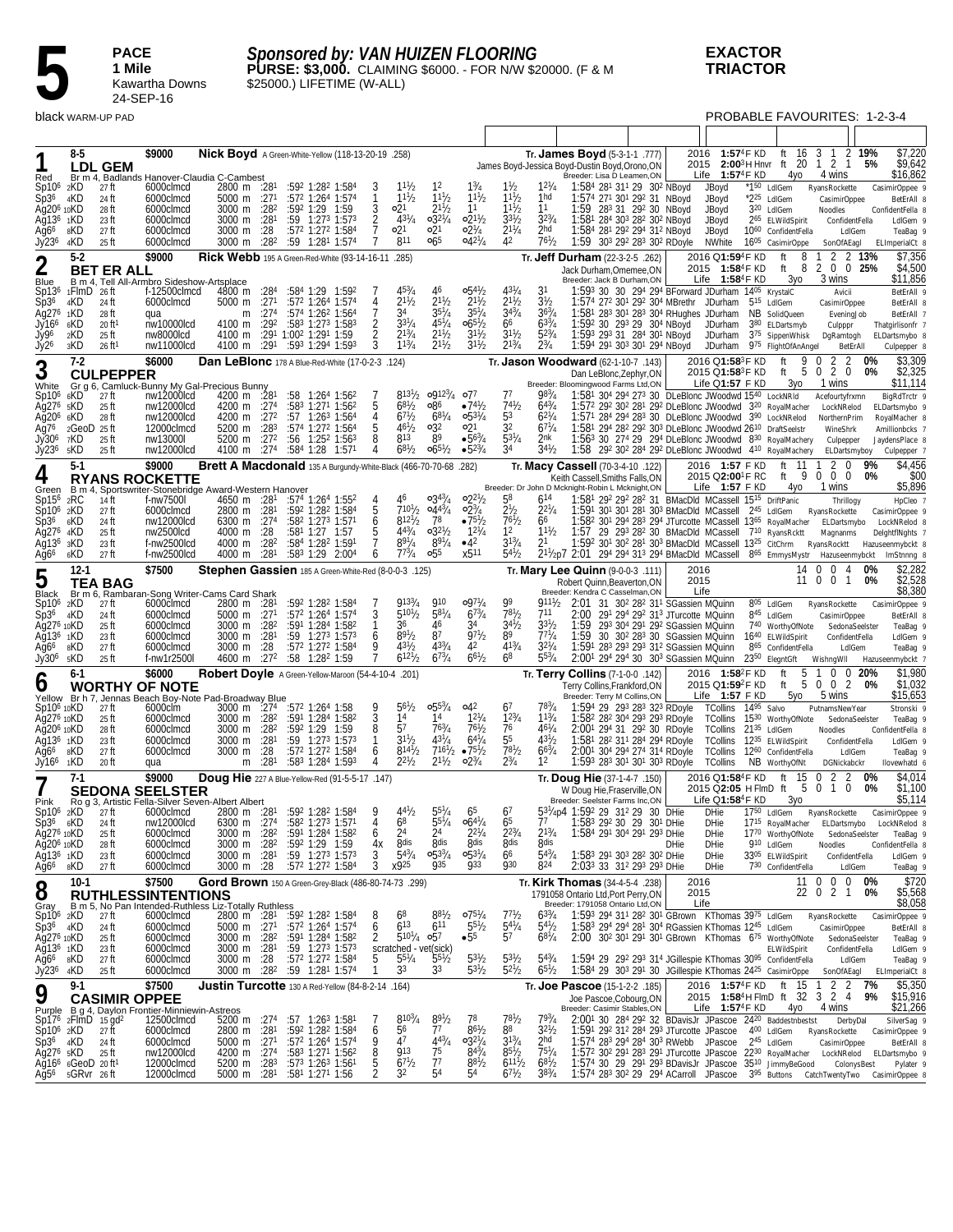

### **EXACTOR TRIACTOR**

|                                                           |                   | <b>Yellow WARM-UP PAD</b>           |                                                                                |                                                                  |              |                                                                                                   |                     |                                                       |                                          |                                      |                                                |                             |                                                                                                                                                                                   |      |                                                   |                 |                                                           | <b>PROBABLE FAVOURITES: 7-8-4-1</b>                         |                 |                               |
|-----------------------------------------------------------|-------------------|-------------------------------------|--------------------------------------------------------------------------------|------------------------------------------------------------------|--------------|---------------------------------------------------------------------------------------------------|---------------------|-------------------------------------------------------|------------------------------------------|--------------------------------------|------------------------------------------------|-----------------------------|-----------------------------------------------------------------------------------------------------------------------------------------------------------------------------------|------|---------------------------------------------------|-----------------|-----------------------------------------------------------|-------------------------------------------------------------|-----------------|-------------------------------|
|                                                           |                   |                                     |                                                                                |                                                                  |              |                                                                                                   |                     |                                                       |                                          |                                      |                                                |                             |                                                                                                                                                                                   |      |                                                   |                 |                                                           |                                                             |                 |                               |
|                                                           | 4-1               |                                     | \$6000                                                                         | James Bailey 194 B Green-Gold-Black (18-0-2-1 .080)              |              |                                                                                                   |                     |                                                       |                                          |                                      |                                                |                             | Tr. Gordon Hart (34-2-4-4 .163)                                                                                                                                                   |      |                                                   |                 | 2016 1:55 <sup>4</sup> S Wdb ft 16 2 5                    |                                                             | 1 13%           | \$17.687                      |
| Red                                                       |                   |                                     | <b>LOVES A CHALLENGE</b><br>Br_g 7, Tulane-Lovering-Direct Scooter             |                                                                  |              |                                                                                                   |                     |                                                       |                                          |                                      |                                                |                             | Gordon Hart.Odessa.ON<br>Breeder: Pebble Creek Farms Inc, MI                                                                                                                      |      | 2015 1:53 <sup>3</sup> F KD<br>Life $1:53^3$ F KD |                 |                                                           | ft 35 7 3 7 20%<br>6yo 12 wins                              |                 | \$28,176<br>\$107,891         |
| Sp46                                                      | 7RC               | 25 ft                               | 6500clm                                                                        | 4100 m $:273$                                                    |              | :563 1:262 1:571                                                                                  |                     | $077^{1}/2$                                           | $075\frac{1}{2}$                         | $0.54\frac{1}{2}$                    | $58\frac{1}{2}$                                | $59^{1}/4$                  | 1:59 29 283 293 314 JBailey                                                                                                                                                       |      | GHart                                             |                 | 915 YouveGtBnkrs                                          | DraftHnvr                                                   |                 | FirstImprssn 8                |
| Ag27 <sup>6</sup> 7KD<br>$Aq206$ 7KD                      |                   | 25 ft<br>28 ft                      | 6000clmcd<br>6000clm                                                           | 3000 m :28 <sup>3</sup><br>3000 m :273                           |              | $:58^1$ 1:26 <sup>3</sup> 1:56 <sup>1</sup><br>:573 1:262 1:56                                    | 2<br>6              | $3^{13}/4$<br>$89^{1}/2$                              | $2^{11}$ / <sub>2</sub><br>$8^{8^{3}/4}$ | o2ns<br>$0.65^{3}/4$                 | $2^{3}/_{4}$<br>5 <sup>51</sup> / <sub>2</sub> | 2nk<br>$55^{1}/4$           | 1:56 <sup>1</sup> 29 29 <sup>2</sup> 28 <sup>1</sup> 29 <sup>3</sup> JBailey<br>1:57 292 30 281 292 JBailey                                                                       |      | GHart<br>GHart                                    | 700 Salvo       | 11 <sup>35</sup> MakesMeStupid                            | LovesAChallenge<br>MakesMeStupid                            |                 | Salvo 8<br>Stronski 9         |
| Ag146 5RC                                                 |                   | 22 ft                               | 6500clm                                                                        | 4100 m :273                                                      |              | :572 1:254 1:543                                                                                  | 4                   | 46                                                    | 045                                      | 44                                   | $46^{1}/_{2}$                                  |                             | 47 <sup>1</sup> /4p3 1:56 28 <sup>4</sup> 29 <sup>3</sup> 28 <sup>1</sup> 29 <sup>2</sup> JBailey                                                                                 |      | GHart                                             |                 | 18 <sup>15</sup> IWannaBGrd                               | JeremesJwl                                                  |                 | LovsAChlIng 8                 |
| Ag66<br>Jy166                                             | зKD<br>2GeoD 20ft | 27 ft                               | 6000clm<br>6000clm                                                             | 3000 m :284<br>4400 m :273                                       |              | $:58^2$ 1:27 <sup>4</sup> 1:56 <sup>3</sup><br>:571 1:261 1:564                                   | 3<br>8              | $4^{4^{1}}b$<br>$99^{1}/2$                            | 43<br>$0.98^{1}/2$                       | $63^{1}/4$<br>∘78                    | $43^{1}/4$<br>$75^{1}/2$                       | $2^{4^{1}/4}$<br>$78^{1}/4$ | 1:57 <sup>2</sup> 29 <sup>3</sup> 29 <sup>2</sup> 29 <sup>2</sup> 29 JBailey<br>1:582 292 292 29 303 JRyan                                                                        |      | GHart<br>SFriend                                  |                 | 3 <sup>95</sup> EveryGirlsDesir                           | 815 IfIRemembr RemusBlueChp PLCammandr 9                    | LovesAChalleng  | MrXI <sub>7</sub>             |
|                                                           | $6-1$             |                                     | \$6000                                                                         | Justin Turcotte 130 A Red-Yellow (84-8-2-14 .164)                |              |                                                                                                   |                     |                                                       |                                          |                                      |                                                |                             | Tr. Stephen Halkes (32-0-5-2 .107)                                                                                                                                                |      | 2016 Q2:00 <sup>2</sup> F GeoD ft                 |                 | -11                                                       | $0 \t2 \t1$                                                 | 0%              | \$2,749                       |
| $\overline{2}$                                            |                   |                                     | <b>FONTANAS BOY (L)</b>                                                        |                                                                  |              |                                                                                                   |                     |                                                       |                                          |                                      |                                                |                             | Claudio Santarelli. Toronto.ON<br>Breeder: Canamerica Capital Corp-Hyatt Holdings Inc,ON                                                                                          | 2015 | Life 1:57 <sup>4</sup> H Clnt                     |                 | 21<br>7yo                                                 | 0 4 2<br>13 wins                                            | 0%              | \$5,814<br>\$78,042           |
| Blue                                                      |                   | $Sp176$ 4Hnvr 19 gd <sup>2</sup>    | B g 9, Four Starzzz Shark-Respectednbeloved-Dream Away<br>6000clm              | $3200 \text{ m}$ :281                                            |              | :592 1:291 2:002                                                                                  |                     | $11^{1}/2$                                            | $11^{1}/4$                               | 1ns                                  | 1ns                                            | $3^{11}/4$                  | 2:003 281 311 294 312 BcRchdsn SHalkes                                                                                                                                            |      |                                                   |                 | 4 <sup>15</sup> SleekHuntr                                | <b>BornWithClss</b>                                         |                 | FontanasBo 8                  |
| Sp10 <sup>6</sup> 10KD<br>$Sp36$ $5KD$                    |                   | 27 ft<br>L.<br>L<br>-24 ft          | 6000clm<br>6000clmcd                                                           | 3000 m :274<br>5000 m :28                                        |              | :572 1:264 1:58<br>$:59^1$ 1:28 <sup>1</sup> 1:57 <sup>3</sup>                                    | 6                   | $3^{31}/4$<br>33                                      | 34<br>$4^{31}/4$                         | $63^{1}/2$<br>$6^{31}/2$             | 56<br>$4^{33}/4$                               | $56\frac{3}{4}$<br>43       | 1:592 282 294 291 32 MBrethr SHalkes 2405 Salvo<br>1:58 <sup>1</sup> 28 <sup>3</sup> 31 <sup>1</sup> 29 29 <sup>2</sup> GBrown SHalkes 17 <sup>65</sup> MakesMeStupd              |      |                                                   |                 |                                                           | PutnamsNewYear<br>RoanBruisr                                |                 | Stronski 9<br>EveningJb 8     |
| Aq20 $6$ 10 GeoD 27 ft                                    |                   | L.                                  | 6000clm                                                                        | 4400 m :271                                                      |              | :57 1:252 1:553                                                                                   |                     | scratched - vet(sick)                                 |                                          |                                      |                                                |                             |                                                                                                                                                                                   |      |                                                   |                 | FourCorners                                               | PLCammander                                                 |                 | WildcatArt 8                  |
| Jy30 <sup>6</sup> 2GeoD 17 ft                             |                   | Ag136 8GeoD 25 sy <sup>2</sup> L    | 6000clm<br>qua                                                                 | 4400 m :28 <sup>2</sup><br>m                                     |              | :582 1:273 1:574<br>:293 1:013 1:311 2:002                                                        | 3                   | $2^{11}h$<br>$1^{11}$ / <sub>2</sub>                  | $2^{11}/2$<br>$1^{11}/2$                 | $3^{11}/2$<br>1nk                    | 2 <sup>1</sup><br>1nk                          | 67<br>$1\frac{3}{4}$        | 1:591 283 30 291 312 SYoung SHalkes 1420 FourCorners<br>2:00 <sup>2</sup> 29 <sup>3</sup> 32 29 <sup>3</sup> 29 <sup>1</sup> DJohnsn SHalkes NB FontanasBo                        |      |                                                   |                 |                                                           | CombackMatt<br>NatesBuck                                    |                 | Kablooie 7<br>SeriouslySass 5 |
|                                                           | $12-1$            |                                     | \$6000                                                                         | Rick Webb 195 A Green-Red-White (93-14-16-11 .285)               |              |                                                                                                   |                     |                                                       |                                          |                                      |                                                |                             | Tr. Daniel Quinn (1-0-0-0)                                                                                                                                                        | 2016 |                                                   |                 |                                                           | $0\quad 0\quad 0$                                           | 0%              | \$00                          |
| 3                                                         |                   | <b>TALKING BOOK</b>                 |                                                                                |                                                                  |              |                                                                                                   |                     |                                                       |                                          |                                      |                                                |                             | Garry Bye, Havelock, ON<br>Breeder: Millar Farms, ON                                                                                                                              | 2015 | Life $1:55^2$ F KD                                |                 | Last raced in 2012<br>4yo                                 | 12 wins                                                     |                 | \$59,516                      |
| White<br>$Sp106$ $gK\check{D}$                            |                   | 27 ft                               | B g 10, Real Desire-Book Smart-Village Jiffy<br>6000clmcd                      | 3000 m $:273$                                                    |              | $:59$ 1:28 1:56 <sup>3</sup>                                                                      |                     |                                                       |                                          | 65                                   | $6^{81}/2$                                     | 616                         | 1:594 281 312 292 304 RWebb                                                                                                                                                       |      | DQuinn 1930 ShesDeadl                             |                 |                                                           | TeamLeadr                                                   |                 | KeystoneSamura 7              |
| Sp36 1KD<br>My192 10KD                                    |                   | 24 ft<br>21 ft                      | qua-t&p<br>5000clm                                                             | 3400 m :283                                                      | $m \quad 28$ | :592 1:29 1:572<br>:59 1:282 1:582                                                                | 2                   | $2^{13}/4$<br>judges scratch                          | 2 <sup>2</sup>                           | 24                                   | 38                                             | $315\frac{3}{4}$            | 2:003 282 312 30 304 RWebb                                                                                                                                                        |      | KThomas NB HailTheTax                             |                 | GoSmartyBrnd                                              | BigPetesStyl<br>HappyLarr                                   |                 | TalkingBok 3<br>Rechargeabl 8 |
| Ap282 10KD                                                |                   | 6 ft                                | 5000clm                                                                        | 3400 m                                                           | :28          | :574 1:271 1:58                                                                                   |                     | $4^{4^{1}}/2$                                         | $0.5^{33}/4$                             | $0.54^{1}/4$                         | 65                                             |                             | 8be <sup>83</sup> / <sub>4</sub> 1:594 284 294 292 314 GBrown DAdams                                                                                                              |      |                                                   |                 | *90 SponzoBrtk                                            | ElmGroveFonz                                                |                 | BluesHotCls 9                 |
| Ap212 10KD<br>Ap72 10KD                                   |                   | 5 ft<br>7 ft                        | 5000clm<br>5000clm                                                             | 3400 m<br>3400 m                                                 | :274<br>:284 | :57 1:261 1:562<br>:584 1:281 1:58                                                                | 4                   | $2^{21}h$<br>56                                       | $2^{21}/4$<br>$0.54\frac{3}{4}$          | 2 <sup>2</sup><br>$-44$              | 21<br>24                                       | $11^{1}/2$<br>$2^{33}/4$    | 1:56 <sup>2</sup> 28 <sup>1</sup> 29 <sup>1</sup> 29 <sup>1</sup> 29 <sup>4</sup> GBrown DAdams<br>1:584 30 294 291 294 GBrown DAdams                                             |      |                                                   |                 | 5 <sup>15</sup> TalkingBook<br>385 BluesHotClus           | TutorHanover<br>TalkingBok                                  |                 | Partytime 8<br>LiamMBoden 8   |
|                                                           | $7-2$             |                                     | \$6000                                                                         | Brett A Macdonald 135 A Burgundy-White-Black (466-70-70-68 .282) |              |                                                                                                   |                     |                                                       |                                          |                                      |                                                |                             | Tr. Drew Smyth (33-2-7-3 .208)                                                                                                                                                    |      | 2016 1:58 <sup>2</sup> HChrt ft                   |                 | 9                                                         | 3                                                           | 1 11%           | \$3,247                       |
| 4                                                         |                   |                                     | <b>LEADING CAMDIDATE</b>                                                       |                                                                  |              |                                                                                                   |                     |                                                       |                                          |                                      |                                                |                             | Drew Smyth, Metcalfe, ON<br>Breeder: Robert Mcintosh Stables Inc-Dwight R Stacey, ON                                                                                              |      | Life $1:54^2$ H FlmD                              |                 |                                                           | 2015 1:553 H Chrt ft 13 6 0 1 46%<br>5yo 29 wins            |                 | \$6,196<br>\$102,969          |
| $Sp10610K\ddot{D}$                                        |                   | - 27 ft                             | Green B g 9, Camluck-Skippin School-Artiscape<br>6000clm                       | 3000 m :274                                                      |              | :572 1:264 1:58                                                                                   |                     | $8^{11}\frac{1}{2}$                                   | $911\frac{1}{2}$ 087                     |                                      | 88                                             | $68^{1}/2$                  | 1:593 30 293 283 312 BMacDld DSmyth                                                                                                                                               |      |                                                   | $6^{40}$ Salvo  |                                                           | PutnamsNewYear                                              |                 | Stronski 9                    |
| Ag20 <sup>6</sup> 10Chrt 17 ft<br>Ag16 <sup>6</sup> 4Chrt |                   | 22 ft                               | 4000clmStk<br>4000clmStk                                                       | 5900 m :28 <sup>1</sup><br>1750 m :27 <sup>4</sup>               |              | $:57$ 1:27 <sup>1</sup> 1:58 <sup>2</sup><br>$:57^1$ 1:27 <sup>1</sup> 1:58                       | 9                   | $5^{41}/4$<br>56                                      | 66<br>44                                 | 04 <sup>5</sup><br>$•38\frac{1}{2}$  | $3^{3/4}$<br>$3^{51}/2$                        | $2^{1/4}$<br>35             | 1:58 <sup>2</sup> 29 29 <sup>1</sup> 30 30 <sup>1</sup> BMacDld DSmyth 10 <sup>60</sup> ThresACrwd<br>1:59 29 29 30 <sup>4</sup> 30 <sup>1</sup> BMacDld DSmyth                   |      |                                                   |                 |                                                           | LeadingCamdidt<br>190 MachVgs BeechwoodTgr LeadingCamdidt 5 |                 | MachVgs 9                     |
| Ag11 <sup>6</sup> 6Chrt                                   |                   | 20 ft                               | 4000clmStk                                                                     | 1750 m :29                                                       |              | :574 1:274 1:582                                                                                  |                     | $45^{3}/_{4}$                                         | $4^{43}/4$                               | $42\frac{3}{4}$                      | 43                                             | $2^{11}/4$                  | 1:583 301 283 293 301 CMacPhn DSmyth                                                                                                                                              |      |                                                   |                 | *65 BeechwdTgr                                            | LeadingCmddt                                                |                 | CavilFrst 5                   |
| Jy236<br>Jy96                                             | 7Chrt<br>8Chrt    | -23 ft<br>-14 ft                    | op4000clm<br>op4000clm                                                         | $1600 \text{ m}$ :28 <sup>2</sup><br>1500 m                      | $:28^3$      | :593 1:284 1:582<br>:58 <sup>2</sup> 1:27 <sup>3</sup> 1:57 <sup>4</sup>                          | х1                  | $3^{43}/4$<br>47                                      | $0.32\frac{3}{4}$<br>$\circ 3^4$         | $\circ 2^1$<br>$0.59^{1}/2$          | $3^{21}/4$<br>511                              | 77<br>$6^{17}$              | 1:594 292 304 284 304 VPoulton JHolmes<br>2:01 <sup>1</sup> 30 29 <sup>1</sup> 30 <sup>1</sup> 31 <sup>4</sup> KArsenlt JHolmes                                                   |      |                                                   |                 | 935 ThreeTruths<br>*45 ShckThRck                          | AlbertaSky<br>DustylnWldbll                                 |                 | Rosewood 7<br>SanchzBIChp 6   |
|                                                           | $15-1$            |                                     | \$6000                                                                         | Christopher A Brown 165 A Black-Red-White (32-1-2-1 .076)        |              |                                                                                                   |                     |                                                       |                                          |                                      |                                                |                             | Tr. Christopher Brown (25-0-1-1 .035)                                                                                                                                             | 2016 |                                                   |                 |                                                           | $\mathbf 0$<br>$\Omega$<br>-1                               | 0%              | \$988                         |
| 5                                                         |                   | <b>MODERN MAN</b>                   |                                                                                |                                                                  |              |                                                                                                   |                     |                                                       |                                          |                                      |                                                |                             | Christopher Brown, Rockwood, ON<br>Breeder: Dr Fred S Kruszelnicki-William E Andrew, AB                                                                                           | 2015 | Life $1:53^3$ F FrD                               |                 | 1<br>7уо                                                  | $0\quad 0\quad 0$<br>37 wins                                | 0%              | \$00<br>\$149,198             |
|                                                           |                   | $Sp17^6$ 11 FlmD 15 gd <sup>2</sup> | Black B g 12, Jate Lobell-Modigliani-Artsplace<br>6500clmcd                    | 3800 m :28 <sup>2</sup>                                          |              | :584 1:274 1:58                                                                                   |                     | $8^{101}/2$                                           | $8^{6^{1}/4}$                            | $99^{1}_{A}$                         | $911^{1}_{4}$                                  | 9143/4                      | 2:01 30 <sup>2</sup> 29 <sup>3</sup> 29 <sup>3</sup> 31 <sup>2</sup> CBrown CBrown                                                                                                |      |                                                   |                 | 2275 LightnngLgs                                          | TidewaterTomhwk                                             |                 | JoesKdd 9                     |
| $Sp36$ $5F$ ImD $22$ ft                                   |                   | $Sp106$ $gF$ ImD $26$ $Sy1$         | 6500clmcd<br>6500clmcd                                                         | 3600 m :28<br>3600 m :281                                        |              | :574 1:274 1:584<br>:58 1:271 1:564                                                               | 2                   | 043<br>$3^{31}/2$                                     | $54^{1}/2$<br>$0.32^{1}/4$               | $86^{3}/_{4}$<br>3 <sup>3</sup>      | $68^{3}/4$<br>$3^{3/4}$                        | $68^{1}/2$<br>$45^{3}/_{4}$ | 2:00 <sup>2</sup> 28 <sup>3</sup> 30 30 <sup>3</sup> 31 <sup>1</sup> CBrown CBrown 28 <sup>30</sup> LmcNukulrStrk WindsunChenn<br>1:58 284 293 292 301 CBrown CBrown 2115 TwoFace |      |                                                   |                 |                                                           | SharksPlay                                                  |                 | SandsCnd 8<br>TwinBShadow 8   |
| Ag20 <sup>6</sup> 10GeoD 27 ft                            |                   |                                     | 6000clm                                                                        | 4400 m $:271$                                                    |              | $:57$ 1:25 <sup>2</sup> 1:55 <sup>3</sup>                                                         | 6                   | $6^{73}/4$                                            | $67\frac{1}{2}$                          | $6^{63}/4$                           | 793/4                                          | 7121/2                      | 1:58 284 293 282 311 CBrown CBrown 37 <sup>15</sup> FourCorners                                                                                                                   |      |                                                   |                 |                                                           | PLCammander                                                 |                 | WildcatArt 8                  |
| Ag10 <sup>6</sup> 10GRvr 30ft<br>Jy31 <sup>6</sup> sCInt  |                   | -24 ft                              | 6000clm<br>6000clmcd                                                           | 4400 m :284                                                      |              | :584 1:274 1:572<br>3000 m :30 <sup>1</sup> 1:00 <sup>4</sup> 1:30 <sup>2</sup> 1:59 <sup>3</sup> | 6                   | 76<br>33                                              | 76<br>43                                 | 76<br>$53^{3}/4$                     | $76^{1}/2$<br>$54^{3}/4$                       | 715<br>$66^{3}/4$           | 2:002 30 30 29 312 CBrown CBrown 3115 TopOfThMrnng PrncAdm LmcNukulrStrk 7<br>2:01 304 303 294 294 CBrown CBrown 1700 DaliOnUp                                                    |      |                                                   |                 |                                                           | Jazzmo                                                      |                 | TopOfTheMorning 8             |
|                                                           | $10-1$            |                                     | \$7500                                                                         | Reg Gassien A Green-White-Red (118-31-17-14 .382)                |              |                                                                                                   |                     |                                                       |                                          |                                      |                                                |                             | Tr. <b>Martin Dolson</b> (5-0-0-1 .066)                                                                                                                                           |      | 2016 1:584F KD                                    |                 | ft<br>16                                                  | 3<br>$\mathbf{1}$                                           | 6%              | \$5,865                       |
| O                                                         |                   |                                     | <b>CONFIDENT FELLA</b><br>Yellow B g 4, Artistic Fella-L A Confidential-Ponder |                                                                  |              |                                                                                                   |                     |                                                       |                                          |                                      |                                                |                             | Terri Lynn Prosser, Peterborough, ON<br>Breeder: Robert McIntosh Stables Inc, ON-C S X Stables, OH-AI McIntosh Holdings Inc, ON                                                   |      | 2015 1:56 <sup>4</sup> F KD<br>Life $1:56^4$ F KD |                 | Зуо                                                       | ft 24 3 6 1 13%<br>6 wins                                   |                 | \$16,409<br>\$30,268          |
| Sp10 <sup>6</sup> 10KD                                    |                   | 27 ft                               | 6000clm                                                                        | 3000 m :274                                                      |              | :572 1:264 1:58                                                                                   | 6                   | $4^{43}/4$                                            | $45\frac{1}{2}$                          | $075\%$                              | 77'                                            | 46                          | 1:591 284 293 292 312 RGassien MDolson 1495 Salvo                                                                                                                                 |      |                                                   |                 |                                                           | PutnamsNewYear                                              |                 | Stronski 9                    |
| Sp36<br>Ag276 10KD                                        | зKD               | 24 ft<br>25 ft                      | 6000clmcd<br>6000clmcd                                                         | 5000 m :273<br>3000 m :28 <sup>2</sup>                           |              | $:57$ 1:25 <sup>1</sup> 1:55 <sup>1</sup><br>:591 1:284 1:582                                     | 7<br>9              | 46<br>$48^{1}/_{2}$                                   | 410<br>o35                               | $4^{121}/2$<br>$0.44\frac{1}{2}$     | 412<br>$46^{1}/2$                              | $4^{141}/4$<br>$57^{1}/4$   | 1:58<br>1:594 30 301 292 301 RGassien MDolson *145 WorthyOfNote                                                                                                                   |      |                                                   |                 | 284 301 283 302 RGassien MDolson 1100 DGNickabckr         | KeystoneSamur<br>SedonaSeelster                             |                 | Whippers 8<br>TeaBag 9        |
| Aq20 <sup>6</sup> 10KD<br>Ağ13 <sup>6</sup> 1KD           |                   | 28 ft                               | 6000clmcd                                                                      | 3000 m :28 <sup>2</sup>                                          |              | :592 1:29 1:59                                                                                    | 7                   | $3^{3}$ <sup>1</sup> / <sub>2</sub><br>$1\frac{1}{4}$ | $03^{21}/2$<br>$2^{11}/2$                | ∘21<br>$3^{11}/2$                    | $3^{13}/4$<br>2 <sup>2</sup>                   | $34^{1}/4$<br>$2^{21}$ /4   | 1:594 29 304 292 303 RGassien MDolson *160 LdlGem                                                                                                                                 |      |                                                   |                 |                                                           | Noodles                                                     |                 | ConfidentFella 8              |
| Ağ66                                                      | 8KD               | 23 ft<br>27 ft                      | 6000clmcd<br>6000clmcd                                                         | 3000 m<br>3000 m                                                 | :281<br>:28  | $:59$ 1:27 <sup>3</sup> 1:57 <sup>3</sup><br>:572 1:272 1:584                                     | $\frac{5}{2}$       | 11                                                    | 11                                       | $1\frac{1}{4}$                       | $11^{1}/4$                                     | 1hd                         | 1:58 281 31 283 301 RGassien JWoodwd *235 ELWildSpirit<br>1:584 28 292 30 312 RGassien JWoodwd 395 ConfidentFella                                                                 |      |                                                   |                 |                                                           | ConfidentFella<br>LdIGem                                    |                 | LdIGem 9<br>TeaBag 9          |
| 7                                                         | $9 - 5$           |                                     | \$6000                                                                         | Doug Brown 135 A Green-White-Black (154-16-15-14 .188)           |              |                                                                                                   |                     |                                                       |                                          |                                      |                                                |                             | Tr. Luc Loyer (60-13-7-7 .320)                                                                                                                                                    |      | 2016 1:56 F KD                                    |                 | 23<br>ft                                                  | 3<br>4                                                      | 2 13%           | \$11,513                      |
| Pink                                                      |                   | <b>SALVO</b>                        | B g 5, Santanna Blue Chip-Intended To Fly-No Pan Intended                      |                                                                  |              |                                                                                                   |                     |                                                       |                                          |                                      |                                                |                             | Luc Lover.Gatineau.QC<br>Breeder: Glengate Farms, ON                                                                                                                              |      | 2015 1:56 <sup>4</sup> F RC<br>Life $1:56$ F KD   |                 | 5уо                                                       | ft 22 1 2 6<br>9 wins                                       | - 5%            | \$8,340<br>\$34,395           |
| Sp186 12RC                                                |                   | 22 ft                               | 6500clm                                                                        | 4100 m : 264                                                     |              | :564 1:26 1:551                                                                                   |                     | 811                                                   | $8^{81}/2$                               | $0.86^{1/2}$                         | $6^{67}/2$<br>$2^{1/2}$                        | 56'/4                       | 1:562 29 292 284 291 RSimard LLoyer                                                                                                                                               |      |                                                   |                 |                                                           | 430 IWannaBeGerd PLDangers PutnamsNewYr 8                   |                 |                               |
| Sp10 <sup>6</sup> 10KD<br>$Sp36$ $sKD$                    |                   | 27 ft<br>24 ft                      | 6000clm<br>6000clmcd                                                           | 3000 m :274<br>5000 m :28                                        |              | :572 1:264 1:58<br>:591 1:281 1:573                                                               | 3<br>3              | 68<br>$79^{1}/_{2}$                                   | $67^{3}/_{4}$<br>$07^{51}/2$             | $•21\frac{1}{4}$<br>$\circ 5^3$      | $5^{41}/4$                                     | $12^{1}/2$<br>53            | 1:58 292 293 28 31 GBrown LLoyer<br>1:581 294 302 283 292 TKerwood LLoyer                                                                                                         |      |                                                   | 580 Salvo       | *160 MakesMeStupd                                         | PutnamsNewYear<br>RoanBruisr                                |                 | Stronski 9<br>EveningJb 8     |
| Ag27 <sup>6</sup> 7KD<br>Ag20 <sup>6</sup> 7KD            |                   | 25 ft                               | 6000clmcd                                                                      | 3000 m :283<br>3000 m :273                                       |              | :581 1:263 1:561<br>:573 1:262 1:56                                                               | 3<br>9              | $54^{3}/4$<br>78                                      | $0.55^{3}/_{4}$<br>$77^{1}/4$            | $0.34\frac{1}{2}$<br>o43             | $3^{31}/2$<br>$42^{3}/4$                       | 33<br>$1\frac{1}{2}$        | 1:564 293 294 28 292 GBrown LLoyer<br>1:56 291 294 28 29 GBrown LLoyer                                                                                                            |      |                                                   | 470 Salvo       | 230 MakesMeStupid                                         |                                                             | LovesAChallenge | Salvo 8                       |
| Ağ14 <sup>6</sup> 6RC                                     |                   | 28 ft<br>22 ft                      | 6000clm<br>6500clmcd                                                           | 3450 m :28 <sup>4</sup>                                          |              | :58 <sup>1</sup> 1:28 1:574                                                                       | 5                   | $65^{1}/2$                                            | $6^{51}/2$                               | $-4^{2}$ <sup>1</sup> / <sub>2</sub> | 2nk                                            | $1\frac{3}{4}$              | 1:574 294 292 291 292 GBrown LLoyer                                                                                                                                               |      |                                                   | $*1^{50}$ Salvo |                                                           | MakesMeStupid<br>AfterMarket                                |                 | Stronski 9<br>DraftHanover 7  |
| 8                                                         | $5-2$             |                                     | \$7500                                                                         | Gord Brown 150 A Green-Grey-Black (486-80-74-73 .299)            |              |                                                                                                   |                     |                                                       |                                          |                                      |                                                |                             | Tr. John MacMillan (98-17-18-16 .329)                                                                                                                                             |      |                                                   |                 |                                                           | 2016 1:54 F RC ft 29 4 4 1 14%                              |                 | \$22,535                      |
| Gray                                                      |                   | <b>ANTAR PHIL</b>                   | B g 4, Sportswriter-Hazel-The Panderosa                                        |                                                                  |              |                                                                                                   |                     |                                                       |                                          |                                      |                                                |                             | 2099551 Ontario Inc, Greely-John MacMillan, Spencerville, ON<br>Breeder: Hudson Standrdbrd STB Inc, QC                                                                            |      | Life $1:53^2$ F GeoD $3y0$                        |                 |                                                           | 2015 1:53 <sup>2</sup> F GeoD ft 27 4 2 1 15%<br>8 wins     |                 | \$45,375<br>\$76,030          |
| $Sp186$ $4R\bar{C}$                                       |                   | 22 ft                               | 6500clmcd                                                                      | 3450 m :28 <sup>2</sup>                                          |              | $:583$ 1:27 <sup>1</sup> 1:57 <sup>1</sup>                                                        | 5                   | 22<br>$56^{1}/2$                                      | $2^{11}/2$<br>$0.43^{1/2}$               | $2^{11}/2$<br>o21                    | $3^{11}/2$<br>46                               | $1\frac{3}{4}$<br>783/4     | 1:571 284 30 283 294 GBrown JMacMill                                                                                                                                              |      |                                                   |                 | *1 <sup>10</sup> AntarPhil                                | DraftHanover                                                |                 | DontBeCruel 7                 |
| $Sp116$ 1RC<br>Sp46 11RC                                  |                   | 17 ft<br>25 ft                      | 12000clmcd<br>12000clmcd                                                       | 4700 m :283<br>4550 m :274                                       |              | :582 1:272 1:554<br>:564 1:244 1:544                                                              | $\overline{7}$      | $7^{111}$ /2                                          | 710                                      | $78^{1}/2$                           | $66^{1}/2$                                     | $64^{1}/4$                  | 1:573 294 291 283 30 GBrown JMacMill<br>1:553 30 284 273 291 SLareau JMacMill                                                                                                     |      |                                                   |                 | 4 <sup>10</sup> SantnSss                                  | HawaiinDrmmnd<br>1685 Goodmornngmstr ELWIdSprt              |                 | IIIBeaStrT 8<br>AftrMrkt 7    |
| Ag21 <sup>6</sup> 3RC<br>Ağ146 8RC                        |                   | $20$ gd <sup>1</sup><br>22 ft       | 12000clmcd<br>12000clmcd                                                       | 4700 m :27 <sup>3</sup><br>4700 m :273                           |              | $:574$ 1:26 <sup>4</sup> 1:57 <sup>2</sup><br>:562 1:254 1:542                                    | 3<br>$\overline{2}$ | 2 <sup>1</sup><br>2 <sup>1</sup>                      | $1^{11}/2$<br>3 <sup>3</sup>             | 1 <sup>1</sup><br>$44^{1}/2$         | $3^{11}/2$<br>35                               | $7^{41}/4$<br>$2^{33}/4$    | 1:58 <sup>1</sup> 27 <sup>4</sup> 30 29 31 <sup>2</sup> GBrown JMacMill<br>1:551 274 291 293 283 GBrown JMacMill                                                                  |      |                                                   |                 | *1 <sup>10</sup> AfterMrkt<br>3 <sup>20</sup> BazingaBrad | KeystoneChrls<br>AntarPhil                                  |                 | ModernMystr 7                 |
| Ağ76 13RC                                                 |                   | 24 ft                               | 12000clmcd                                                                     | 4700 m :274                                                      |              | :562 1:252 1:55                                                                                   |                     | $\bullet 3\frac{1}{2}$                                | 12                                       | 2 <sup>1</sup>                       | 24                                             | $46^{1}/2$                  | 1:561 274 283 291 303 GBrown JMacMill                                                                                                                                             |      |                                                   |                 | 235 BazingaBrd                                            | Mybestolxfriendra                                           |                 | ModernMystery 7<br>YSJo 7     |
| 9                                                         | 8-1               |                                     | \$6000                                                                         | Dan Gassien A Green-White-Red (95-9-14-14 .225)                  |              |                                                                                                   |                     |                                                       |                                          |                                      |                                                |                             | Tr. Dan Gassien (73-9-10-15 .267)                                                                                                                                                 |      |                                                   |                 | 2016 1:57 <sup>3</sup> H Nfld ft 31                       | 1 5 9                                                       | 3%              | \$11,462                      |
|                                                           |                   | <b>STRONSKI</b>                     | Purple B g 9, Another Mile-Amber Fields-Western Hanover                        |                                                                  |              |                                                                                                   |                     |                                                       |                                          |                                      |                                                |                             | Daniel & Daniele Lee Gassien, Peterborough, ON<br>Breeder: Thomas A Cole, MI                                                                                                      |      | Life $1:51^2$ F PcD                               |                 | 6уо                                                       | 2015 1:55 <sup>1</sup> H Nfld ft 35 6 3 1 17%<br>21 wins    |                 | \$16,850<br>\$128,387         |
| Sp10 <sup>6</sup> 10KD                                    |                   | $Sp176$ 4Hnvr 19 gd <sup>2</sup>    | 6000clm                                                                        | 3200 m :281                                                      |              | :592 1:291 2:002<br>:572 1:264 1:58                                                               | 6                   | $079^{1}/4$<br>913                                    | $86^{1}/4$<br>810                        | 85<br>$•53\frac{1}{2}$               | 85<br>$45^{1}/2$                               | 85<br>$3^{3/4}$             | 2:012 30 303 293 311 DGassien DGassien 495 SleekHuntr<br>1:584 302 29 28 312 DGassien DGassien 820 Salvo                                                                          |      |                                                   |                 |                                                           | BornWithClss                                                |                 | FontanasBo 8                  |
| $Sp36$ 10 Hnvr 17 ft                                      |                   | 27 ft<br>L                          | 6000clm<br>6000clmcd                                                           | 3000 m :27 <sup>4</sup><br>3200 m :282                           |              | $:592$ 1:29 1:59                                                                                  | 4                   | $21\frac{1}{2}$                                       | $2^{11}/2$                               | $2^{11}/2$                           | $2^{11}/2$                                     | 22                          | 1:592 283 31 293 301 DGassien DGassien 460 Adamncam                                                                                                                               |      |                                                   |                 |                                                           | PutnamsNewYear<br>Stronski                                  |                 | Stronski 9<br>ChasinJiffy 6   |
| Ag276 7KD<br>Ag20 <sup>6</sup> 7KD                        |                   | 25 ft<br>L<br>L<br>28 ft            | 6000clmcd<br>6000clm                                                           | 3000 m :283<br>3000 m :273                                       |              | :581 1:263 1:561<br>:573 1:262 1:56                                                               | -1<br>5             | $02^{1/4}$<br>$2^{11}/2$                              | 03 <sup>3</sup><br>$2^{11}/2$            | $45^{1}/2$                           | 48<br>$2^{11}/2$                               | $49^{1}/2$                  | 1:58 283 301 284 302 DGassien DGassien 335 MakesMeStupid<br>1:56 <sup>1</sup> 27 <sup>4</sup> 30 28 <sup>4</sup> 29 <sup>3</sup> DGassien DGassien 4 <sup>50</sup> Salvo          |      |                                                   |                 |                                                           | LovesAChallenge<br>MakesMeStupid                            |                 | Salvo 8<br>Stronski 9         |
| Ag14 <sup>6</sup> 11RC                                    |                   | 22 ft<br>L                          | 6500clm                                                                        |                                                                  |              | 4100 m :273 :572 1:254 1:55                                                                       |                     | 45                                                    | 65                                       | $3^{11/2}$<br>$5^{31/2}$             | $43\frac{1}{2}$                                | $3^{3/4}$<br>$3^{11/2}$     | 1:551 283 294 28 284 DGassien DGassien 1860 BeachTerror                                                                                                                           |      |                                                   |                 |                                                           | PlayinForKeeps                                              |                 | Stronski 8                    |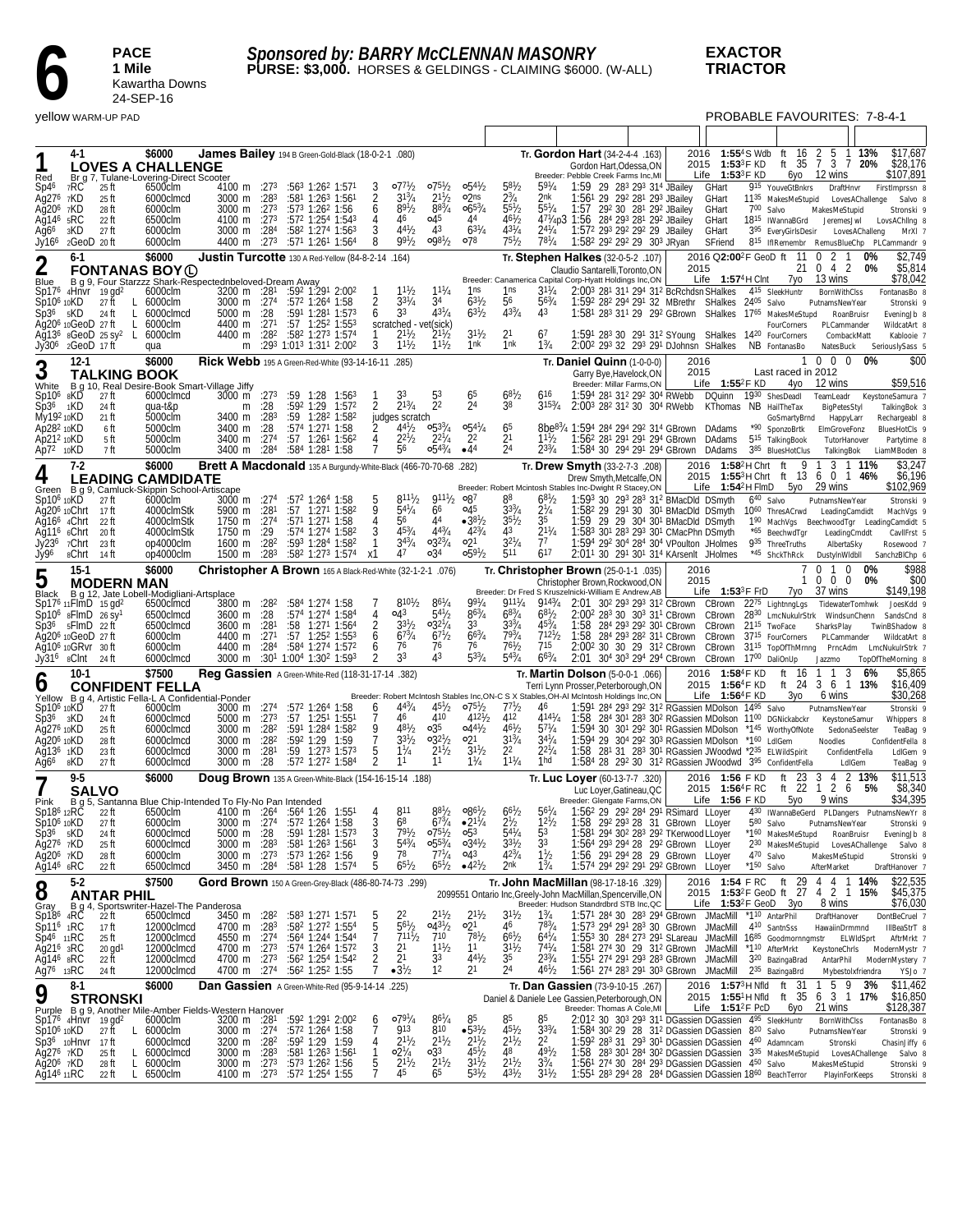**7 1 Mile**<br>**1 Mile**<br>**1** *Kawart***<br>24-SEF 1 Mile**

Kawartha Downs 24-SEP-16

## *Sponsored by: SUNDERLAND CO-OP*

**PURSE: \$3,600.** N/W \$2500. (F & M \$3125.) LAST 3 OR \$4500. LAST 5 (W/O \$5000. (F & M \$6250.) LAST 5 N/E) A.E. N/W \$10000. IN 2016 (DRAW OUTSIDE)

### **EXACTOR TRIACTOR**

pink WARM-UP PAD PROBABLE FAVOURITES: 8-1-4-7

| Red                                                                                                      | 2-1                               |                                                                                                                |                                | <b>CHUCKALO CADEN</b><br>B g 8, Mr Lavec-Chuckalo Beckster-Airies Canada                                                                                                  |                                                                                                    |                                             |     | Tony Kerwood 168 A Green-Red-Black (139-14-17-16 .207)                                                                                                                                                                  |                                          |                                                                                                      |                                                                                               |                                                                                                     |                                                                                      |                                                                          | Tr. <b>Chuck Thompson</b> (12-3-1-2 .351)<br>Chuck Thompson-Rebecca Gratrix, Sunderland, ON<br>Breeder: Clare Chuck Thompson, ON                                                         |                                                                                                                                                                                                                                                                                                             | 2016  | 1:57 F KD<br>2015 1:57 F KD<br><b>1:54</b> <sup>2</sup> S Wdb<br>Life    |     | ft 12<br>ft $15$<br>4yo                                                                                                                                                                                                                                        | 3<br>$\overline{2}$<br>5<br>19 wins                                                              | 2 25%<br>1 13%                       | \$9,782<br>\$15,770<br>\$236,262                                                                                         |
|----------------------------------------------------------------------------------------------------------|-----------------------------------|----------------------------------------------------------------------------------------------------------------|--------------------------------|---------------------------------------------------------------------------------------------------------------------------------------------------------------------------|----------------------------------------------------------------------------------------------------|---------------------------------------------|-----|-------------------------------------------------------------------------------------------------------------------------------------------------------------------------------------------------------------------------|------------------------------------------|------------------------------------------------------------------------------------------------------|-----------------------------------------------------------------------------------------------|-----------------------------------------------------------------------------------------------------|--------------------------------------------------------------------------------------|--------------------------------------------------------------------------|------------------------------------------------------------------------------------------------------------------------------------------------------------------------------------------|-------------------------------------------------------------------------------------------------------------------------------------------------------------------------------------------------------------------------------------------------------------------------------------------------------------|-------|--------------------------------------------------------------------------|-----|----------------------------------------------------------------------------------------------------------------------------------------------------------------------------------------------------------------------------------------------------------------|--------------------------------------------------------------------------------------------------|--------------------------------------|--------------------------------------------------------------------------------------------------------------------------|
| Sp10 <sup>6</sup><br>Sp36.<br>Ag276<br>Jy306<br>Jy196                                                    | 5KD<br>9KD<br>6KD<br>4KD          | 27 ft<br>24 ft<br>25 ft<br>Ag16 <sup>6</sup> 5GeoD 20ft <sup>1</sup><br>25 ft<br>6GeoD 20ft                    |                                | nw2500L3cd<br>GdTimes-inv<br>nw2500L3cd<br>Pref-3-cd<br>nw2500L3cd<br>Preferred-3                                                                                         | 3600 m :291<br>10000 m $:273$<br>3600 m :274<br>7500 m :281<br>4600 m<br>7500 m                    | :27 <sup>2</sup><br>:283                    |     | :591 1:273 1:58<br>$:583$ 1:27 <sup>3</sup> 1:57<br>:57 1:264 1:564<br>:574 1:28 1:573<br>$:583$ 1:27 <sup>4</sup> 1:57 <sup>3</sup><br>:573 1:27 1:564                                                                 | 6<br>8<br>4<br>5                         | judges scratch<br>$2^{11}/2$<br>$11^{1}/2$<br>$066^{1}/2$<br>$12^{1}/2$<br>$11^{1}/_{2}$             | $3^{11}/2$<br>23<br>$8^{10^{1}/2}$<br>13<br>$2^{11}/2$                                        | 223/4<br>$8^{81}/2$<br>1 <sup>3</sup><br>$31\frac{1}{2}$                                            | $2^{4^{1}}/2$<br>$79^{1}/2$<br>14<br>$3^{11}/2$                                      | $35^{1}/4$<br>715<br>$1^{21}h$<br>$42^{3}/_{4}$                          |                                                                                                                                                                                          | 1:58 274 31 291 30 TKerwood CThmpsn 16 <sup>10</sup> RamsLstSn<br>1:574 274 294 294 302 TKerwood CThmpsn 555 ANashtBsnss                                                                                                                                                                                    |       |                                                                          |     | SeeRChinWin<br>2:003 292 302 294 31 TKerwood CThmpsn 6360 SummitCityNat<br>1:573 272 311 291 294 TKerwood CThmpsn *100 ChuckaloCaden<br>1:572 283 291 292 301 SYoung CThmpsn 1090 SeverusHanovr                                                                | Federal<br>CovertOpertv<br>FeaturdIllsn<br>SeverusHanovr<br>PeelingOut                           | CovertOperativ                       | ScaryGood 8<br>ChuckalCdn 7<br>ChuckICdn 8<br>SimBrwn 8<br>ScaryGood 8<br>Utopi 7                                        |
| 2                                                                                                        | 6-1                               |                                                                                                                |                                | <b>EMMY HANOVER</b>                                                                                                                                                       |                                                                                                    |                                             |     | Doug Hie 227 A Blue-Yellow-Red (91-5-5-17 .147)                                                                                                                                                                         |                                          |                                                                                                      |                                                                                               |                                                                                                     |                                                                                      |                                                                          | Tr. Cindy Horner (24-1-4-4 .189)<br>Cindy & Gordon Horner, Cavan Monaghan, ON                                                                                                            |                                                                                                                                                                                                                                                                                                             |       | 2015 1:594F KD                                                           |     | 2016 2:00 <sup>2</sup> F GeoD ft 12<br>ft 18                                                                                                                                                                                                                   | 2<br>3<br>$\frac{3}{2}$                                                                          | 8%<br>4 2 17%                        | \$6,013<br>\$13,494                                                                                                      |
| Blue<br>Sp10 <sup>6</sup><br>Ag316<br>Aq20 <sup>6</sup><br>Aq66<br>Jy306<br>Jy236                        | 5KD<br>7KD<br>9KD<br>7KD          | 27 ft<br>4GRvr 20ft<br>3GeoD 27 ft<br>27 ft<br>25 ft<br>25 ft                                                  |                                | B m 5, Andover Hall-Emmamazing-Mr Lavec<br>nw2500L3cd<br>12000clmcd<br>12000clmcd<br>nw1000L3cd<br>nw1000L3cd<br>nw1000L3cd                                               | 3600 m<br>5000 m<br>5400 m<br>3000 m<br>4000 m<br>3000 m                                           | :28 <sup>3</sup><br>:28<br>:28 <sup>2</sup> |     | :291 :591 1:273 1:58<br>:294 1:014 1:32 2:03<br>:30 <sup>1</sup> 1:01 1:29 <sup>4</sup> 2:00 <sup>2</sup><br>:59 1:281 1:59<br>$:58^1$ 1:27 1:564<br>:58 1:27 <sup>2</sup> 1:574                                        | x1x<br>8<br>$\frac{2}{3}$<br>5<br>1      | 715<br>88<br>$1^{31}/4$<br>$55\frac{1}{2}$<br>45<br>$2^{31}/4$                                       | $724\frac{1}{2}$<br>$86^{1}/2$<br>$1^{13}/4$<br>065<br>$4^{4^{1}}/2$<br>$2^{11}/2$            | 724<br>99<br>$2^{1/2}$<br>$045\frac{1}{4}$<br>$46\frac{1}{2}$<br>$2^{2^{1}/4}$                      | $724\frac{1}{2}$<br>88<br>2 <sub>2</sub><br>$47^{1}/2$<br>48<br>$2^{21}h$            | 7263/4<br>$8^{73}/4$<br>1nk<br>$47^{1}/4$<br>$39^{3}/_{4}$<br>$2^{21}h$  | Breeder: Hanover Shoe Farms Inc, PA                                                                                                                                                      | 2:03 <sup>2</sup> 32 <sup>1</sup> 31 <sup>4</sup> 28 <sup>2</sup> 31 DHie<br>2:043 312 313 304 304 BMcClure CHorner<br>2:00 <sup>2</sup> 30 <sup>1</sup> 30 <sup>4</sup> 28 <sup>4</sup> 30 <sup>3</sup> BMcClure CHorner<br>2:002 293 302 291 311 TKerwood CHorner<br>1:584 29 30 291 303 TKerwood CHorner |       | Life $1:59^4$ F KD<br>CHorner                                            |     | 4γο<br>10 <sup>20</sup> SeeRChinWin<br>810 BurningMemories<br>300 EmmyHanover<br>315 SeeRChinWn CRDynamit<br>*175 UndercvrBss<br>1:58 <sup>1</sup> 29 29 <sup>1</sup> 29 <sup>3</sup> 30 <sup>2</sup> TKerwood CHorner 12 <sup>90</sup> Peeling 0t Emmy Hanovr | 5 wins<br>Federal<br>FeaturedIllsn                                                               | MatadorMan<br>MatadorMan             | \$25,477<br>ScarvGood 8<br>Pavo<br>Pavo<br>LHSonofthetims 8<br>EmmvHnvr 6<br>MostWantedLind 8                            |
| 3                                                                                                        | $8 - 1$                           |                                                                                                                |                                |                                                                                                                                                                           |                                                                                                    |                                             |     | Gord Brown 150 A Green-Grey-Black (486-80-74-73 .299)                                                                                                                                                                   |                                          |                                                                                                      |                                                                                               |                                                                                                     |                                                                                      |                                                                          | Tr. <b>Brian Collins</b> (72-8-13-9 .253)                                                                                                                                                |                                                                                                                                                                                                                                                                                                             |       | 2016 2:00 F KD                                                           |     | ft                                                                                                                                                                                                                                                             | 2<br>5<br>-4                                                                                     | 9%                                   | \$13,526                                                                                                                 |
| White<br>Sp10 <sup>6</sup><br>Sp36<br>Ag276 9KD<br>Jy236<br>Jy16 <sup>6</sup> 10KD                       | <sub>5</sub> KD<br>1KD<br>9KD     | <b>OUR DESIGN ‡</b><br>27 ft<br>24 ft<br>25 ft<br>Aq216 4GeoD 22 ft<br>25 ft<br>$20 \text{ ft}^1 \text{ } \pm$ | ‡.<br>1<br>t                   | B m 5, Amigo Hall-Royal Design-Royal Strength<br>nw2500L3cd<br>nw2500L3cd<br>nw1100L3cd<br>nw1500L3cd<br>nw2000L3cd<br>nw1500L3cd                                         | $3600 \text{ m}$ : 291<br>5500 m<br>3000 m<br>4800 m<br>3600 m<br>3600 m                           | :28<br>:274<br>:28<br>:284<br>:282          | :58 | :591 1:273 1:58<br>1:272 1:582<br>:574 1:282 2:00<br>:574 1:271 1:583<br>:59 1:281 1:571<br>:571 1:262 1:572                                                                                                            | 8<br>1<br>2<br>9                         | $916^{1}/2$<br>67h<br>57<br>scratched - vet(sick)<br>$914\frac{1}{2}$                                | 9191/4<br>$68^{1}/2$<br>67<br>$923\frac{1}{2}$                                                | $46^{1}/2$<br>$915\frac{1}{2}$<br>$6^{21}/2$<br>$7^{101}$ b<br>921                                  | $4^{7}$ <sup>1</sup> / <sub>2</sub><br>9141/2<br>$2^{13}/4$<br>710<br>922            | $56\frac{3}{4}$<br>9133/4<br>1nk<br>$8^{131}/2$<br>$925\frac{1}{2}$      | Alvin Cormier, Oshawa, ON<br>Breeder: Devos Stables-Emerald Ridge Farm,ON<br>2:01 <sup>1</sup> 29 <sup>2</sup> 29 <sup>4</sup> 30 32 ACarroll<br>2:022 311 303 284 314 BCollins BCollins | 1:592 294 301 284 303 BCollins BCollins<br>2:011 311 303 283 304 GBrown BCollins<br>2:00 291 301 292 311 GBrown                                                                                                                                                                                             |       | 2015 2:01 FRC<br>Life $2:00$ F KD<br>BCollins<br><b>BCollins</b>         | 660 | sy 33<br>5уо<br>1360 SeeRChinWin<br>680 EarlyHit<br>2 <sup>90</sup> OurDsgn<br>ThorSelstr<br>KenKanWin<br>915 KenKanWin                                                                                                                                        | 3 6 10<br>5 wins<br>Federal<br>Jetcrest<br>TymalColsss<br>JudyTheBeat<br>ImTheMan<br>MadForPlaid | 9%                                   | \$23,981<br>\$39,507<br>ScaryGood 8<br>JudyTheBeauty 9<br>LHSonofthetms 8<br>MusclsAllOvr 8<br>MadForPlaid 6<br>Redial 9 |
| 4                                                                                                        | $7-2$                             |                                                                                                                |                                |                                                                                                                                                                           |                                                                                                    |                                             |     | Brett A Macdonald 135 A Burgundy-White-Black (466-70-70-68 .282)                                                                                                                                                        |                                          |                                                                                                      |                                                                                               |                                                                                                     |                                                                                      |                                                                          | Tr. R.Kyle Fellows (150-23-28-28 .319)<br>Robert Kyle Fellows, Rockwood, ON                                                                                                              |                                                                                                                                                                                                                                                                                                             | 2016  | 1:57 <sup>4</sup> F Sar<br>2015 1:59 <sup>1</sup> F Sar                  |     | 28<br>ft<br>gd 39                                                                                                                                                                                                                                              | 3<br>5<br>3<br>$\overline{5}$<br>3<br>5                                                          | 11%<br>13%                           | \$15,840<br>\$22,029                                                                                                     |
| Green<br>Sp13 <sup>6</sup><br>Sp6 <sup>6</sup><br>Sp2 <sup>6</sup><br>Aq136<br>Aq6°<br>Jy24 <sup>6</sup> | 7Sar<br>8Sar<br>10Clnt            | 6FlmD 26ft<br>$10$ FlmD $31$ ft<br>7GRvr 20ft<br>27 ft<br>27 ft<br>24 ft                                       | L.                             | <b>BOOTS N HEARTS L</b><br>Ch m 9, Striking Sahbra-Dell Ridge Savanna-Balanced Image<br>L nw3000L3cd<br>nw3000L3cd<br>nw2500L3cd<br>nw3000L3cd<br>nw3000L3cd<br>VicHayter | $6000 \text{ m}$ :28<br>$6000 \text{ m}$ :28 <sup>1</sup><br>5000 m<br>4300 m<br>3800 m<br>12500 m | :28 <sup>3</sup><br>:281<br>:281<br>:29     |     | :572 1:272 1:572<br>$:574$ 1:27 <sup>1</sup> 1:574<br>$:583$ 1:28 <sup>2</sup> 1:59 <sup>3</sup><br>:584 1:272 1:57<br>$:59^2$ 1:29 1:594<br>:58 <sup>2</sup> 1:29 <sup>2</sup> 1:59 <sup>2</sup>                       | 1ip<br>8<br>9<br>4                       | $817\frac{1}{4}$<br>$3^{31}/4$<br>21<br>$3^{3/4}$<br>$5^{81}/4$<br>$5^{33}/4$                        | 43<br>$2^{11}h$<br>$44\frac{1}{2}$<br>$0.44^{1}/4$<br>54                                      | 65'/2<br>$5^{43}/4$<br>$2^{11}/2$<br>$56^{3}/4$<br>3 <sup>3</sup><br>$43^{1}/4$                     | $65\frac{3}{4}$<br>$3^{31}/2$<br>22<br>512<br>$5^{71}h$<br>$5^{53}$ /4               | 66<br>$524\frac{1}{4}$<br>$6^{61}/2$<br>$5^{81}/2$                       | Breeder: David W Wall, ON<br>2 <sup>21</sup> /2p3 1:58 <sup>1</sup> 28 <sup>4</sup> 29 <sup>3</sup> 29 <sup>4</sup> 30 NSteward RFellows<br>2:00<br>2:01                                 | 284 30 294 31 <sup>2</sup> NSteward RFellows<br>2:014 29 303 291 33 DeWall<br>294 30 <sup>2</sup> 29 <sup>2</sup> 31 <sup>2</sup> GDustin<br>2:01 294 292 304 31 DaWall                                                                                                                                     |       | Life $1:57^4$ F Sar<br>DeWall<br>DeWall<br>DeWall                        |     | 7yo<br>1:583 312 274 291 301 NSteward RFellows 2260 Justasmiltwngri<br>9 <sup>90</sup> ThorSeelster<br>5 <sup>35</sup> WaikikiHanover<br>785 LmcMarshmllw<br>690 SchraderHanovr<br>870 LexsDJ                                                                  | 35 wins<br>PowrMv<br>SimBrown<br>EagleScot<br>KennelBudd                                         | <b>BootsNHearts</b><br>ParkhillMaxms | \$264,712<br>LmcMrshmllw 9<br><b>BootsNHearts</b><br>ELRock 8<br>EagleSct 8<br>WhatCanISa 9<br>MeadowviewCliff 8         |
| 5                                                                                                        | $7-1$                             |                                                                                                                |                                |                                                                                                                                                                           |                                                                                                    |                                             |     | Mark Johnson A Red-White (42-2-7-4 .171)                                                                                                                                                                                |                                          |                                                                                                      |                                                                                               |                                                                                                     |                                                                                      |                                                                          | Tr. <b>Mark Johnson</b> (51-3-10-4 .193)                                                                                                                                                 |                                                                                                                                                                                                                                                                                                             |       | 2016 1:59 <sup>1</sup> F KD                                              |     | ft<br>4                                                                                                                                                                                                                                                        | л.                                                                                               | 2 0 25%                              | \$3,400                                                                                                                  |
| Black                                                                                                    |                                   |                                                                                                                |                                | <b>FEATURED ILLUSION</b><br>B q 4, Kadabra-Featured Image-Balanced Image                                                                                                  |                                                                                                    |                                             |     |                                                                                                                                                                                                                         |                                          |                                                                                                      |                                                                                               |                                                                                                     |                                                                                      |                                                                          | Denise Ball.Bailieboro.ON<br>Breeder: Denise Ball-Lorene Johnson, ON                                                                                                                     |                                                                                                                                                                                                                                                                                                             |       | 2015 2:00 <sup>3</sup> F RC<br>Life $1:59$ <sup>1</sup> F KD             |     | 4yo                                                                                                                                                                                                                                                            | ft 17 1 1 1<br>2 wins                                                                            | 6%                                   | \$7,938<br>\$27,202                                                                                                      |
| Sp3 <sup>6</sup><br>Aq276<br>Ag20 <sup>6</sup> 2KD<br>Jy30 <sup>6</sup><br>Jy236<br>Ja76                 | 1KD<br>6KD<br>9KD<br>1KD<br>6FlmD | 24 ft<br>25 ft<br>28 ft<br>25 ft<br>31 ft<br>-3 ft ‡                                                           |                                | nw2500L3cd<br>nw2500L3cd<br>nw750L3cd<br>nw1000L3cd<br>qua-t&p<br>nw25000lcd                                                                                              | 5500 m<br>3600 m :274<br>3000 m :284<br>4000 m<br>m<br>7800 m                                      | :28<br>:28<br>:291<br>:28                   | :58 | 1:274 1:584<br>$:57$ 1:264 1:564<br>:591 1:283 1:591<br>$:58^1$ 1:27 1:56 <sup>4</sup><br>:593 1:302 2:004<br>:581 1:284 2:00                                                                                           | b<br>4<br>3                              | $8^{141}/2$<br>33<br>$3^{31}/4$<br>$3^{31}/2$<br>37<br>refused-to-start                              | 817<br>$36^{1}/4$<br>34<br>33<br>$38^{1}/2$                                                   | 813<br>45<br>$02^{21}/4$<br>$0.34^{1}/4$<br>39                                                      | $8x^{12}$<br>37<br>2 <sup>1</sup><br>$2^{5^{1}}/2$<br>210                            | 24 /4<br>11<br>$2^{73}$ /4<br>$2^{10}$ <sup>b</sup>                      | X781/4p8 2:00 304 303 283 30 MJohnsn MJohnsn 1550 EarlyHit<br>1:573 282 294 293 294 MJohnsn MJohnsn 1985 ANashtBsnss<br>2:024 303 303 31 303 MJohnsn MJohnsn                             | 1:591 292 303 29 301 MJohnsn MJohnsn 185 Featured Illsn<br>1:58 <sup>2</sup> 28 <sup>3</sup> 30 <sup>1</sup> 29 30 <sup>3</sup> MJohnsn MJohnsn                                                                                                                                                             |       | MJohnsn MJohnsn                                                          |     | 3 <sup>45</sup> UndercvrBss<br>NB NothingBtBd<br>RE AnglsKd HotStikynswt                                                                                                                                                                                       | Jetcrest<br>FeaturdIllsn<br>MadFrPld<br>FeaturedIllsn<br>FeaturedIllusn                          |                                      | JudyTheBeauty 9<br>ChuckICdn 8<br>LHSonofthtms 5<br>EmmyHnvr 6<br>TopDllr 6<br>DeweyHaveToPI 8                           |
| 0                                                                                                        | $5-1$                             |                                                                                                                |                                |                                                                                                                                                                           |                                                                                                    |                                             |     | Reg Gassien A Green-White-Red (118-31-17-14 .382)                                                                                                                                                                       |                                          |                                                                                                      |                                                                                               |                                                                                                     |                                                                                      |                                                                          | Tr. Reg Gassien (19-5-2-3 .374)<br>Beth Doyle, Peterborough, ON                                                                                                                          |                                                                                                                                                                                                                                                                                                             |       | 2016 1:58 <sup>2</sup> F KD<br>2015 1:58 F KD                            |     | ft $12$<br>ft 21                                                                                                                                                                                                                                               | 3<br>-1<br>4 6 2 19%                                                                             | 2 25%                                | \$8,920<br>\$18,371                                                                                                      |
| Yellow<br>Sp17 <sup>6</sup> 10FlmD<br>$Sp106$ $5KD$<br>Sp36<br>Aq276<br>Aq20 <sup>6</sup><br>Ag66        | 1KD<br>6KD<br>8KD<br>9KD          | <b>EARLY HIT</b><br>15 gd <sup>2</sup><br>27 ft<br>24 ft<br>25 ft<br>28 ft<br>27 ft                            |                                | B g 6, Cornaro Dasolo-Olympic Dreams-Andover Hall<br>nw40000lcd<br>nw2500L3cd<br>nw2500L3cd<br>nw2500L3cd<br>nw2500L3cd<br>nw2250L3cd                                     | 8000 m :29<br>3600 m :291<br>5500 m :28<br>3600 m<br>3600 m<br>3400 m                              | :274<br>:28<br>:28                          |     | 1:00 <sup>2</sup> 1:29 <sup>2</sup> 1:584<br>$:59^1$ 1:27 <sup>3</sup> 1:58<br>:58 1:272 1:582<br>$:57$ 1:264 1:564<br>:58 <sup>4</sup> 1:28 <sup>3</sup> 1:59<br>:584 1:281 1:582                                      | 9ip<br>6x<br>1<br>9<br>6<br>3            | 58<br>825<br>$2^{2^{1}}/4$<br>$56\frac{1}{2}$<br>078<br>38                                           | $66^{41}/4$<br><b>Rdis</b><br>$3^{11}/2$<br>$47^{3}/_{4}$<br>$0.66^{3}/_{4}$<br>$3^{4^{1}}/4$ | $0.54^{1}/4$<br><b>gdis</b><br>$2^{13}/4$<br>$0.34\frac{1}{2}$<br>$0.53\frac{1}{2}$<br>$0.34^{1}/4$ | $66^{3}/4$<br><b>gdis</b><br>$2^{11}/2$<br>48<br>$5^{43}/4$<br>$36^{1}/_{2}$         | gdis<br>$1\frac{1}{2}$<br>$46\frac{1}{2}$<br>33<br>$26^{1}/_{2}$         | Breeder: Tri Star Farms Ltd,ON<br>463/4p9 2:001 303 303 29 30 RGassien RGassien 1455 Whosgoingtetchs<br>341<br>1:58                                                                      | 1:582 282 294 293 303 RGassien RGassien 615 EarlyHit<br>29 293 29 302 RGassien RGassien 1105 ANashtBsnss                                                                                                                                                                                                    |       | Life $1:58$ F KD                                                         |     | 5уо<br>RGassien RGassien 245 SeeRChinWin<br>1:593 293 303 29 302 RGassien RGassien 500 SeeRChinWin<br>1:593 293 30 292 303 RGassien RGassien 275 UndercoverBoss                                                                                                | 10 wins<br>Federal<br>Jetcrest<br>FeaturdIIIsn<br>Federal<br>EarlyHit                            | WalkTFIsm                            | \$38,451<br>AllsGft 9<br>ScaryGood 8<br>JudyTheBeauty 9<br>ChuckICdn 8<br>EarlyHit 7<br>ScaryGood 6                      |
|                                                                                                          | 9-2                               |                                                                                                                |                                | <b>SCARY GOOD L</b>                                                                                                                                                       |                                                                                                    |                                             |     | <b>Justin Turcotte</b> 130 A Red-Yellow (84-8-2-14 .164)                                                                                                                                                                |                                          |                                                                                                      |                                                                                               |                                                                                                     |                                                                                      |                                                                          | Tr. Randy Van Meer (44-4-2-7 .169)<br>Donna Van Meer, Bowmanville, ON                                                                                                                    |                                                                                                                                                                                                                                                                                                             | 2016  | 1:58 <sup>1</sup> F KD<br>2015 2:02 <sup>1</sup> F KD                    |     | 21<br>ft<br>ft 39                                                                                                                                                                                                                                              | 5<br>2<br>3 6<br>1                                                                               | 10%<br>3%                            | \$13,080<br>\$17,122                                                                                                     |
| Pink<br>Sp10 <sup>6</sup><br>Sp36<br>Aq276 6KD<br>Ag20 <sup>6</sup> 8KD<br>Ağ66<br>Jy30 <sup>6</sup>     | 5KD<br>7KD<br>9KD<br>4KD          | 27 ft<br>24 ft<br>25 ft<br>28 ft<br>27 ft<br>25 ft                                                             | L<br>L.                        | B q 7, Cantab Hall-Yankee Topaz-Lindy Lane<br>L nw2500L3cd<br>L nw1100L3cd<br>nw2500L3cd<br>nw2500L3cd<br>L nw2250L3cd<br>L nw2500L3cd                                    | 3600 m :291<br>3600 m<br>3600 m :28<br>3400 m :28                                                  | :27 <sup>4</sup>                            |     | :591 1:273 1:58<br>5000 m : 284 : 584 1: 284 1: 591<br>$:57$ 1:26 <sup>4</sup> 1:56 <sup>4</sup><br>:584 1:283 1:59<br>:584 1:281 1:582<br>4600 m :27 <sup>2</sup> :58 <sup>3</sup> 1:27 <sup>4</sup> 1:57 <sup>3</sup> | 4<br>35<br>22                            | $68\frac{1}{2}$<br>44<br>$7^{101}h$<br>$04^{4}$ / <sub>2</sub> $04^{5}$<br>$5^{11}\frac{1}{2}$<br>57 | $59\frac{1}{2}$<br>43<br>$6^{121}/4$<br>$5^{71}/4$<br>58                                      | 58<br>o2 <sub>ns</sub><br>6 <sup>8</sup><br>$0.41^{3}/4$<br>$0.55\frac{3}{4}$<br>$0.44\frac{1}{2}$  | $58\frac{1}{2}$<br>2ns<br>$5^{91}/2$<br>$33^{1}/4$<br>$48^{1}/_{4}$<br>$46^{1}/_{2}$ | $3^{43}/4$<br>$1^{13}/4$<br>$6^{13}/4$<br>43<br>$36^{1}/2$<br>$3^{31}/4$ | Breeder: Hanover Shoe Farms Inc, PA<br>1:591 293 294 292 302 GBrown RVnMeer *170 ScaryGod                                                                                                | $1:58^2$ 29 <sup>4</sup> 29 <sup>3</sup> 29 30 JTurcotte RVnMeer $7^{40}$ ANashtBsnss                                                                                                                                                                                                                       |       | Life $1:544$ S Moh                                                       |     | 3γο<br>1:59 304 301 281 294 JTurcotte RVnMeer 860 SeeRChinWin<br>1:593 284 31 291 303 JTurcotte RVnMeer 660 SeeRChinWin<br>1:593 301 30 291 301 JTurcotte RVnMeer 525 UndercoverBoss<br>1:581 284 312 282 293 JTurcotte RVnMeer 1330 ChuckaloCaden             | 9 wins<br>Federal<br>MadForPlad<br>FeaturdIllsn<br>Federal<br>EarlyHit<br>PeelingOut             |                                      | \$239,731<br>ScaryGood 8<br>LHSonofthetims 8<br>ChuckICdn 8<br>EarlyHit 7<br>ScaryGood 6<br>ScaryGood 8                  |
| 8                                                                                                        | 9-5                               |                                                                                                                |                                | <b>SEE R CHIN WIN</b>                                                                                                                                                     |                                                                                                    |                                             |     | Doug Brown 135 A Green-White-Black (154-16-15-14 .188)                                                                                                                                                                  |                                          |                                                                                                      |                                                                                               |                                                                                                     |                                                                                      |                                                                          | Tr. Ronda Markle (21-6-0-1 .301)<br>Shaun Moscrop, Cobourg, ON                                                                                                                           |                                                                                                                                                                                                                                                                                                             |       | 2016 1:58 F KD<br>2015 1:57 <sup>1</sup> F KD                            |     | - 8<br>ft<br>ft 16                                                                                                                                                                                                                                             | -3<br>3                                                                                          | 1 0 38%<br>$0, 4, 19\%$              | \$8,540<br>\$7,008                                                                                                       |
| Gray<br>Sp10 <sup>6</sup><br>Sp36<br>Ag206 8KD<br>Ag6 <sup>6</sup><br>Jy306<br>Jn46                      | 5KD<br>1KD<br>7KD<br>2KD<br>6KD   | 27 ft<br>24 ft<br>28 ft<br>27 ft<br>28 ft<br>22 ft                                                             |                                | Br m 7, Cr Renegade-Win By Chin-Mr Chin<br>nw2500L3cd<br>nw2500L3cd<br>nw2500L3cd<br>nw1000L3cd<br>qua-t&p<br>Rus-hcp                                                     | 3600 m<br>5500 m<br>3600 m :28<br>3000 m<br>m                                                      | :291<br>:28<br>:28 <sup>3</sup>             |     | $:59^1$ 1:27 <sup>3</sup> 1:58<br>:58 1:272 1:582<br>:584 1:283 1:59<br>$:59$ 1:28 <sup>1</sup> 1:59<br>:283 1:002 1:293 2:001<br>4000 m :284 :593 1:30 2:01                                                            | 2<br>4<br>3<br>6<br>1                    | 1 <sup>2</sup><br>791/2<br>$3^{31}/4$<br>$02\frac{3}{4}$<br>$2^{23}/4$<br>scratched - vet(sick)      | $14\frac{1}{4}$<br>$7^{101}/2$ 077<br>$3^{31}/4$<br>$1^{11}$ / <sub>2</sub><br>3 <sup>2</sup> | $02^{11}/4$<br>$1^{21}/2$<br>2 <sup>2</sup>                                                         | $1^{33}/4$<br>66<br>$12^{1}/4$<br>$1^{4^{1}}/2$<br>$2^{11}/2$                        | $1^{33}/4$<br>44<br>$1\frac{3}{4}$<br>$15^{1}/4$<br>$1\frac{1}{2}$       | Breeder: Ronda M Markle, ON<br>1:59                                                                                                                                                      | 1:58 291 30 282 302 MBrethr RMarkle<br>1:591 294 301 284 302 MBrethr RMarkle<br>283 304 292 301 MBrethr RMarkle<br>1:59 284 301 291 304 GBrown RMarkle<br>2:001 291 313 291 301 GBrown RMarkle                                                                                                              |       | Life $1:57^{\circ}$ F KD                                                 |     | 6уо<br>*135 SeeRChinWin<br>430 EarlyHit<br>*150 SeeRChinWin<br>*2 <sup>10</sup> SeeRChinWn CRDynamit LHSonofthetims 8<br>NB SeeRChinWn<br>SouthwndAlc                                                                                                          | 13 wins<br>Federal<br>Jetcrest<br>Federal<br>JetsetCharmr<br>SantoDmng                           |                                      | \$72,828<br>ScaryGood 8<br>JudyTheBeauty 9<br>EarlyHit 7<br>LadyMachbth 4<br>MassivMscls 5                               |
| 9                                                                                                        | $9-1$                             |                                                                                                                |                                | <b>MAD FOR PLAID ‡</b>                                                                                                                                                    |                                                                                                    |                                             |     | Nick Boyd A Green-White-Yellow (118-13-20-19 .258)                                                                                                                                                                      |                                          |                                                                                                      |                                                                                               |                                                                                                     |                                                                                      |                                                                          | Tr. Wilson Reid (13-1-3-1 .230)<br>Linda & Derek Reid, Courtice, ON                                                                                                                      |                                                                                                                                                                                                                                                                                                             | 2015  | 2016 Q2:00 F KD                                                          |     | ft<br>-9<br>1                                                                                                                                                                                                                                                  | 1 3 1 11%<br>$0\ 0\ 0$                                                                           | 0%                                   | \$5,320<br>\$00                                                                                                          |
| $Sp106$ $sKD$<br>$Sp36$ 7KD<br>Ag276 6KD<br>Ag20 <sup>6</sup> 2KD<br>Jy30 <sup>6</sup> 4KD<br>Jy236 9KD  |                                   | 27 ft<br>24 ft<br>$25$ ft $\pm$<br>28 ft<br>25 ft<br>$25$ ft $\pm$                                             | -1<br>$\ddagger$<br>- 1<br>- ‡ | Purple B g 7, Ken Warkentin-Stitch Babe-Yankee Paco<br>nw2500L3cd<br>nw1100L3cd<br>nw2500L3cd<br>nw750L3cd<br>nw2500L3cd<br>nw2000L3cd                                    | 3600 m :291<br>5000 m :284<br>3600 m :274<br>3000 m :284<br>4600 m :27 <sup>2</sup>                |                                             |     | :591 1:273 1:58<br>:584 1:284 1:591<br>:57 1:264 1:564<br>:591 1:283 1:591<br>:583 1:274 1:573<br>3600 m : 284 : 59 1: 281 1: 571                                                                                       | 9<br>$\frac{2}{2}$<br>1<br>$\frac{9}{2}$ | 57<br>$2^{11}h$<br>4x <sup>5</sup><br>$11^{1}/2$<br>x817<br>44                                       | $47^{3}/_{4}$<br>$3^{11}/2$<br>8dis<br>$11^{1}/_{2}$<br>825<br>3 <sup>3</sup>                 | $035\frac{3}{4}$<br>$\frac{3^{11}}{8}$<br>$12^{1}/4$<br>830<br>$0.\overline{3}3^{1}/4$              | 36<br>$3^{13}/4$<br>8dis<br>1 <sup>1</sup><br>728<br>$35^{1}/4$                      | $45\frac{1}{4}$<br>$2^{13}/4$<br>8dis<br>21<br>7273/4<br>39              | Breeder: Kentuckiana Farms Gen Par, KY<br>284<br>2:031 304 324 301 292 NBoyd                                                                                                             | 1:59 303 301 28 301 NBoyd<br>1:593 29 30 30 303 NBoyd<br>1:592 284 302 292 304 NBoyd<br>1:59 293 30 291 301 NBoyd                                                                                                                                                                                           | NBoyd | Life $1:584$ S Wdb<br>WReid<br>WReid<br>WReid<br>WReid<br>WReid<br>WReid |     | Зуо<br>15 <sup>25</sup> SeeRChinWin<br>410 ScaryGod MadForPlad<br>2275 ANashtBsnss<br>*175 FeaturedIIIsn<br>14 <sup>60</sup> ChuckaloCaden<br>955 KenKanWin                                                                                                    | 5 wins<br>Federal<br>FeaturdIllsn<br>MadFrPld<br>PeelingOut<br>ImTheMan                          |                                      | \$60,869<br>ScaryGood 8<br>LHSonofthetims 8<br>ChuckICdn 8<br>LHSonofthtms 5<br>ScaryGood 8<br>MadForPlaid 6             |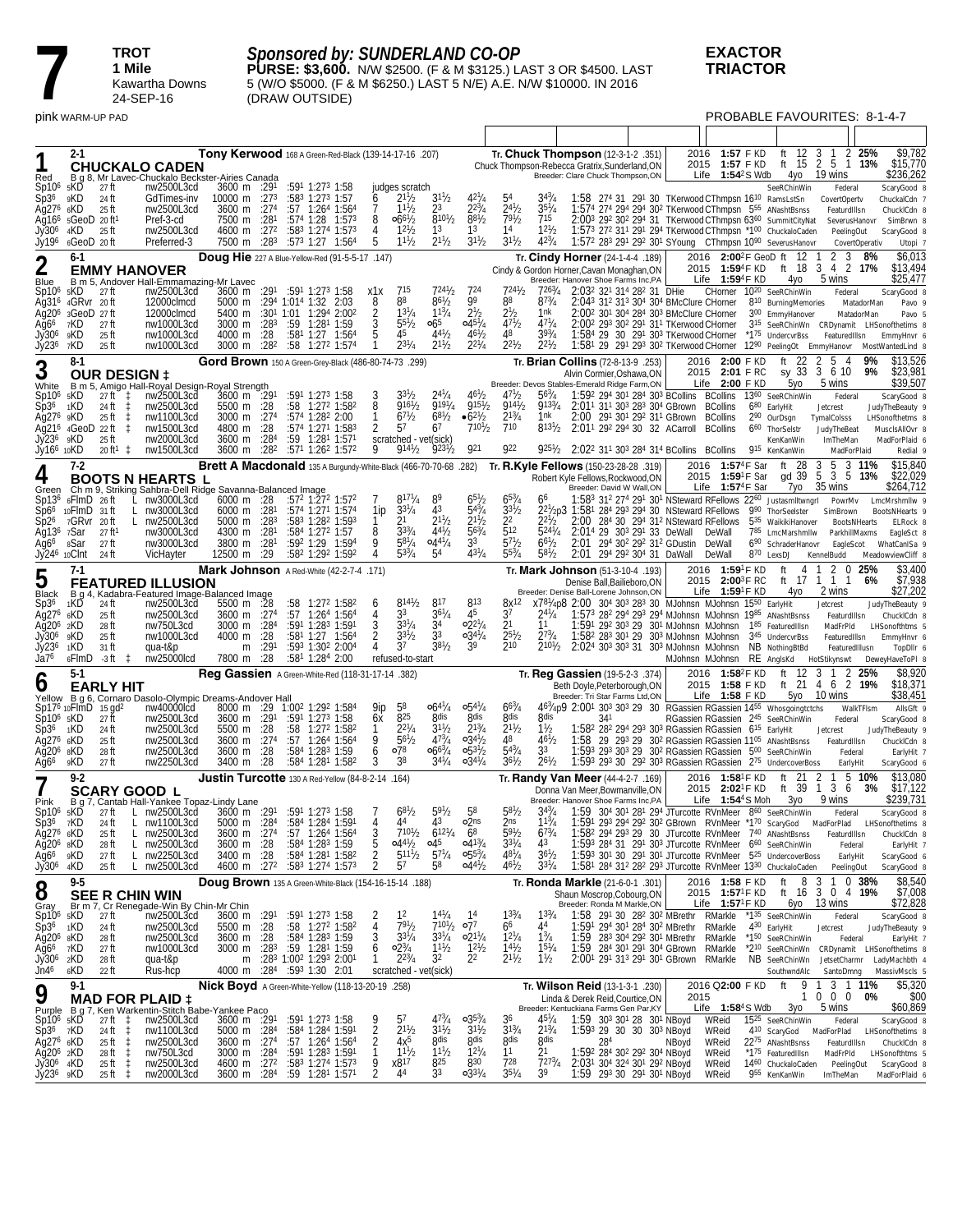

#### *Sponsored by: TECHNI-LITE SYSTEMS INC.* **PURSE: \$3,200.** N/W \$1500. LAST 3 (N/W OF A RACE LAST 5 ALLOWED \$600.) (W/O \$3000. LAST 5 N/E)

PROBABLE FAVOURITES: 6-1-2-4

| Red                                                                                                                                                                                                                  | $5-2$                                                                                                                                                                                    |                                                                                                            | <b>WESTERN SHORELINE</b><br>B g 4, Somebeachsomewhere-So Western-Western Hanover<br>Moh 20 ft mw3r55000lcd 18000 m :261 :542 1:223 1:504                                                                                | Doug Brown 135 A Green-White-Black (154-16-15-14 .188)                                                                                                                                                                             |                                                 |                                                                                                                                                                                                                                                                                                                                                  |                            |                                                                                     |                                                                                                                                           |                                                                                                                                                                  |                                                                                                                                                                         | Tr. Louie Eftimiadis (117-16-6-13 .202)<br>Breeder: Walnridge Farm Inc-David A Meirs-Sherri K Meirs, NJ                                                                                         |                                                                                                                                                    | Louie Eftimiadis, Newmarket, ON                                                                                    |     |                             |                                                                                                                                                                                                                                                                                                                                                                                                                                                                                                                                                                                                  | 2016 1:54 S Moh ft 13<br>Life $1:54$ S Moh                                          | 4yo                                                                                                                     | 4 0 1 31%<br>2015 1:56 H Stga ft 20 3 3 2 15%<br>7 wins                                                                                                                                                                                                                                                                                                                                             |                                                                            | \$19,224<br>\$13,105<br>\$32,329                                                                                                                                                                                                  |
|----------------------------------------------------------------------------------------------------------------------------------------------------------------------------------------------------------------------|------------------------------------------------------------------------------------------------------------------------------------------------------------------------------------------|------------------------------------------------------------------------------------------------------------|-------------------------------------------------------------------------------------------------------------------------------------------------------------------------------------------------------------------------|------------------------------------------------------------------------------------------------------------------------------------------------------------------------------------------------------------------------------------|-------------------------------------------------|--------------------------------------------------------------------------------------------------------------------------------------------------------------------------------------------------------------------------------------------------------------------------------------------------------------------------------------------------|----------------------------|-------------------------------------------------------------------------------------|-------------------------------------------------------------------------------------------------------------------------------------------|------------------------------------------------------------------------------------------------------------------------------------------------------------------|-------------------------------------------------------------------------------------------------------------------------------------------------------------------------|-------------------------------------------------------------------------------------------------------------------------------------------------------------------------------------------------|----------------------------------------------------------------------------------------------------------------------------------------------------|--------------------------------------------------------------------------------------------------------------------|-----|-----------------------------|--------------------------------------------------------------------------------------------------------------------------------------------------------------------------------------------------------------------------------------------------------------------------------------------------------------------------------------------------------------------------------------------------------------------------------------------------------------------------------------------------------------------------------------------------------------------------------------------------|-------------------------------------------------------------------------------------|-------------------------------------------------------------------------------------------------------------------------|-----------------------------------------------------------------------------------------------------------------------------------------------------------------------------------------------------------------------------------------------------------------------------------------------------------------------------------------------------------------------------------------------------|----------------------------------------------------------------------------|-----------------------------------------------------------------------------------------------------------------------------------------------------------------------------------------------------------------------------------|
| Sp12 <sup>6</sup><br>Sp5 <sup>6</sup><br>Jy31°<br>Jy246<br>Jy46<br>Jn236<br>Jn116                                                                                                                                    | 10Moh 20 ft<br>$2M$ oh $25$ ft<br>Ag28 <sup>6</sup> 7GeoD 25ft<br>Ag15 <sup>6</sup> 6Moh 25 ft<br>$6 \text{Geo}$ D 20 ft<br>8GeoD 20ft<br>Jy16 <sup>6</sup> 11Moh<br>4Moh<br>7Moh<br>зKD | 21 ft<br>25 ft<br>20 ft<br>24 ft                                                                           | nw3r45000lcd 18000 m :26 <sup>2</sup><br>nw32500lcd<br>nw2r44000lcd 18000 m :261<br>nw50000l<br>nw50000lcd<br>nw2r40000lcd 18000 m :264<br>nw2r20000lcd<br>nw2r20000lcd<br>nw2800L3s                                    | 8200 m :27 <sup>2</sup><br>8800 m :27 <sup>1</sup><br>8800 m : 291 1:004 1:294 1:573<br>17000 m<br>17000 m<br>3800 m :28                                                                                                           | :27<br>:26                                      | :542 1:222 1:504<br>$:56^1$ 1:25 1:53 <sup>3</sup><br>:55<br>:554 1:242 1:524<br>:562 1:234 1:51<br>:58 <sup>2</sup> 1:26 <sup>3</sup> 1:54<br>:552 1:233 1:52<br>$:59$ 1:26 <sup>2</sup> 1:56                                                                                                                                                   | 1:232 1:504                | 10<br>8<br>8<br>6<br>3                                                              | $711\frac{1}{2}$<br>1016<br>88<br>$045^{1}/4$<br>$02^{11}/2$<br>$12^{1}/4$<br>$34\frac{1}{4}$<br>$1^{11}h$<br>815<br>$12^{1}/2$           | 7x <sup>14</sup><br>$9^{143}/4$<br>$8^{71}/2$<br>$8^{15\frac{1}{2}}$<br>43<br>$11^{1}/2$<br>43<br>1 <sup>2</sup><br>$812^{1}/_{4}$<br>$1\frac{3}{4}$             | $8^{121}/2$<br>$075\frac{1}{2}$<br>$8^{12}$ <sup>1</sup> / <sub>2</sub><br>$5^{31}/2$<br>$11\frac{1}{2}$<br>$55\frac{1}{2}$<br>$1\frac{3}{4}$<br>∘810<br>$1\frac{1}{2}$ | x10x <sup>16</sup> x10x <sup>25</sup><br>$8^{93}/4$<br>54<br>$816^{3}/_{4}$<br>55<br>$1\frac{1}{2}$<br>48<br>$1\frac{3}{4}$<br>$86^{1}/4$<br>$11\frac{1}{2}$                                    | 1027<br>$7^{111}/_4$<br>$36^{3}/4$<br>818<br>58<br>$1\frac{1}{2}$<br>$57\frac{3}{4}$<br>$1\frac{1}{2}$<br>73<br>11                                 | 1:53                                                                                                               |     |                             | 1:561 282 284 283 302 DBrown LEftimds 9100 BlaydeHnvr<br>293 274 272 281 DBrown LEftimds 18045 TomHill<br>1:55 29 283 282 29 TreHenry LEftimds 1630 TerrorHII<br>1:542 272 29 283 292 DBrown LEftimds 470 ImAGift<br>1:573 291 313 29 274 DBrown LEftimds *110 WesternShoreIn<br>1:523 273 292 274 274 JJamiesn LEftimds 3590 Poisons<br>1:54 27 31 <sup>2</sup> 28 <sup>1</sup> 27 <sup>2</sup> DMcNair LEftimds *2 <sup>45</sup> WesternShorIn<br>1:523 29 284 274 27 DMcNair LEftimds 36 <sup>50</sup> BigRicky<br>1:56 28 31 272 293 JGillespie LEftimds 320 WesternShoreIn                  |                                                                                     |                                                                                                                         | KingsleyB<br>Lissils<br>1:542 271 304 274 283 DBrown LEftimds 14555 Piranh BlaydeHanovr<br>BigBangBoom<br>TeddysSuperT<br>LateniteTrick                                                                                                                                                                                                                                                             | CarolinaHurrcn<br>Desernt<br>LibradoHnvr<br>PacifcOk                       | PrintMd 10<br>SportsVision 10<br>WesternShorelin &<br>MoheganBlueChp &<br>JimmysSecret 7<br>MrIrresistbl 6<br>WichitaLinmn 9<br>JckRckhm 9<br>DaylightRush 9<br>HailTheTx 6                                                       |
|                                                                                                                                                                                                                      | $3-1$                                                                                                                                                                                    |                                                                                                            | TARAHUMARA L                                                                                                                                                                                                            | Tony Kerwood 168 A Green-Red-Black (139-14-17-16 .207)                                                                                                                                                                             |                                                 |                                                                                                                                                                                                                                                                                                                                                  |                            |                                                                                     |                                                                                                                                           |                                                                                                                                                                  |                                                                                                                                                                         | Tr. Robert Kyle Fellows (150-23-28-28 .319)<br>Robert Kyle Fellows, Rockwood-Katie Gene Miller, Guelph, ON                                                                                      |                                                                                                                                                    |                                                                                                                    |     |                             |                                                                                                                                                                                                                                                                                                                                                                                                                                                                                                                                                                                                  | 2016 1:53 S Moh ft<br>2015 2:00 <sup>2</sup> H Lon                                  | ft 33                                                                                                                   | 8<br>26<br>6<br>76<br>2                                                                                                                                                                                                                                                                                                                                                                             | $\overline{1}$<br>23%                                                      | \$39,506<br>\$7,176<br>6%                                                                                                                                                                                                         |
| Blue<br>Ag6 <sup>6</sup><br>Jy196<br>Jy126<br>Jy56                                                                                                                                                                   | $Sp136$ 10 Flm $D$ 26 ft<br>Ag23 <sup>6</sup> 7Moh 25 ft<br>$Aq196$ sMoh 25 ft<br>Ag13 <sup>6</sup> $5GeoD$ 25 sy <sup>2</sup><br>9GeoD 25 ft<br>1Moh<br>4Moh<br>10Moh                   | -22 ft<br>25 ft<br>25 ft                                                                                   | B m 5, Ameripan Gigolo-More Than Luck-Camluck<br>$L$ f-10500clmhp<br>f-10000clmhp<br>f-op15000clm<br>f&m-pref-2<br>f&m-pref-2<br>f-12000clmcd<br>f-12000clmcd<br>f-12000clmcd                                           | 7000 m :28<br>9000 m : 264<br>14000 m :26 <sup>2</sup><br>10000 m :27<br>10000 m :282<br>9000 m<br>9000 m :27<br>9000 m $:263$                                                                                                     | :27                                             | :574 1:261 1:554<br>:544 1:234 1:54<br>:552 1:234 1:512<br>:56 1:25 1:54<br>:574 1:261 1:543<br>$:55^2$ 1:24 <sup>3</sup> 1:54 <sup>3</sup><br>:553 1:25 1:53<br>:55                                                                                                                                                                             | 1:233 1:522                | 8<br>2<br>$\overline{2}$<br>10                                                      | <b>913</b><br>$74^{3}/_{4}$<br>judges scratch<br>$43^{1}/_{4}$<br>33<br>$02^{11}/4$<br>$46^{1}/_{4}$<br>$710^{1}/_{4}$<br>$1^{13}/4$      | <b>Q</b> 9<br>$079^{1/2}$<br>43<br>33<br>$1\frac{1}{2}$<br>045<br>$78^{1}/_{4}$<br>01 <sup>1</sup>                                                               | $89\frac{1}{2}$<br>$0.810^{3}/_{4}$<br>$65\frac{3}{4}$<br>43<br>$1\frac{1}{2}$<br>21ه<br>$0.53^{3}/4$<br>$2^{11}/2$                                                     | $98^{1}/4$<br>$98^{1}/4$<br>69<br>$54^{1}/4$<br>$1\frac{1}{2}$<br>$1^{13}/4$<br>$52^{3}/4$                                                                                                      | 910<br>$85^{1}/4$<br>7143/4<br>$5^{33}/4$<br>$2\frac{1}{2}$<br>11<br>22<br>$2^{11}/4$                                                              | Breeder: Donald C Macneill, PE                                                                                     |     |                             | 1:574 303 29 282 294 NSteward RFellows 1615 CougarGal<br>1:55 274 284 292 29 RiZeron RFellows 345 PrettyHt<br>1:57 273 29 293 304 LOuellette RFellows 810 KylesSecret<br>1:552 29 292 282 283 NSteward RFellows<br>1:543 271 281 291 30 SFilion<br>1:53 281 282 283 274 SFilion<br>1:524 283 28 274 282 AMacDld RFellows                                                                                                                                                                                                                                                                         | Life $1:53$ S Moh<br>RFellows<br><b>RFellows</b>                                    | 5уо<br>ApplePAngl<br>600 DeValeria<br>*80 JoltsPrayer<br>*65 Tarahumara<br>785 LadyJen                                  | 11 wins<br>TRLexusCam<br>SophieBI<br>NinetteB<br>Hex                                                                                                                                                                                                                                                                                                                                                | SellingThDrm<br>RubisPrescott<br>Tarahumara<br>Tarahumara                  | \$56,179<br>SelmasWish 9<br>Prettyndangeros 10<br>NaughtLdB 8<br>NinetteB &<br>RussianKisses 6<br>SophieBlu 9<br>BigTsunami 10<br>Lissoy 10                                                                                       |
| Jn216                                                                                                                                                                                                                | Jn286 10Moh<br>4Moh                                                                                                                                                                      | 15 ft<br>20 ft                                                                                             | f-12000clmcd<br>f-12000clmcd                                                                                                                                                                                            | 9000 m<br>9000 m                                                                                                                                                                                                                   | :27 <sup>4</sup><br>:274                        | $:56^1$ 1:24 <sup>3</sup> 1:54 <sup>2</sup><br>:574 1:27 1:541                                                                                                                                                                                                                                                                                   |                            | 6                                                                                   | $11^{1}/_{2}$                                                                                                                             | $11^{1}/_{4}$                                                                                                                                                    | $11^{1}/4$                                                                                                                                                              | $2^{13}/4$<br>$1^{13}/4$                                                                                                                                                                        | 12                                                                                                                                                 |                                                                                                                    |     |                             | 1:543 274 282 283 294 JJamiesn RFellows *145 LadyJen<br>1:541 274 30 291 271 SFilion                                                                                                                                                                                                                                                                                                                                                                                                                                                                                                             | RFellows                                                                            | *1 <sup>30</sup> Tarahumar                                                                                              | Tarahumara<br>JoltsPrayr                                                                                                                                                                                                                                                                                                                                                                            |                                                                            | BigTsunami 9<br>AlwaysTalkng 9                                                                                                                                                                                                    |
| $\mathbf 3$<br>White<br>Sp36                                                                                                                                                                                         | $12-1$<br>5KD                                                                                                                                                                            | <b>ROYAL CANVAS</b><br>24 II                                                                               | B g 5, Dali-Christines Return-Cams Card Shark<br>nw800L5s                                                                                                                                                               | Robert Doyle A Green-Yellow-Maroon (54-4-10-4 .201)<br>5000 m :28                                                                                                                                                                  |                                                 | :591 1:281 1:573<br>:292 1:01 <sup>1</sup> 1:30 <sup>3</sup> 2:00 <sup>4</sup>                                                                                                                                                                                                                                                                   |                            | $\frac{2}{2}$                                                                       | 56<br>2 <sup>2</sup>                                                                                                                      | $64^{3}/_{4}$<br>$2^{11}/2$                                                                                                                                      | 85<br>o1ns                                                                                                                                                              | 88<br>2 <sup>1</sup>                                                                                                                                                                            | $79^{1}/4$<br>$2^{23}/4$                                                                                                                           | Tr. Ted Knight (19-0-0-2 .035)<br>Thomas Hughes, Caledon Village, ON<br>Breeder: Aaron D Waxman-Luc R Ouellette,ON |     | 1:592 291 31 29 301 DHie    | 2:01 <sup>2</sup> 29 <sup>4</sup> 31 <sup>3</sup> 29 <sup>1</sup> 30 <sup>4</sup> JChretien TKnight                                                                                                                                                                                                                                                                                                                                                                                                                                                                                              | 2016<br>Life $1:54^2F$ GeoD                                                         | 4yo<br>TKnight 2335 MakesMeStupd                                                                                        | $\mathbf 0$<br>0<br>2015 1:54 <sup>2</sup> F GeoD ft 32 2 3 3<br>6 wins                                                                                                                                                                                                                                                                                                                             | 0<br>RoanBruisr                                                            | \$00<br>0%<br>\$12,010<br>6%<br>\$46,576<br>EveningJb 8                                                                                                                                                                           |
| Jy306<br>Dc7 <sup>5</sup>                                                                                                                                                                                            | $2$ GeoD $17$ ft<br>$Dc145$ 10 Wdb<br>6Wdb<br>Nv235 10Wdb                                                                                                                                | Ag13 <sup>6</sup> $2$ GeoD $23$ gd <sup>2</sup><br>10 ft<br>5 ft<br>-2 ft                                  | qua<br>qua<br>8000clmhp<br>8000clmhp<br>8000clmhp                                                                                                                                                                       | m<br>m<br>8000 m<br>8000 m<br>8000 m                                                                                                                                                                                               | :27<br>:26 <sup>2</sup><br>:26 <sup>3</sup>     | :293 1:013 1:311 2:002<br>:554 1:244 1:543<br>:56 1:254 1:54<br>NR.<br>NR                                                                                                                                                                                                                                                                        | -NR                        |                                                                                     | $43^{1}/4$<br>811<br>$5^{71}$ /2                                                                                                          | $44\frac{1}{2}$<br>$812\frac{1}{2}$<br>$67\frac{1}{2}$<br>916 no contest                                                                                         | $0.43^{3}/4$<br>910<br>$75\frac{1}{2}$                                                                                                                                  | $49^{1}/4$<br>$8^{10^{1}/4}$<br>$8^{73}/4$                                                                                                                                                      | 413<br>$814^{1}/_{4}$<br>$7^{71}/4$                                                                                                                |                                                                                                                    | 294 |                             | 2:03 301 321 293 31 JChretien TKnight<br>1:572 291 29 283 303 MSaftic DLeBlonc 9860 CheyennFrd<br>1:552 274 293 292 283 PhHudon DLeBlonc15170 VeloctHdlght                                                                                                                                                                                                                                                                                                                                                                                                                                       | PhHudon DLeBlonc RE                                                                 | NB Firbll<br>NB FontanasBo                                                                                              | RoyalCnvs<br>NatesBuck<br>AlwaysThr<br>Dobltrbl                                                                                                                                                                                                                                                                                                                                                     |                                                                            | Acefortyfourashl 4<br>SeriouslySass 5<br>FirstImpressn 10<br>WashngtnHnvr 10                                                                                                                                                      |
| $Oc105$ 10KD<br>$Sp225$ 2Moh                                                                                                                                                                                         | Nv16 <sup>5</sup> sWdb<br>$Oc15$ $8Wdb$<br>7-2                                                                                                                                           | 8 ft<br>14 ft <sup>1</sup><br>11 ft<br>15 ft                                                               | 8000clmhp<br>nw2000L3cd<br>8000clmhp<br>8000clmhp                                                                                                                                                                       | 8000 m :263<br>4000 m<br>9000 m<br>8000 m<br>Rick Webb 195 A Green-Red-White (93-14-16-11 .285)                                                                                                                                    | $:27^2$<br>:254<br>:261                         | :55<br>:56 <sup>2</sup> 1:25 <sup>1</sup> 1:544<br>$:554$ 1:25<br>:543 1:23 1:522                                                                                                                                                                                                                                                                | 1:24 1:531<br>1:532        | 3                                                                                   | $10^{12}\%$<br>34½<br>783/4<br>$68^{1}/_{2}$                                                                                              | $10^{16}$ <sup>1</sup> / <sub>2</sub><br>$3^{33}$ /4<br>$079^{1/2}$<br>$068^{3}/_{4}$                                                                            | $10^{11}$ <sup>1</sup> / <sub>2</sub><br>$5^{41}/2$<br>$078\frac{1}{2}$<br>$068\frac{1}{2}$                                                                             | 57 <sub>b</sub><br>$8^{12^{1}/4}$<br>$911^{3}/_{4}$                                                                                                                                             | $48^{1}/_{2}$<br>$8^{117}/4$                                                                                                                       | Tr. George Hunt (42-3-2-4 .129)                                                                                    |     |                             | 10111/2 10131/2 1:554 29 291 28 293 PhHudon DLeBlonc 7405 ValAmerica<br>815p7 1:562 273 30 29 294 DLeBlonc DLeBlonc15190 MachTwoPointSx<br>1:543 274 283 281 30 DLeBlonc DLeBlonc 7015 Genesee                                                                                                                                                                                                                                                                                                                                                                                                   | 2016 1:55 <sup>2</sup> F KD                                                         | ft $27$                                                                                                                 | IdoleDuharas<br>$1:562$ 28 <sup>1</sup> 29 28 <sup>4</sup> 30 <sup>2</sup> DLeBlonc DLeBlonc $425$ FlamesCammiBo ZambucaGss<br>IdoleDuharas<br>2<br>2                                                                                                                                                                                                                                               | JetAirlinr<br>3                                                            | Always There 10<br>HailTheTax 6<br>DerbyDyIn 9<br>TwangTwang 9<br>\$13,422<br>7%                                                                                                                                                  |
| 4                                                                                                                                                                                                                    |                                                                                                                                                                                          |                                                                                                            | <b>SHADYS M THREE</b>                                                                                                                                                                                                   |                                                                                                                                                                                                                                    |                                                 |                                                                                                                                                                                                                                                                                                                                                  |                            |                                                                                     |                                                                                                                                           |                                                                                                                                                                  |                                                                                                                                                                         |                                                                                                                                                                                                 |                                                                                                                                                    | Marvyn Walter McKee, Peterborough, ON<br>Breeder: Marvyn Walter Mckee,ON                                           |     |                             |                                                                                                                                                                                                                                                                                                                                                                                                                                                                                                                                                                                                  | 2015 1:54 <sup>2</sup> S Wdb<br>Life $1:52^2S$ Moh                                  | ft 34<br>5уо                                                                                                            | 2 4 1<br>10 wins                                                                                                                                                                                                                                                                                                                                                                                    |                                                                            | \$45,350<br>6%<br>\$218,327                                                                                                                                                                                                       |
| $Sp106$ $gKD$<br>Sp36 10KD<br>Ag27 <sup>6</sup> 3KD<br>Ağ20 <sup>6</sup> 9KD<br>Ag13 <sup>6</sup> 6KD<br>Ag6 <sup>6</sup><br>Jy306 3KD<br>Jy166<br>Jy86                                                              | 5KD<br>Jy226 11Moh<br>1Moh<br>ہMoh                                                                                                                                                       | 27 ft<br>24 ft<br>25 ft<br>28 ft<br>23 ft<br>27 ft<br>25 ft<br>30 ft<br>21 ft<br>25 ft                     | Green B m 7, Mach Three-Shadys Fg-Frugal Gourmet<br>nw1000L3cd<br>nw2500L3cd<br>nw2500L3cd<br>nw2500L3cd<br>nw2500L3cd<br>nw1000L3cd<br>nw3000L3cd<br>f-nw6000L5cd 14000 m :271<br>f-nw3200L5cd<br>f-nw6000L5cd 14000 m | 3000 m :281<br>6000 m :273<br>$3600 \text{ m}$ :27 <sup>1</sup><br>3600 m :281<br>3600 m :27<br>3000 m :27 <sup>4</sup><br>4800 m<br>11000 m                                                                                       | :282<br>:27<br>:26 <sup>2</sup>                 | :574 1:253 1:55<br>:571 1:251 1:544<br>:572 1:253 1:544<br>:584 1:27 1:554<br>:56 1:232 1:54<br>:56 <sup>1</sup> 1:25 1:55 <sup>2</sup><br>:581 1:263 1:553<br>:552 1:232 1:52<br>:552 1:241 1:521<br>:544 1:232 1:513                                                                                                                           |                            | 6<br>7<br>5<br>b<br>q<br>6                                                          | $68^{1}/_{2}$<br>$811^{3}/_{4}$<br>$69^{1}/_{2}$<br>33<br>33<br>$4^{31}/4$<br>67<br>$915\frac{3}{4}$<br>$914\frac{1}{2}$<br>811           | 67<br>$8^{81}/_2$<br>$67^{1}/4$<br>33<br>33<br>$0.4^{21}/2$<br>$66\frac{1}{2}$<br>$916^{1}/_{2}$<br>9131/2<br>0.9123/40661/4                                     | $66\frac{3}{4}$<br>$-76\frac{1}{4}$<br>$5^{51}/2$<br>o1ns<br>$47\frac{1}{2}$<br>$0.41^{3}/_{4}$<br>$57\frac{1}{2}$<br>$0.811^{1}/_{4}$<br>$0.88^{1/4}$                  | 693/4<br>$89^{1}/2$<br>$5^{81}/4$<br>$2^{1/4}$<br>$59\frac{1}{2}$<br>42<br>$56^{1}/4$<br>810<br>$8^{101}/4$<br>$66^{3}/4$                                                                       | $512^{1}/_{4}$<br>$46\frac{1}{2}$<br>$31^{3}/4$<br>$35^{3}/4$<br>$1\frac{3}{4}$<br>55<br>$811^{3}/_{4}$<br>$69^{1}/4$<br>783/4                     | 9be <sup>121</sup> /21:571 30 284 273 304 RWebb                                                                    |     |                             | 1:572 294 292 274 302 RWebb<br>1:56 29 294 274 292 RWebb<br>1:56 <sup>1</sup> 284 30 <sup>3</sup> 27 <sup>3</sup> 29 <sup>1</sup> RWebb<br>1:551 273 29 281 302 RWebb<br>1:55 <sup>2</sup> 28 <sup>2</sup> 28 <sup>1</sup> 28 <sup>4</sup> 30 RWebb<br>1:563 294 293 283 283 RWebb<br>1:542 302 281 27 284 MBaillrgn GHunt<br>1:54 294 281 274 281 MBaillrgn GHunt<br>1:53 <sup>2</sup> 28 <sup>3</sup> 284 271 284 MBaillrgn GHunt                                                                                                                                                              | GHunt<br>GHunt<br>GHunt<br>GHunt<br>GHunt<br>GHunt<br>GHunt                         | 545 Weatherl<br>1860 AAndCArtst<br>285 VegasRich<br>5 <sup>50</sup> MacRaider<br>4905 Lovethewaylk<br>2465 AbbijadeHnvr | RoanBruisr<br>GalagherSIstr<br>OkEbury<br>350 ABoyNamedSuzz BettrArt<br>BetterArt<br>330 ABoyNamedSuzz ChosenHombr<br>9380 RegallyRed DGsPesqur                                                                                                                                                                                                                                                     | ThtIIBFrnn<br>NaughtLdB                                                    | OakrockEldorad 6<br>ChosnHmbr 9<br>ChosenHombre 7<br>ShadysMThre 6<br>ShadysMThree 9<br>*185 ShadysMThre TidewaterTomahwk OkEbur 8<br>BettrArt 6<br>StLadsPennyLn 10<br>MystrWrtr 9<br>DocsHollwd 10                              |
| 5                                                                                                                                                                                                                    | $6 - 1$                                                                                                                                                                                  |                                                                                                            | <b>ROAN BRUISER (L)</b>                                                                                                                                                                                                 | <b>Justin Turcotte</b> 130 A Red-Yellow (84-8-2-14 .164)                                                                                                                                                                           |                                                 |                                                                                                                                                                                                                                                                                                                                                  |                            |                                                                                     |                                                                                                                                           |                                                                                                                                                                  |                                                                                                                                                                         |                                                                                                                                                                                                 |                                                                                                                                                    | Tr. Stephen Halkes (32-0-5-2 .107)<br>Christine Chambers.Midland.ON                                                |     |                             |                                                                                                                                                                                                                                                                                                                                                                                                                                                                                                                                                                                                  | 2016<br>2015 1:57 <sup>4</sup> H FlmD ft 20                                         |                                                                                                                         | 21<br>0<br>3<br>$2\overline{6}$<br>$\mathbf{1}$                                                                                                                                                                                                                                                                                                                                                     |                                                                            | \$7,555<br>0%<br>\$9,324<br>5%                                                                                                                                                                                                    |
| Black<br>Sp17 <sup>6</sup><br>Sp10 <sup>6</sup><br>Sp36<br>Aq16 <sup>6</sup><br>Aq76<br>Jy26 <sup>6</sup><br>Jy196                                                                                                   | 9KD.<br>5KD<br>$Aq286$ 3GeoD 25 ft<br>Ag2 $36$ 4GeoD 25 ft<br>6GeoD 20 ft <sup>1</sup><br>$2 \text{Geob}$ 25 ft<br>$6$ GeoD $25$ ft<br>1GeoD 20ft                                        | 7Hnvr 19 gd <sup>1</sup><br>27 ft<br>L<br>24 ft<br>L.<br>L<br>L<br>L<br>L                                  | Ro g 5, Believeinbruiser-Spurs Galley-Admirals Galley<br>nw2500L3cd<br>nw1000L3cd<br>nw800L5s<br>12000clmcd<br>L 12000clmcd<br>12000clmcd<br>12000clmcd<br>12000clmcd<br>L 12000clmcd                                   | 3600 m :28 <sup>2</sup><br>$3000 \text{ m}$ :28 <sup>1</sup><br>5000 m :28<br>5200 m $:272$<br>5200 m $:263$<br>5200 m :283<br>5200 m $:283$<br>5200 m $:272$<br>5200 m :273                                                       |                                                 | :584 1:291 1:593<br>$:574$ 1:25 <sup>3</sup> 1:55<br>:591 1:281 1:573<br>:55 1:244 1:542<br>:543 1:223 1:532<br>:573 1:263 1:561<br>:574 1:272 1:564<br>$:562 1:244 1:523$<br>:56 1:25 1:542                                                                                                                                                     |                            | 8<br>8                                                                              | $4^{31}/2$<br>$2^{21}$ /4<br>$2^{11}h$<br>$6^{71}h$<br>$66^{1}/2$<br>33<br>judges scratch<br>$6^{83/4}$<br>32 <sup>1</sup> / <sub>2</sub> | $03^{11}/2$<br>$2^{2^{1}/4}$<br>$2^{11}/2$<br>711<br>$67^{1}/2$<br>33<br>$0.54^{3}/4$<br>21ه                                                                     | 21ه<br>33<br>42<br>8 <sup>9</sup><br>$7^{111}$<br>$03^{4}$<br>$0.46^{3}/4$<br>o47                                                                                       | $3\frac{1}{2}$<br>$2^{53}/_4$<br>$2^{13}/4$<br>R <sup>9</sup><br>691/2<br>410<br>714                                                                                                            | $8^{6}$ <sup>1</sup> / <sub>2</sub><br>28<br>2nk<br>7131/2<br>$6^{61}/2$<br>58 /2<br>515<br>$517^{3}/_{4}$                                         |                                                                                                                    |     | Breeder: Gerald L Mijal, MI | 2:004 29 30 30 <sup>2</sup> 31 <sup>2</sup> BcRchdsn SHalkes<br>$1:563$ 28 <sup>3</sup> 29 <sup>3</sup> 28 30 <sup>2</sup> JTurcotte SHalkes 17 <sup>95</sup> Weatherl<br>1:573 281 311 291 29 RWebb<br>1:57 284 282 292 302 SYoung SHalkes 1075 JimmyBeGood<br>1:543 274 281 284 294 AByron SHalkes 2980 DerbyDale<br>1:574 291 29 291 302 AByron SHalkes 1590 JimmyBeGood<br>1:553 291 281 284 292 BForward SHalkes 4995 HezaWorkfArt<br>1:58 28 281 301 313 TraHenry SHalkes 640 HezaWorkofArt                                                                                                | Life $1:57^4$ H FlmD<br>SHalkes                                                     | 4γο<br>375 OakrockEldord<br>420 MakesMeStupd<br>DraftSeelstr                                                            | 3 wins<br>RoanBruisr<br>Pylater<br>WineShrk                                                                                                                                                                                                                                                                                                                                                         | PrppArt<br>RoanBruisr<br>WineShark<br>ColonysBest<br>WineShrk<br>WineShark | \$30,340<br>FastFlynMch 8<br>OakrockEldorad 6<br>EveningJb 8<br>JJMysticStorm 9<br>Pylater 8<br>Pylater 9<br>Amillionbcks 7<br>DraftSeelstr &<br>ArnoldDick 7                                                                     |
| Jy106                                                                                                                                                                                                                | 8GeoD 25ft                                                                                                                                                                               |                                                                                                            | $L$ nw25000 $cd$                                                                                                                                                                                                        | 8000 m :27 <sup>2</sup> :57 1:25 <sup>4</sup> 1:54 <sup>3</sup>                                                                                                                                                                    |                                                 |                                                                                                                                                                                                                                                                                                                                                  |                            | 8                                                                                   | 913                                                                                                                                       | 98                                                                                                                                                               | $08^{61}/2$                                                                                                                                                             | $8^{6^{1}/4}$                                                                                                                                                                                   | 983/4                                                                                                                                              |                                                                                                                    |     |                             | 1:56 <sup>2</sup> 30 28 <sup>3</sup> 28 <sup>2</sup> 29 <sup>2</sup> ACarroll SHalkes 45 <sup>55</sup> SprtShdw                                                                                                                                                                                                                                                                                                                                                                                                                                                                                  |                                                                                     |                                                                                                                         | BarefootBljns                                                                                                                                                                                                                                                                                                                                                                                       |                                                                            | Thelllmntr 9                                                                                                                                                                                                                      |
| O<br>$Sp106$ $9K\overline{D}$<br>$Sp36 \t1KD$<br>Jn186 9KD<br>$Jn116$ $3KD$<br>My286 9KD<br>My21 <sup>6</sup> 6KD<br>Fb16                                                                                            | $2 - 1$<br>$Ag306$ 1Moh<br>Jn5 <sup>6</sup> 4GeoD 20 ft<br>Fb22 <sup>6</sup> 10Wdb<br>ہWdb                                                                                               | 27 ft<br>24 ft<br>25 ft<br>29 ft<br>L<br>24 ft<br>L<br>31 ft<br>16 ft <sup>1</sup><br>-2 ft<br>-1 ft<br>L. | <b>HAIL THE TAXI L</b><br>Yellow B g 6, Art Major-Taxi Hanover-Western Hanover<br>L nw1000L3cd<br>qua-t&p<br>qua<br>nw2500L3s<br>L nw2800L3s<br>nw2500L3cd<br>L nw1500L3cd<br>qua<br>L nw3000L5cd<br>nw3200L5cd         | Gord Brown 150 A Green-Grey-Black (486-80-74-73 .299)<br>3000 m :281<br>m<br>4000 m<br>3800 m<br>5500 m $:273$<br>4000 m :273<br>m<br>11000 m :26 <sup>1</sup> :55 <sup>1</sup> 1:24 <sup>2</sup> 1:53 <sup>1</sup><br>12000 m :27 | $m \quad 28$<br>:291<br>:28 <sup>2</sup><br>:28 | :574 1:253 1:55<br>:592 1:29 1:572<br>:572 1:26 <sup>1</sup> 1:551<br>$:58$ 1:264 1:56<br>:59 1:26 <sup>2</sup> 1:56<br>:57<br>:571 1:261 1:551<br>:293 1:00 1:293 1:58<br>:56 1:25 1:551                                                                                                                                                        | $1:25^3$ 1:55 <sup>3</sup> | 3<br>$\overline{4}$<br>4<br>5<br>$\overline{a}$<br>$\overline{4}$<br>$\overline{2}$ | 34<br>$1^{13}/4$<br>$4^{103}/_4$<br>o2ns<br>34<br>67<br>12<br>$11^{1}/2$<br>$6^{111}/4$<br>$3^{31}/2$                                     | $03^{31}/2$<br>12<br>$4^{111}/2$<br>$11^{1/2}$<br>$02^{3}/4$<br>$04^{31}/2$<br>$11^{1}/2$<br>$11^{1}/2$<br>$6^{83}/4$<br>$3^{4^{1}}/4$                           | $02^{23}/4$<br>14<br>$5^{153}/4$<br>11<br>32<br>$\frac{64^{21}}{1^{11}}$<br>$12^{1/2}$<br>$06^{71}/4$<br>$34^{1}/4$                                                     | Randy Van Meer, Bowmanville, ON-Lynda MacSwain, Morell, PE<br>36<br>$1^{73}/4$<br>$4^{151}/2$<br>$1^{13}/4$<br>$2^{11}/2$<br>$3^{11}/4$<br>$12^{1}/4$<br>$13^{1}/2$<br>$6^{91}/4$<br>$35^{3}/4$ | $6^{16}$ <sup>/</sup> / <sub>4</sub><br>14 <sub>2</sub><br>413<br>$3^{11}/2$<br>$31^{1}/4$<br>$912^{1}/_{2}$<br>$1\frac{3}{4}$<br>15<br>710<br>912 | Tr. Randy Van Meer (44-4-2-7 .169)<br>Breeder: Hanover Shoe Farms Inc, PA                                          |     |                             | 1:581 29 292 274 32 GBrown RVnMeer *115 Weatherl<br>1:572 28 312 293 282 GBrown RVnMeer NB HailTheTax<br>1:574 312 281 294 282 PhHudon RVnMeer NB Tero<br>1:561 282 293 284 292 GBrown RVnMeer 825 GalagherSeelstr<br>1:561 284 302 273 292 GBrown RVnMeer 250 WesternShoreIn<br>1:58 29 28 <sup>3</sup> 28 <sup>2</sup> 32 TraHenry RVnMeer 10 <sup>30</sup> CionaBrmch<br>1:551 273 293 29 29 GBrown RVnMeer 280 HailTheTax<br>1:58 293 302 293 282 GBrown RVnMeer NB HailThTx<br>1:551 282 283 284 292 PhHudon RVnMeer 2020 ForeverJst<br>1:573 273 291 29 314 JJamiesn RVnMeer 2140 TightnUp | 2016 1:55 <sup>1</sup> F KD<br>2015 Q1:58 <sup>4</sup> F KD<br>Life 1:51 S VerD 3yo | ft 10                                                                                                                   | -1<br>ft 28 0 5 6<br>9 wins<br>RoanBruisr<br>BigPetesStyl<br>MigrateBlueChip<br>ShckNRck<br>ChosenHombr<br>ConfidntFII<br>ZingersLagh<br>Milliondollarcll                                                                                                                                                                                                                                           | $0 \t2 \t10\%$<br>JustHenr<br>PacifcOk                                     | \$2,936<br>\$25,600<br>0%<br>\$332,874<br>OakrockEldorad 6<br>TalkingBok 3<br>OliviasWay 6<br>HailTheTax 9<br>HailTheTx 6<br>GoldstarBdInds 9<br>PLDangeros 7<br>KeystoneSamr 5<br>PrinceShark 10<br>ShockNRck 10                 |
| 7                                                                                                                                                                                                                    | $10-1$                                                                                                                                                                                   |                                                                                                            | <b>MODERN MYSTERY</b>                                                                                                                                                                                                   | Matt Harvey 168 A Green-White (113-10-16-22 .232)                                                                                                                                                                                  |                                                 |                                                                                                                                                                                                                                                                                                                                                  |                            |                                                                                     |                                                                                                                                           |                                                                                                                                                                  |                                                                                                                                                                         |                                                                                                                                                                                                 |                                                                                                                                                    | Tr. Matt Harvey (82-8-14-13 .245)<br>J Lorraine Barr, Glenburnie, ON                                               |     |                             |                                                                                                                                                                                                                                                                                                                                                                                                                                                                                                                                                                                                  | 2016 1:57 F RC<br>2015 1:56 <sup>3</sup> F RC                                       | gd 28                                                                                                                   | 166<br>ft 44 1 3 10                                                                                                                                                                                                                                                                                                                                                                                 |                                                                            | \$16,032<br>4%<br>\$13,414<br>2%                                                                                                                                                                                                  |
| Pink<br>Sp10 <sup>6</sup> 7KD<br>Sp46 10RC<br>Ag28 <sup>6</sup> 2RC<br>$Ag216$ $_3RC$<br>$Aq146$ $8RC$<br>$A\ddot{q}76$ sRC<br>Jy31 <sup>6</sup> 7RC<br>Jy24 <sup>6</sup> 11RC<br>Jy106 10RC<br>Jy3 <sup>6</sup> 7RC |                                                                                                                                                                                          | 27 ft<br>25 ft<br>29 ft<br>20 gd <sup>1</sup><br>22 ft<br>24 ft<br>28 ft<br>24 ft<br>25 ft<br>24 ft        | B g 6, Modern Art-Phoenix Arcane-Western Maverick<br>nw3000L5s<br>nw2500L3cd<br>12000clmcd<br>12000clmcd<br>12000clmcd<br>12000clmcd<br>12000clmcd<br>12000clmcd<br>nw2500L3cd<br>nw2500L3cd                            | 3800 m :26 <sup>1</sup><br>5800 m :27 <sup>2</sup><br>4550 m :271<br>4700 m :27 <sup>3</sup><br>4700 m :27 <sup>3</sup><br>4700 m :28<br>4700 m :27 <sup>3</sup><br>4550 m :281<br>5800 m :27<br>5950 m :28                        |                                                 | :55 1:22 <sup>3</sup> 1:524<br>$:56^1$ 1:24 <sup>1</sup> 1:53<br>:561 1:244 1:544<br>:574 1:264 1:572<br>:56 <sup>2</sup> 1:25 <sup>4</sup> 1:54 <sup>2</sup><br>:563 1:253 1:543<br>$:58$ 1:26 <sup>4</sup> 1:55 <sup>4</sup><br>$:57^1$ 1:26 <sup>2</sup> 1:55 <sup>3</sup><br>:554 1:253 1:552<br>$:58^2$ 1:26 <sup>4</sup> 1:56 <sup>2</sup> |                            | 5<br>8<br>3<br>-1<br>7<br>6<br>3<br>4                                               | 6 <sup>8</sup><br>$45^{1}/2$<br>$4^{4^{1}}/2$<br>43<br>68<br>$56^{1}/2$<br>3 <sup>3</sup><br>45<br>710                                    | $07^{13}$ <sub>2</sub> $07^{123}$ / <sub>4</sub><br>69<br>54<br>$4^{4^{1}}/2$<br>$4^{4^{1}}/2$<br>68<br>$5^{41}/2$<br>$3^{31}/2$<br>$4^{4^{1}}/2$<br>$08^{71}/2$ | $7^{121}h$<br>$67^{1/2}$<br>$5^{31}/2$<br>$6^{61}/2$<br>88<br>5 <sup>3</sup><br>$5^{31}/2$<br>74<br>07 <sup>7</sup>                                                     | Breeder: Gary J Smith-Matt C Harvey, ON-Heath Knolls Investments, CA<br>810<br>67<br>56<br>6 <sup>3</sup><br>46<br>79<br>$4^{21}/2$<br>5 <sup>3</sup><br>88<br>76                               | 812<br>67<br>$2^{2^{3}/4}$<br>$3^{11}/2$<br>$3^{41}h$<br>$79^{1}/2$<br>$2^{11}h$<br>$4^{21}/2$<br>$7^{1}/2$<br>$5^{41}/4$                          |                                                                                                                    |     |                             | 1:551 284 284 272 301 MHarvey MHarvey 1485 Galagher Seelster<br>1:56 <sup>2</sup> 293 283 29 291 MHarvey MHarvey 680 ChooseMyJt<br>1:56 28 <sup>4</sup> 29 29 <sup>1</sup> 29 MHarvey MHarvey $6^{25}$ TeamEdwrd<br>1:564 28 283 294 302 MHarvey MHarvey 1635 Pieraz<br>1:571 30 294 28 <sup>2</sup> 29 MHarvey MHarvey 7 <sup>15</sup> KillerThriller                                                                                                                                                                                                                                           | Life $1:56^3$ FRC                                                                   | 5y0                                                                                                                     | 3 wins<br>1:54 <sup>2</sup> 29 29 27 <sup>3</sup> 28 <sup>4</sup> MHarvey MHarvey 35 <sup>50</sup> SlightTouch VincentVanGo<br>1:573 282 301 284 301 MHarvey MHarvey 200 AfterMrkt KeystoneChrls<br>$1:551$ 28 <sup>1</sup> 29 29 <sup>4</sup> 28 <sup>1</sup> MHarvey MHarvey 12 <sup>90</sup> BazingaBrad AntarPhil<br>1:56 284 30 283 283 MHarvey MHarvey 1080 AntarPhl ModernMyster<br>RockFame | SeniorMarket<br>KeystoneCharls<br>OakrockEldorad<br>Likeavirgin            | \$44,643<br>CsEye 9<br>TheLoveBug 8<br>1:552 281 284 292 29 MHarvey MHarvey 355 Godmrnngmstr MdrnMstr HawanDrmmnd 7<br>ModernMystr 7<br>ModernMystery 7<br>BeachBo &<br>YaaahoooKwk 8<br>DostalAlle 7<br>Arazi 8<br>SlightTouch 9 |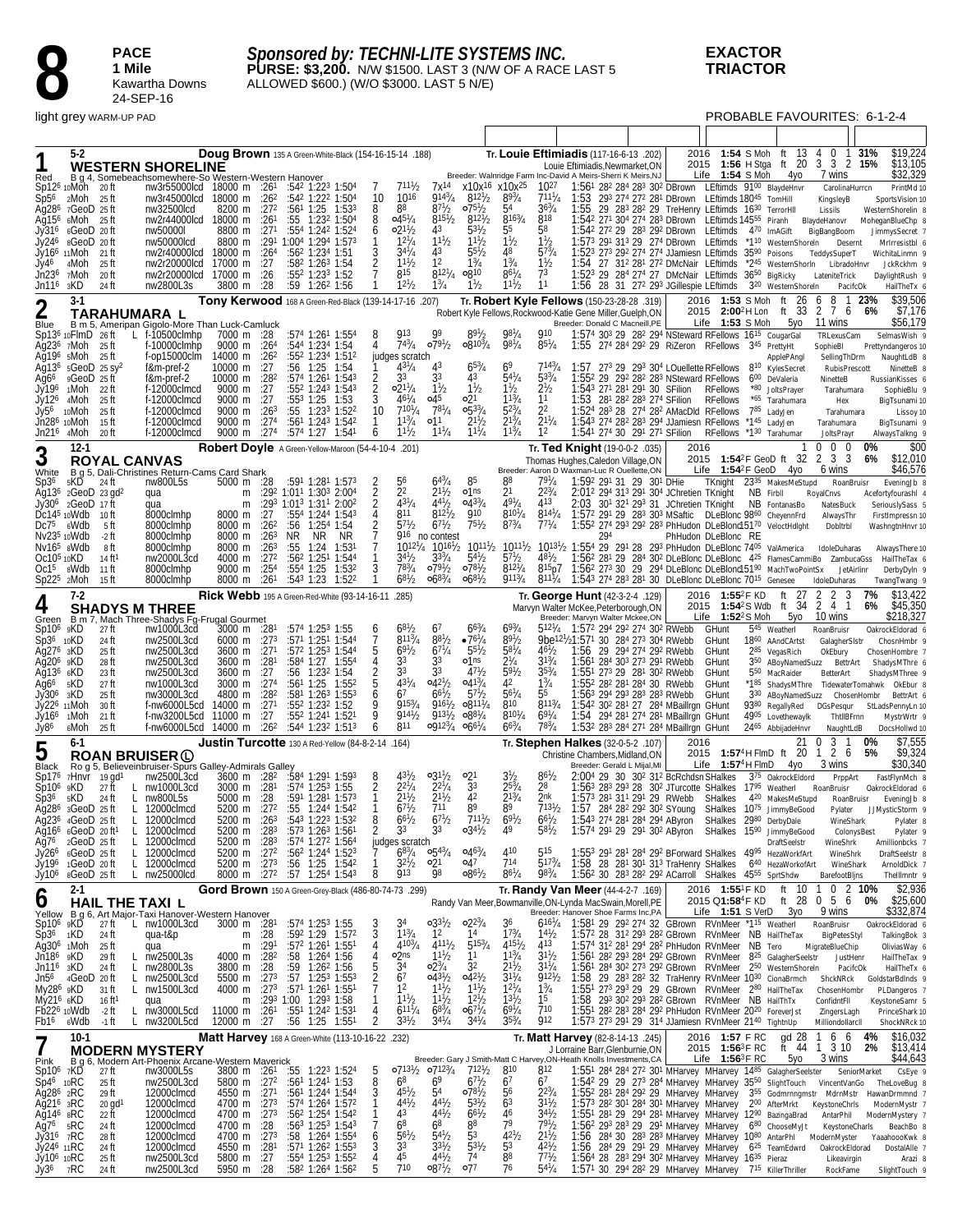*Sponsored by: ONTARIO HARNESS HORSE ASSOCIATION*

**PURSE: \$4,200.** N/W \$12500. LIFETIME (W-ALL) A.E. 3 YEAR OLDS - N/W \$100. LAST 5

#### **LATE DOUBLE (Races 9 & 10) EXACTOR TRIACTOR**

**9 PACE**<br>1 **Mile**<br>24-SEF

**1 Mile**

Kawartha Downs 24-SEP-16

purple WARM-UP PAD **PROBABLE FAVOURITES: 2-5-6-1** 

| Red                                                                                                                                                                                                     | 9-2                                                                                                                                                                                                 |                                                                                                                      | <b>BOOZER BRUISER L</b><br>B f 3, Believeinbruiser-Cocktail Raider-Keystone Raider                                                                                                                               | Doug Brown 135 A Green-White-Black (154-16-15-14 .188)                                                                                                                                                                                                                                                           |                                                                            |                                        |                                                                                                                                                                                                                                                                                                                                                                  |                                                   |                                                                                                                                                                                    |                                                                                                                                                       |                                                                                                                                                                                              |                                                                                                                                                   |                                                                                                                              | Tr. Louie Eftimiadis (117-16-6-13 .202)<br>Gerald Mijal, Westland, MI<br>Breeder: Gerald L Mijal, MI                                                                                                                                                                                                                                                                                                                                                                                                                                                                                                                                                                                                                                                                                                                                  |                                                    | 2016         | Life $1:54^{\circ}$ S Moh                                                                                                              | 14<br>2015 1:54 <sup>1</sup> S Moh ft 15<br>2γο                                                                                                                                                                                                                                          | 0<br>$\bm{0}$<br>$\overline{2}$<br>2 1 1 13%<br>2 wins                                                                                                               | 0%           | \$8,160<br>\$28,930<br>\$37,090                                                                                                                                                                                                   |
|---------------------------------------------------------------------------------------------------------------------------------------------------------------------------------------------------------|-----------------------------------------------------------------------------------------------------------------------------------------------------------------------------------------------------|----------------------------------------------------------------------------------------------------------------------|------------------------------------------------------------------------------------------------------------------------------------------------------------------------------------------------------------------|------------------------------------------------------------------------------------------------------------------------------------------------------------------------------------------------------------------------------------------------------------------------------------------------------------------|----------------------------------------------------------------------------|----------------------------------------|------------------------------------------------------------------------------------------------------------------------------------------------------------------------------------------------------------------------------------------------------------------------------------------------------------------------------------------------------------------|---------------------------------------------------|------------------------------------------------------------------------------------------------------------------------------------------------------------------------------------|-------------------------------------------------------------------------------------------------------------------------------------------------------|----------------------------------------------------------------------------------------------------------------------------------------------------------------------------------------------|---------------------------------------------------------------------------------------------------------------------------------------------------|------------------------------------------------------------------------------------------------------------------------------|---------------------------------------------------------------------------------------------------------------------------------------------------------------------------------------------------------------------------------------------------------------------------------------------------------------------------------------------------------------------------------------------------------------------------------------------------------------------------------------------------------------------------------------------------------------------------------------------------------------------------------------------------------------------------------------------------------------------------------------------------------------------------------------------------------------------------------------|----------------------------------------------------|--------------|----------------------------------------------------------------------------------------------------------------------------------------|------------------------------------------------------------------------------------------------------------------------------------------------------------------------------------------------------------------------------------------------------------------------------------------|----------------------------------------------------------------------------------------------------------------------------------------------------------------------|--------------|-----------------------------------------------------------------------------------------------------------------------------------------------------------------------------------------------------------------------------------|
| Sp12 <sup>6</sup><br>Sp6 <sup>6</sup><br>Jy66<br>Jn76<br>Ap46<br>Mr28 <sup>6</sup><br>Mr176<br>Mr10 <sup>6</sup>                                                                                        | 5Moh<br>зMoh<br>2GRvr 28ft<br>5Moh<br>My26 <sup>6</sup> 9Moh<br>My196 10Moh<br>3Wdb<br>3Wdb<br>7Wdb<br>2Wdb                                                                                         | 20 ft<br>-25 ft<br>15 ft1<br>24 ft<br>12 ft<br>-5 ft<br>ft <sup>1</sup><br>4 ft<br>2 ft                              | L f-nw2r25000I<br>qua<br>f-nw25000l<br>L.<br>f-nw2r25000l<br>L.<br>f-nw2r25000l<br>L<br>f-nw2r25000l<br>L.<br><b>Blossom</b><br>L.<br>L<br><b>Blossom</b><br>f-nw2r25000l<br>L<br>f-nw2r32000l<br>L.             | 17000 m :273 :571 1:251 1:534<br>m<br>7800 m<br>17000 m<br>17000 m<br>17000 m<br>17000 m<br>17000 m<br>17000 m<br>17000 m :27                                                                                                                                                                                    | :29<br>:282<br>:283<br>:28<br>:28<br>:274<br>:281<br>:272                  | :59<br>1:25<br>:57<br>:57 <sup>3</sup> | $1:272$ 1:55 <sup>4</sup><br>:581 1:273 1:561<br>$:563$ 1:251 1:54<br>1:52 <sup>2</sup><br>:564 1:253 1:53<br>$:57$ 1:25 <sup>2</sup> 1:541<br>$1:271$ 1:56 <sup>3</sup><br>$:57$ 1:26 <sup>2</sup> 1:56 <sup>2</sup><br>$:563$ 1:26 1:544                                                                                                                       | $\frac{6}{2}$<br>3<br>$\frac{5}{5}$<br>5          | $03^{4}$ <sup>1</sup> / <sub>2</sub><br>54<br>$45\frac{1}{2}$<br>69<br>$69^{3}/4$<br>$7^{10}$ <sup>1</sup> / <sub>2</sub><br>$2^{1/2}$<br>$710^{1}/_{4}$<br>$35\frac{1}{4}$        | $55\frac{1}{2}$<br>$043\frac{1}{2}$<br>$042^{1/2}$<br>48<br>$0.56^{1}/4$<br>67 <sup>3</sup> /4<br>710<br>$3^{13}/4$<br>$078\frac{3}{4}$<br>$45^{1}/4$ | $65\frac{3}{4}$<br>$02\frac{1}{2}$<br>$064\frac{1}{2}$<br>$7^{10}$ <sup>1</sup> / <sub>2</sub><br>04 <sup>4</sup><br>$77^{1}/4$<br>079<br>$0.32^{1/4}$<br>06 <sup>4</sup><br>$75\frac{1}{2}$ | 97 <sub>2</sub><br>$43^{1}/_{2}$<br>$89^{1}/2$<br>$916^{3}/_{4}$<br>9113/4<br>$78^{1}/_{4}$<br>$714^{1}/_{4}$<br>$2^{21}h$<br>$65^{1}/4$<br>75    | 1016<br>47<br>822<br>935<br>927<br>79<br>$6^{22}$<br>$45^{1}/4$<br>65<br>34                                                  | 1:57 283 293 281 303 MSaftic LEftimds 7965 VintagBb<br>1:571 294 294 274 294 MSaftic LEftimds<br>2:003 291 292 294 321 AMacDld LEftimds 1205 GtSmSprk<br>2:01 293 283 29 334 JJamiesn LEftimds 6740 KaysShadow<br>1:574 294 282 273 32 AMacDld LEftimds 86 <sup>35</sup> BringMDmnds<br>1:544 30 282 283 274 AMacDld LEftimds 7465 LindwdBchgrl<br>1:583 294 291 281 312 AMacDld LEftimds 10160 HeavnIHII<br>1:573 281 294 293 30 AMacDld LEftimds 5560 WindsunGlory<br>1:572 292 292 282 301 AMacDld LEftimds 1400 BlueberryWII<br>1:553 28 293 292 283 MSaftic LEftimds 2930 CampsBay                                                                                                                                                                                                                                               |                                                    |              |                                                                                                                                        | NB AintThreOk                                                                                                                                                                                                                                                                            | DanishNCff<br>HotSpotHanovr<br>DancnInthNd<br>Machioda<br>ArtAnglBb<br>KillnFnl<br>BadAsLdr<br>RadarTrap<br>MoneyMagc<br>MoneyMagic                                  |              | Thatgirlisnfr 10<br>LauraHII 6<br>AcefourtfrAlx 9<br>MaximSeelster 9<br>ParklaneGImrs 10<br>CollctvWsdm 10<br>EvangelinSIstr 7<br>MoneyMagic 8<br>UnoCincuent 9<br>BoozerBruiser 7                                                |
| $\overline{2}$                                                                                                                                                                                          | $2 - 1$                                                                                                                                                                                             |                                                                                                                      | <b>LOCK N RELOAD</b>                                                                                                                                                                                             | Reg Gassien A Green-White-Red (118-31-17-14 .382)                                                                                                                                                                                                                                                                |                                                                            |                                        |                                                                                                                                                                                                                                                                                                                                                                  |                                                   |                                                                                                                                                                                    |                                                                                                                                                       |                                                                                                                                                                                              |                                                                                                                                                   |                                                                                                                              | Tr. David Gibson (58-9-5-9 .254)<br>David Gibson, Peterborough-Glenn Tarver, Scarborough, ON                                                                                                                                                                                                                                                                                                                                                                                                                                                                                                                                                                                                                                                                                                                                          |                                                    | 2015         | 2016 1:56 <sup>2</sup> F KD                                                                                                            | 12<br>ft                                                                                                                                                                                                                                                                                 | 5<br>1 1 42%<br>$0\quad 0$<br>0                                                                                                                                      |              | \$13.056<br>\$00                                                                                                                                                                                                                  |
| Blue<br>Sp10 <sup>6</sup><br>Sp36<br>Ag276<br>Ağ20 <sup>6</sup><br>Aq136<br>Ag6 <sup>6</sup><br>Jy306<br>Jy166<br>Jy96<br>Jn286                                                                         | 6KD<br>6KD<br>5KD<br>6KD<br>4KD<br>4KD<br>2KD<br>6KD<br>4KD<br>4Moh                                                                                                                                 | 27 ft<br>24 ft<br>25 ft<br>28 ft<br>23 ft<br>27 ft<br>25 ft<br>20 ft<br>25 ft<br>15 ft                               | B q 3, Bettors Delight-Cantputapriceonher-Western Terror<br>nw12000lcd<br>nw12000lcd<br>nw12000lcd<br>nw12000lcd<br>OnSS-rs<br>nw8500lcd<br>nw2500lcd<br>nw10000lcd<br>nw3000lcd<br>nw1r9500lcd                  | 4200 m :281<br>6300 m :274<br>4200 m :274<br>4200 m :272<br>18000 m<br>4100 m<br>4600 m :274<br>4100 m :292<br>4000 m<br>14000 m :272                                                                                                                                                                            | :264<br>:28 <sup>3</sup><br>:291                                           |                                        | $:58$ 1:264 1:562<br>:582 1:273 1:571<br>:58 <sup>3</sup> 1:27 <sup>1</sup> 1:56 <sup>2</sup><br>:57 1:263 1:564<br>$:55^1$ 1:22 1:512<br>:584 1:273 1:572<br>:59 1:274 1:573<br>:583 1:273 1:583<br>:592 1:281 1:573<br>:564 1:251 1:54                                                                                                                         | 9<br>9<br>8<br>8<br>4<br>$\overline{\mathbf{2}}$  | $56\frac{1}{2}$<br>4i <sup>4</sup><br>710<br>o1ns<br>816<br>33<br>$45^{1}/4$<br>scratched - vet(sick)<br>34<br>$46^{1}/_{4}$                                                       | $56\frac{1}{2}$<br>$3^{31}/2$<br>$66^{41}/4$<br>$11\frac{1}{2}$<br>$814\frac{1}{2}$<br>04 <sup>5</sup><br>$0.42^{1/2}$<br>34<br>$45^{3}/4$            | $03^{27}/4$<br>$53\frac{1}{2}$<br>$-4^{21}/4$<br>2 <sup>1</sup> / <sub>2</sub><br>$8^{16}$ <sup>1</sup> / <sub>2</sub><br>$02^{11}/2$<br>12<br>01 <sup>1</sup><br>$65\frac{3}{4}$            | $42\frac{1}{2}$<br>$53^{1}/4$<br>32<br>1ns<br>716<br>$2^{11}/2$<br>$13^{3}/_{4}$<br>15<br>$77^{1}/_4$                                             | 1hd<br>$3^{21}h$<br>2hd<br>$1\frac{3}{4}$<br>$8^{18^{1}/4}$<br>1 <sup>2</sup><br>1 <sup>3</sup><br>$77^{1}/4$                | Breeder: Fred S Kruszelnicki, AB-Kentuckiana Racing Stable, KY<br>1:562 292 294 28 291 RGassien DGibson *205 LockNRId<br>1:573 283 302 291 292 TKerwood DGibson<br>1:56 <sup>2</sup> 29 <sup>4</sup> 29 <sup>3</sup> 28 <sup>1</sup> 28 <sup>4</sup> RGassien DGibson<br>1:564 272 293 293 301 RGassien DGibson<br>1:55 30 28 271 294 RGassien DGibson 1245 SportsAuthorit<br>1:572 291 303 28 293 RGassien DGibson<br>1:573 284 303 282 294 RGassien DGibson<br>1:573 30 301 28 292 RGassien DGibson *130 LockNRelod<br>1:552 283 292 282 29 PhHudon DGibson 12645 MayfildDk                                                                                                                                                                                                                                                         |                                                    |              | Life $1:56^2$ FKD                                                                                                                      | Зуо<br>290 RoyalMacher<br>*185 RoyalMacher<br>405 LockNRelod<br>*1 <sup>30</sup> LockNReld<br>*90 LockNRelod<br>ELDartsmyb                                                                                                                                                               | 5 wins<br>Acefourtyfrxmn<br>ELDartsmybo<br>LockNRelod<br>NorthernPrim<br>BigPlac<br>RocknrollVeloct<br>Magnanamos<br>Culpppr<br>lamsamSamim<br>SouthwindSvg          |              | \$13,056<br>BigRdTrctr 9<br>LockNRelod 8<br>ELDartsmybo 9<br>RoyalMacher 8<br>BigBangBom 8<br>PlayDnc 8<br>lamsamSamim 7<br>Thatgirlisonfr 7<br>HezaBigDealr 9<br>ThreeRvrsDII 9                                                  |
| 3                                                                                                                                                                                                       | $10-1$                                                                                                                                                                                              |                                                                                                                      |                                                                                                                                                                                                                  | David Ahern 185 A Red-White (6-0-2-0 .185)                                                                                                                                                                                                                                                                       |                                                                            |                                        |                                                                                                                                                                                                                                                                                                                                                                  |                                                   |                                                                                                                                                                                    |                                                                                                                                                       |                                                                                                                                                                                              |                                                                                                                                                   |                                                                                                                              | Tr. David Ahern (25-1-3-0 .106)                                                                                                                                                                                                                                                                                                                                                                                                                                                                                                                                                                                                                                                                                                                                                                                                       |                                                    | 2016         |                                                                                                                                        | 18                                                                                                                                                                                                                                                                                       | $2\quad 0$<br>$\Omega$                                                                                                                                               | 0%           | \$5,273                                                                                                                                                                                                                           |
| White<br>Sp10 <sup>6</sup><br>Aq27 <sup>6</sup><br>Ağ136<br>Jy30 <sup>6</sup><br>Jy236<br>Jy96<br>Jy26<br>Jn25 <sup>6</sup><br>Jn186 10KD<br>Jn46                                                       | 6KD<br>5KD<br>8KD<br>7KD<br><sub>5</sub> KD<br>2KD<br>3KD<br>зKD<br><sub>5</sub> KD                                                                                                                 | 27 ft<br>25 ft<br>$23$ gd <sup>1</sup><br>25 ft<br>25 ft<br>25 ft<br>26 ft <sup>1</sup><br>27 ft<br>29 ft<br>22 ft   | <b>DG RAMTOUGH</b><br>Br q 4, Rambaran-Dq Set For Life-Fit For Life<br>nw12000lcd<br>nw12000lcd<br>nw10000lcd<br>nw13000l<br>nw12000lcd<br>nw8000lcd<br>nw11000lcd<br>nw1000L3cd<br>nw15000lcd<br>nw12000lcd     | 4200 m :281<br>4200 m :274<br>4200 m<br>5200 m<br>4100 m<br>4100 m<br>4100 m<br>3400 m<br>4300 m<br>4300 m                                                                                                                                                                                                       | :283<br>:272<br>:27 <sup>4</sup><br>:291<br>:28<br>:28<br>:28 <sup>2</sup> | :58 <sup>4</sup><br>1:28               | :58 1:264 1:562<br>:58 <sup>3</sup> 1:27 <sup>1</sup> 1:56 <sup>2</sup><br>:574 1:271 1:571<br>$:56$ 1:25 <sup>2</sup> 1:56 <sup>3</sup><br>1:57 <sup>1</sup><br>:291 1:002 1:291 1:59<br>:593 1:294 1:593<br>$:59$ 1:26 <sup>1</sup> 1:56 <sup>1</sup><br>:581 1:271 1:564<br>:584 1:272 1:572                                                                  | 6<br>4                                            | $44^{1}/4$<br>$4^{43}/4$<br>58<br>$3^{11}/2$<br>712<br>$33^{1}/4$<br>$3^{31}/4$<br>611<br>68<br>$1^{11}$ / <sub>2</sub>                                                            | 45<br>$0.4^{23}/4$<br>$56\frac{1}{4}$<br>$43^{1}/4$<br>$75^{3}/_{4}$<br>$43^{1}/4$<br>$03^{21}/4$<br>$78^{1}/_{4}$<br>$065^{1}/4$<br>$1^{11}/2$       | 66<br>$0.5^{21}/2$<br>o74<br>$067\frac{1}{2}$<br>$75\frac{1}{2}$<br>53<br>$02\frac{3}{4}$<br>68<br>$•64\frac{3}{4}$<br>$2^{13}/4$                                                            | $65\frac{1}{2}$<br>63<br>771 <sub>b</sub><br>$42^{3}/4$<br>$6^{61}/2$<br>$52^{1}/4$<br>$32^{1}/_{2}$<br>$6^{71}h$<br>$46\frac{1}{2}$<br>$2^{11}h$ | $74\frac{1}{2}$<br>42<br>$62^{1}/2$<br>$51\frac{1}{4}$<br>$55^{1}/2$<br>$2^{11}h$<br>$42^{1}/_{2}$<br>$6^{61}/2$<br>44<br>21 | David Ahern, Peterborough, ON<br>Breeder: David W Ahern, ON<br>1:571 29 30 29 291 RWebb<br>1:564 284 302 282 291 DAhern<br>1:573 301 284 29 293 DAhern<br>1:564 273 29 301 30 RWebb<br>1:58 <sup>1</sup> 30 <sup>1</sup> 29 <sup>4</sup> 29 29 <sup>1</sup> DHie<br>1:591 294 311 284 292 DAhern<br>2:00 294 301 30 30 KAustin<br>1:572 301 302 271 293 RWebb<br>1:573 293 293 29 292 DAhern<br>1:573 282 302 29 294 DAhern                                                                                                                                                                                                                                                                                                                                                                                                           |                                                    | Life         | $1:54^3S$ Wdb<br>DAhern<br>DAhern<br>DAhern<br>DAhern<br>DAhern<br>DAhern<br>DAhern<br><b>DAhern</b><br><b>DAhern</b><br><b>DAhern</b> | 2015 1:54 <sup>3</sup> S Wdb ft 10<br>Зγо<br>760 LockNRId<br>1980 RoyalMacher<br>*205 NorthrnPrm<br>6 <sup>20</sup> RoyalMachery<br>11 <sup>35</sup> RoyalMachery<br>6 <sup>60</sup> SippenWhisk<br>435 FlightOfAnAngel<br>845 ChosenHmbr ABoyNamedSzz<br>745 DoublDckr<br>275 WineShark | 3 5<br>1<br>1 wins<br>Acefourtyfrxmn<br>LockNRelod<br>RocknrollVelct<br>Culpepper<br>ELDartsmyboy<br>DgRamtogh<br>BetErAll<br>FightOfAnAngl<br>DgRamtough            | 10%          | \$13,046<br>\$18,319<br>BigRdTrctr 9<br>ELDartsmybo 9<br>JrsBgBdd 9<br>JaydensPlace 8<br>Culpepper 7<br>ELDartsmybo 8<br>Culpepper 8<br>ELDartsmyb 7<br>ConfidntFII 9<br>ELDartsmyboy 5                                           |
| 4                                                                                                                                                                                                       | $8-1$                                                                                                                                                                                               |                                                                                                                      | <b>ROAD RUNNER COLONY</b>                                                                                                                                                                                        | Matt Harvey 168 A Green-White (113-10-16-22 .232)                                                                                                                                                                                                                                                                |                                                                            |                                        |                                                                                                                                                                                                                                                                                                                                                                  |                                                   |                                                                                                                                                                                    |                                                                                                                                                       |                                                                                                                                                                                              |                                                                                                                                                   |                                                                                                                              | Tr. Gilbert Mercier (12-1-1-3. 212)<br>Gilbert Mercier, Gatineau, QC                                                                                                                                                                                                                                                                                                                                                                                                                                                                                                                                                                                                                                                                                                                                                                  |                                                    | 2016<br>2015 | 1:55 $4$ F RC                                                                                                                          | 12<br>ft<br>27                                                                                                                                                                                                                                                                           | 3<br>-1<br>$0\;\;5\;\;4$                                                                                                                                             | 8%<br>0%     | \$6,561<br>\$9,981                                                                                                                                                                                                                |
| Sp15 <sup>6</sup> 10RC<br>$Sp16$ 10RC<br>Ag25 <sup>6</sup> 10RC<br>Ag18 <sup>6</sup> 10RC<br>Ag11 <sup>6</sup> 10RC<br>Ag4 <sup>6</sup> 10RC<br>Jy276 2RC<br>Ap21 <sup>6</sup><br>Ap14 <sup>6</sup> 5RC | My16 9TrRv<br>7RC                                                                                                                                                                                   | 14 ft<br>22 ft<br>26 ft<br>24 ft<br>33 ft<br>30 ft<br>26 ft<br>13 ft<br>15 ft<br>7 ft                                | Green B g 4, Art Colony-Sweetie Gonzalez-Big Towner<br>nw1r15000lcd<br>nw1r15000lcd<br>nw1r15000lcd<br>nw1r15000lcd<br>nw1r15000lcd<br>nw1r15000lcd<br>qua<br>nw1000L3cd<br>nw1r15000lcd<br>nw1r15000lcd         | 5350 m $:28$<br>5350 m :274<br>5350 m :282<br>5350 m<br>5350 m<br>5350 m<br>m<br>3400 m :274<br>5050 m<br>5350 m                                                                                                                                                                                                 | :282<br>:281<br>:281<br>:26 <sup>4</sup><br>:272                           | :57 <sup>3</sup> 1:26                  | $:58$ 1:26 <sup>3</sup> 1:551<br>:564 1:26 1:56<br>1:55 <sup>2</sup><br>:574 1:254 1:553<br>:582 1:262 1:554<br>:573 1:262 1:563<br>:292 1:002 1:30 1:59<br>$:57^1$ 1:274 1:57<br>$:57$ 1:25 <sup>4</sup> 1:55 <sup>1</sup><br>:581 1:262 1:551                                                                                                                  | х6<br>$\frac{8}{3}$<br>6<br>2<br>$\frac{5}{3}$    | $78^{1}/2$<br><b>O</b> dis<br><b>914</b><br>$11^{1}/2$<br>$11^{1}/2$<br>43<br>$11\frac{1}{2}$<br>$54\frac{1}{2}$<br>$7^{111}$ /2<br>45                                             | $0.89^{1/2}$<br><b>Rdis</b><br>9111/2<br>$11^{1/2}$<br>$11\frac{1}{2}$<br>$46^{1}/_{2}$<br>12<br>ip56<br>78<br>0.55                                   | 087<br>8 <sub>dis</sub><br>0.099<br>11<br>12<br>$5^{3/4}$<br>12<br>99<br>0783/4<br>$0.54\frac{1}{4}$                                                                                         | 912<br><b>8dis</b><br>67 <sup>1</sup> b<br>1nk<br>$12^{1}/2$<br>$5^{31}/2$<br>14<br>$ip99^{1}/4$<br>$5^{81}$<br>612                               | 914<br>8dis<br>56<br>32<br>$12^{1}/4$<br>22<br>14<br>$915^{1}/_{4}$<br>$45^{3}/_{4}$<br>815                                  | Breeder: Annelies Horn, ON<br>1:58 293 301 281 30 SPouliot GMercier<br>1:56 <sup>3</sup> 31 <sup>1</sup> 28 <sup>3</sup> 28 28 <sup>4</sup> SPouliot GMercier 23 <sup>90</sup> Bugatti<br>1:56 28 <sup>2</sup> 29 <sup>2</sup> 28 30 <sup>1</sup> SPouliot GMercier<br>1:554 281 301 28 292 SPouliot GMercier 845 RoadRunnrCln<br>1:57<br>1:59<br>2:00 283 294 311 302 LRoy<br>1:56 <sup>2</sup> 29 29 <sup>3</sup> 29 28 <sup>4</sup> LRoy<br>1:581 282 304 28 31 LRoy                                                                                                                                                                                                                                                                                                                                                               | 284 30 282 294 GGagnon GMercier 4365 YsArtisticFII | SPouliot     | Life 1:554F RC<br>GMercier<br>GMercier 14 <sup>10</sup> CedarDns<br>GMercier 2175 StateNews                                            | 4yo<br>840 WhitemountanNm<br>RE Bugatti<br>2 <sup>40</sup> TigunSIstr<br>292 31 293 29 MRbnDjnsGMercier NB RoadRunnrCIn<br>GMercier 420 CCNiteRaidr                                                                                                                                      | 1 wins<br>ShanghaiWarrior<br>TiguanSeelster<br>CasimrPwrPc<br>CasimrPwrPc<br>RoadRunnerColn<br>BgRdTrctr<br>RainbowPalac<br>FightOfAnAngl<br>CedarDunes              | CasimirPwrPc | \$17,382<br>ICTrGrt 9<br>ICTrueGrit 9<br>ICTrueGrit 9<br>RoadRunnrCln 9<br>TigunSIstr 9<br>EstEnd 9<br>ReglPrtGrl 7<br>AprilBandt 9<br>ShanghaKng 7<br>ICTrueGrit 9                                                               |
| 5                                                                                                                                                                                                       | $5-2$                                                                                                                                                                                               |                                                                                                                      |                                                                                                                                                                                                                  | <b>Tony Kerwood</b> 168 A Green-Red-Black (139-14-17-16 .207)                                                                                                                                                                                                                                                    |                                                                            |                                        |                                                                                                                                                                                                                                                                                                                                                                  |                                                   |                                                                                                                                                                                    |                                                                                                                                                       |                                                                                                                                                                                              |                                                                                                                                                   |                                                                                                                              | Tr. David Snowden (49-7-4-3 .208)                                                                                                                                                                                                                                                                                                                                                                                                                                                                                                                                                                                                                                                                                                                                                                                                     |                                                    |              | 2016 1:56 <sup>2</sup> F KD                                                                                                            | 14<br>ft                                                                                                                                                                                                                                                                                 | $\mathbf 0$<br>5<br>-1                                                                                                                                               | 36%          | \$14,393                                                                                                                                                                                                                          |
| Black<br>Sp11 <sup>6</sup><br>Sp36<br>Ag276 5KD<br>Aq20 <sup>6</sup> 6KD<br>Aq136 sKD<br>Ag66<br>Jy30 <sup>6</sup><br>Jy236<br>Jy166<br>Jy96                                                            | 8FlmD 21ft<br>6KD<br>4KD<br>7KD<br>5KD<br>6KD<br>2KD                                                                                                                                                | 24 ft<br>25 ft<br>28 ft<br>$23$ gd <sup>1</sup><br>27 ft<br>25 ft<br>25 ft<br>20 ft <sup>1</sup><br>25 ft            | <b>ROYAL MACHERY</b><br>B q 4, Mach Three-Queens Arms-Armbro Emerson<br>nw20000lcd<br>nw12000lcd<br>nw12000lcd<br>nw12000lcd<br>nw10000lcd<br>nw8500lcd<br>nw13000l<br>nw12000lcd<br>nw10000lcd<br>nw8000lcd     | 7400 m :28 <sup>2</sup><br>6300 m<br>4200 m<br>4200 m :27 <sup>2</sup><br>4200 m $:283$<br>4100 m<br>5200 m :27 <sup>2</sup><br>4100 m<br>4100 m<br>4100 m : 29 <sup>1</sup> 1:00 <sup>2</sup> 1:29 <sup>1</sup> 1:59                                                                                            | :27 <sup>4</sup><br>:274<br>:283<br>:27 <sup>4</sup><br>:292               |                                        | :56 <sup>2</sup> 1:25 <sup>4</sup> 1:56 <sup>3</sup><br>$:582$ 1:27 <sup>3</sup> 1:57 <sup>1</sup><br>:583 1:271 1:562<br>$:57$ 1:26 <sup>3</sup> 1:56 <sup>4</sup><br>:574 1:271 1:571<br>:584 1:273 1:572<br>:56 1:25 <sup>2</sup> 1:56 <sup>3</sup><br>$:58^4$ 1:28 1:571<br>:583 1:273 1:583                                                                 | $\frac{2}{3}$<br>2<br>1<br>5<br>8                 | $1^{11}$ / <sub>2</sub><br>2 <sup>1</sup><br>$11^{3}/4$<br>$3^{11}/2$<br>$1^{11}$ / <sub>2</sub><br>$2^{11}/2$<br>o2 <sub>ns</sub><br>$4^{41}$ / <sub>2</sub><br>$2^{11}/2$<br>710 | $1^{11}$ /2<br>11<br>$3^{31}/2$<br>$2^{11}$ / <sub>2</sub><br>$3^{3}/2$<br>$1^{13}/4$<br>43<br>$3^{31}/2$<br>$7^{61}/2$                               | $3^{13}/4$<br>1 <sup>1</sup><br>11<br>$63^{1/2}$<br>$3^{11}/2$<br>$1\frac{1}{2}$<br>42<br>$32^{1}/2$<br>07 <sup>5</sup>                                                                      | $3^{21}$ /4<br>$1^{11}$ /2<br>11h<br>$6^{33}/4$<br>32<br>$\bar{5}3^{1}/_{4}$<br>$1\frac{1}{4}$<br>23<br>$32^{1}/2$<br>75                          | 74 h<br>1 <sup>2</sup><br>1hd<br>$3^{11}h$<br>$4^{13}/_{4}$<br>$53\frac{1}{2}$<br>1nk<br>1ns<br>41<br>63                     | David Snowden, Bowmanville, ON<br>Breeder: David W Snowden, ON<br>1:57 <sup>2</sup> 28 <sup>2</sup> 28 <sup>1</sup> 29 <sup>3</sup> 31 <sup>1</sup> BDavisJr DSnowdn $6^{95}$ WinningDrive<br>1:57 <sup>1</sup> 28 30 <sup>2</sup> 29 <sup>1</sup> 29 <sup>3</sup> RGassien DSnowdn *1 <sup>15</sup> RoyalMacher<br>1:56 <sup>2</sup> 274 304 283 291 TKerwood DSnowdn 5 <sup>10</sup> RoyalMacher<br>1:57 273 30 293 294 JTurcotte DSnowdn 7 <sup>15</sup> LockNRelod<br>1:573 283 292 292 301 TKerwood DSnowdn 820 NorthrnPrm<br>1:58<br>1:563 272 283 292 311 TKerwood DSnowdn *185 RoyalMachery<br>1:57 <sup>1</sup> 28 <sup>3</sup> 30 <sup>4</sup> 29 28 <sup>4</sup> TKerwood DSnowdn $6^{70}$ RoyalMachery<br>1:584 293 293 284 304 TKerwood DSnowdn 635 ELDartsmyb<br>1:593 311 302 283 292 TKerwood DSnowdn 955 SippenWhisk | 284 303 284 294 TKerwood DSnowdn 675 LockNReld     |              | 2015 Q2:00 <sup>4</sup> F KD<br>Life $1:56^2$ F KD                                                                                     | ft 11<br>4yo                                                                                                                                                                                                                                                                             | 0<br>31<br>5 wins<br>CoolJack<br>ELDartsmybo<br>LockNRelod<br>NorthernPrim<br>RocknrollVelct<br>RocknrollVeloct<br>Culpepper<br>ELDartsmyboy<br>Culpppr<br>DgRamtogh | 0%           | \$4,318<br>\$18,711<br>ForrestOracle 8<br>LockNRelod 8<br>ELDartsmybo 9<br>RoyalMacher 8<br>JrsBgBdd 9<br>PlayDnc &<br>JaydensPlace &<br>Culpepper <sub>7</sub><br>Thatgirlisonfr 7<br>ELDartsmybo 8                              |
| O                                                                                                                                                                                                       | $3-1$                                                                                                                                                                                               |                                                                                                                      | ACEFOURTYFOURXMAN L                                                                                                                                                                                              | Gord Brown 150 A Green-Grey-Black (486-80-74-73 .299)                                                                                                                                                                                                                                                            |                                                                            |                                        |                                                                                                                                                                                                                                                                                                                                                                  |                                                   |                                                                                                                                                                                    |                                                                                                                                                       |                                                                                                                                                                                              |                                                                                                                                                   |                                                                                                                              | Tr. Gary Durbano (78-11-10-10 .254)<br>Colin Densley Burrows, St Catharines, ON                                                                                                                                                                                                                                                                                                                                                                                                                                                                                                                                                                                                                                                                                                                                                       |                                                    | 2015         | 2016 1:57 <sup>3</sup> H GRvr ft                                                                                                       | -16<br>14                                                                                                                                                                                                                                                                                | 1 3 13%<br>2<br>0 1 0                                                                                                                                                | 0%           | \$10,034<br>\$2,080                                                                                                                                                                                                               |
| $Sp106$ 6KD<br>Sp36<br>Jy106<br>Jn276                                                                                                                                                                   | Sp18 <sup>6</sup> 7FlmD 23 ft<br>6KD<br>Ag276 sGeoD 20ft<br>Ag196 8GRvr 26ft<br>Ag10 <sup>6</sup> 8GRvr 30ft<br>Jy176 4Clnt 25ft<br>$1$ GeoD $25$ ft<br>2GRvr 27ft<br>Jn20 <sup>6</sup> 2GRvr 25 ft | 27 ft<br>24 ft                                                                                                       | Yellow B h 4, Sir Luck-Galyn Fantasy-Island Fantasy<br>L nw10000<br>nw12000lcd<br>L.<br>nw12000lcd<br>L<br>L.<br>nw12000l<br>12000clmcd<br>L.<br>L nw3000lcd<br>nw2500lcd<br>nw3000lcd<br>nw3000lcd<br>nw3500lcd | 7000 m :271<br>4200 m :281<br>6300 m :27 <sup>4</sup><br>7200 m :291<br>4800 m :27 <sup>2</sup> :57 <sup>3</sup> 1:28 1:57 <sup>3</sup><br>6000 m :30 <sup>3</sup> 1:02 <sup>4</sup> 1:33 <sup>3</sup> 2:02 <sup>1</sup><br>4000 m : 294 1:001 1:304 2:012<br>6000 m :28 <sup>2</sup><br>6000 m :28 <sup>2</sup> |                                                                            |                                        | $:56^1$ 1:25 <sup>3</sup> 1:55 <sup>3</sup><br>:58 1:264 1:562<br>$:582$ 1:27 <sup>3</sup> 1:57 <sup>1</sup><br>:591 1:273 1:561<br>$:57$ 1:264 1:562<br>:58 <sup>1</sup> 1:29 <sup>1</sup> 1:59 <sup>3</sup><br>6000 m :28 <sup>1</sup> :58 <sup>1</sup> 1:28 <sup>1</sup> 1:59 <sup>2</sup>                                                                    | 4<br>2<br>$\overline{1}$<br>5<br>3<br>4<br>5      | $7^{13}$ <sup>1</sup> / <sub>4</sub><br>$03^{23}/4$<br>56<br>56<br>65<br>45<br>$5x^{51}/2$<br>i716<br>$5^{81}/2$                                                                   | $7^{14}$ <sup>1</sup> / <sub>2</sub><br>$11^{1/2}$<br>о55<br>$04^{21}/2$<br>$\circ$ 32<br>$0.42^{3}/_{4}$<br>6 <sup>dis</sup><br>6 <sup>9</sup><br>58 | $59\frac{3}{4}$<br>$11\frac{1}{2}$<br>judges scratch(transportation)<br>იხ4<br>$02\frac{1}{2}$<br>$02\frac{1}{2}$<br>$02^{13}/4$<br>6dis<br>$0.54\frac{1}{2}$<br>55                          | 57<br>$11^{1}/2$<br>$43^{1}/_{2}$<br>$2^1h$<br>$2^1h$<br>$2^{11}/2$<br>6 <sup>dis</sup><br>5 <sup>4</sup><br>55                                   | $46\frac{1}{2}$<br>2hd<br>31<br>11<br>$1^{21}h$<br>33<br>6 <sub>dis</sub><br>$3^{3}/_{4}$<br>$45\frac{3}{4}$                 | Breeder: Colin A Densley Burrows, ON<br>1:564 294 291 283 291 ACarroll GDurbano 690 GreenLine<br>1:562 284 291 284 293 GBrown GDurbano 230 LockNRId<br>1:562 302 294 281 28 ACarroll GDurbano 750 ChncsLck<br>1:573 283 292 30 293 ACarroll GDurbano 755 Acefourtyfrxmn<br>2:021 313 313 302 283 ACarroll GDurbano 9585 Acefourtyforxmn<br>2:02 304 30 302 304 NSteward GDurbano 435 BradysPI TodasSprts<br>292<br>1:594 313 282 30 294 BMcClure JPereira 3075 EastBndEdd<br>2:003 294 30 292 312 BMcClure JPereira 3855 MootCourt                                                                                                                                                                                                                                                                                                    |                                                    |              | Life $1:573$ H GRvr                                                                                                                    | 4уо<br>RoyalMacher ELDartsmybo                                                                                                                                                                                                                                                           | 2 wins<br>Podge<br>Acefourtyfrxmn<br>DeanachDnPrt<br>HesGtStl<br>BuckeyBb<br>RckstrDrms<br>Machcellerator                                                            |              | \$12,114<br>Dancintheshadow 9<br>BigRdTrctr 9<br>LockNRelod 8<br>Acefourtfrxmn 8<br>Sprtsrngr 7<br>PlayLikAPr 8<br>Acefourtyforxmn 8<br>JMacDld GDurbano 495 MachMessr FourCardMjr Woodacudashd 6<br>Acefourtfrxmn 9<br>Drummer 7 |
| ┓                                                                                                                                                                                                       | 9-2                                                                                                                                                                                                 |                                                                                                                      | <b>ROCKNROLL VELOCITY</b>                                                                                                                                                                                        |                                                                                                                                                                                                                                                                                                                  |                                                                            |                                        |                                                                                                                                                                                                                                                                                                                                                                  |                                                   |                                                                                                                                                                                    |                                                                                                                                                       |                                                                                                                                                                                              |                                                                                                                                                   |                                                                                                                              | (85. 16-12-8) Tr. Stacey Laviolette (85-16-12-8) 289) Tr. Stacey Laviolette (85-16-12-8<br>Stacey Laviolette, Pompano Beach, FL                                                                                                                                                                                                                                                                                                                                                                                                                                                                                                                                                                                                                                                                                                       |                                                    | 2015         | 2016 1:57 <sup>3</sup> F RC                                                                                                            | 23<br>ft<br>$\Omega$                                                                                                                                                                                                                                                                     | 3<br>2 0 13%<br>0 <sub>0</sub><br>$\Omega$                                                                                                                           |              | \$10,424<br>\$00                                                                                                                                                                                                                  |
| Pink<br>Sp15 <sup>6</sup> 10RC<br>Sp10 <sup>6</sup> 6KD<br>Ag276 5KD<br>Ag20 <sup>6</sup> 6KD<br>Ag136 sKD<br>Ağ6 <sup>6</sup> 4KD<br>Jy28 <sup>6</sup><br>Jy216<br>Jy96<br>Jy26                        | 6RC<br>4RC<br>2KD<br>1KD                                                                                                                                                                            | 14 ft<br>27 ft<br>25 ft<br>28 ft<br>$23$ gd <sup>1</sup><br>27 ft<br>29 ft<br>32 ft<br>25 ft<br>$26$ ft <sup>1</sup> | Br g 3, Rocknroll Hanover-Real Velocity-Real Artist<br>nw1r15000lcd<br>nw12000lcd<br>nw12000lcd<br>nw12000lcd<br>nw10000lcd<br>nw8500lcd<br>nw7500lcd<br>nw7500lcd<br>nw8000lcd<br>nw3000lcd                     | 5350 m :28<br>4200 m :28 <sup>1</sup><br>4200 m :274<br>4200 m :27 <sup>2</sup><br>4200 m $:283$<br>4100 m<br>4650 m $:283$<br>4650 m<br>4100 m :291 1:00 <sup>2</sup> 1:291 1:59<br>4000 m                                                                                                                      | :283<br>:27 <sup>2</sup>                                                   | :58                                    | $:58$ 1:26 <sup>3</sup> 1:55 <sup>1</sup><br>1:26 <sup>4</sup> 1:56 <sup>2</sup><br>:583 1:271 1:562<br>$:57$ 1:26 <sup>3</sup> 1:56 <sup>4</sup><br>$:574$ 1:27 <sup>1</sup> 1:57 <sup>1</sup><br>:584 1:273 1:572<br>:593 1:284 1:573<br>$:58^2$ 1:26 <sup>2</sup> 1:57 <sup>3</sup><br>:30 <sup>2</sup> 1:00 <sup>4</sup> 1:29 <sup>3</sup> 1:59 <sup>2</sup> | 8<br>5<br>Ť<br>4<br>6<br>5<br>$\overline{3}$<br>2 | 912<br>$1^{11}h$<br>$3^{3^{1}/4}$<br>$5^{43}/4$<br>$3^{31}/2$<br>$0.55^{1}/4$<br>1 <sup>2</sup><br>$59^{1}/2$<br>$68\frac{1}{2}$<br>57                                             | $9^{101}/2$<br>$2^{11}/2$<br>∘21<br>$0.56^{1}/2$<br>$1^{11}/2$<br>12<br>1 <sup>2</sup><br>$04^{41}/2$<br>$0.54\frac{1}{2}$<br>$03^{21}/2$             | 98<br>$2^{11}/2$<br>o21<br>$03^{13}/4$<br>11<br>$11^{1}/2$<br>1 <sup>2</sup><br>01 <sup>1</sup><br>$04^{23}/4$<br>$12$ / <sub>2</sub>                                                        | 811<br>$x2^{11}/2$<br>$42^{1}/2$<br>$4^{21}/2$<br>$1\frac{1}{2}$<br>$1^{17}/2$<br>1 <sup>2</sup><br>11<br>42<br>$1^{21}/2$                        | 711<br>$6^{23}/4$<br>812<br>42<br>$2^{11}/4$<br>22<br>11<br>$1\frac{3}{4}$<br>$4^{13}/4$<br>$1^{41}/4$                       | Breeder: Tko Racing Stable LLC, IN<br>$1:572$ 30 <sup>2</sup> 29 <sup>3</sup> 28 <sup>1</sup> 29 <sup>1</sup> BMacDld SLavioltt $1475$ WhitemountanNm CasimirPwrPc<br>1:57 28 <sup>1</sup> 30 28 <sup>4</sup> 30 MWhelan SLavioltt<br>1:584 282 302 283 312 GBrown SLavioltt<br>1:57 <sup>1</sup> 28 <sup>2</sup> 29 <sup>4</sup> 28 <sup>4</sup> 30 <sup>1</sup> GBrown SLavioltt<br>1:572 291 283 292 301 RGassien SLavioltt<br>1:574 293 291 284 301 BMacDld SLavioltt<br>1:573 283 31 291 284 RSimard SLavioltt<br>1:573 291 30 271 311 RSimard SLavioltt<br>1:592 304 302 283 293 RGassien SLavioltt<br>1:59 <sup>2</sup> 31 <sup>4</sup> 29 <sup>2</sup> 28 <sup>2</sup> 29 <sup>4</sup> RGassien SLavioltt                                                                                                                     |                                                    |              | Life $1:57^3$ FRC                                                                                                                      | 3γο<br>530 LockNRId<br>465 RoyalMacher<br>445 LockNRelod<br>2 <sup>30</sup> NorthrnPrm<br>475 LockNReld<br>*40 RocknrollVeloct<br>6 <sup>65</sup> RocknrollVelocity<br>12 <sup>25</sup> SippenWhisk<br>680 RocknrllVlct                                                                  | 3 wins<br>Acefourtyfrxmn<br>LockNRelod<br>NorthernPrim<br>RocknrollVelct<br>RocknrollVeloct<br>IdealVisn<br>DgRamtogh<br>ThatgrIsnfr                                 | Bugatti      | \$10,424<br>ICTrGrt 9<br>BigRdTrctr 9<br>ELDartsmybo 9<br>RoyalMacher 8<br>JrsBgBdd 9<br>PlayDnc &<br>RoadWarrr 6<br>EastEnd 7<br>ELDartsmybo 8<br>SednSlstr 9                                                                    |